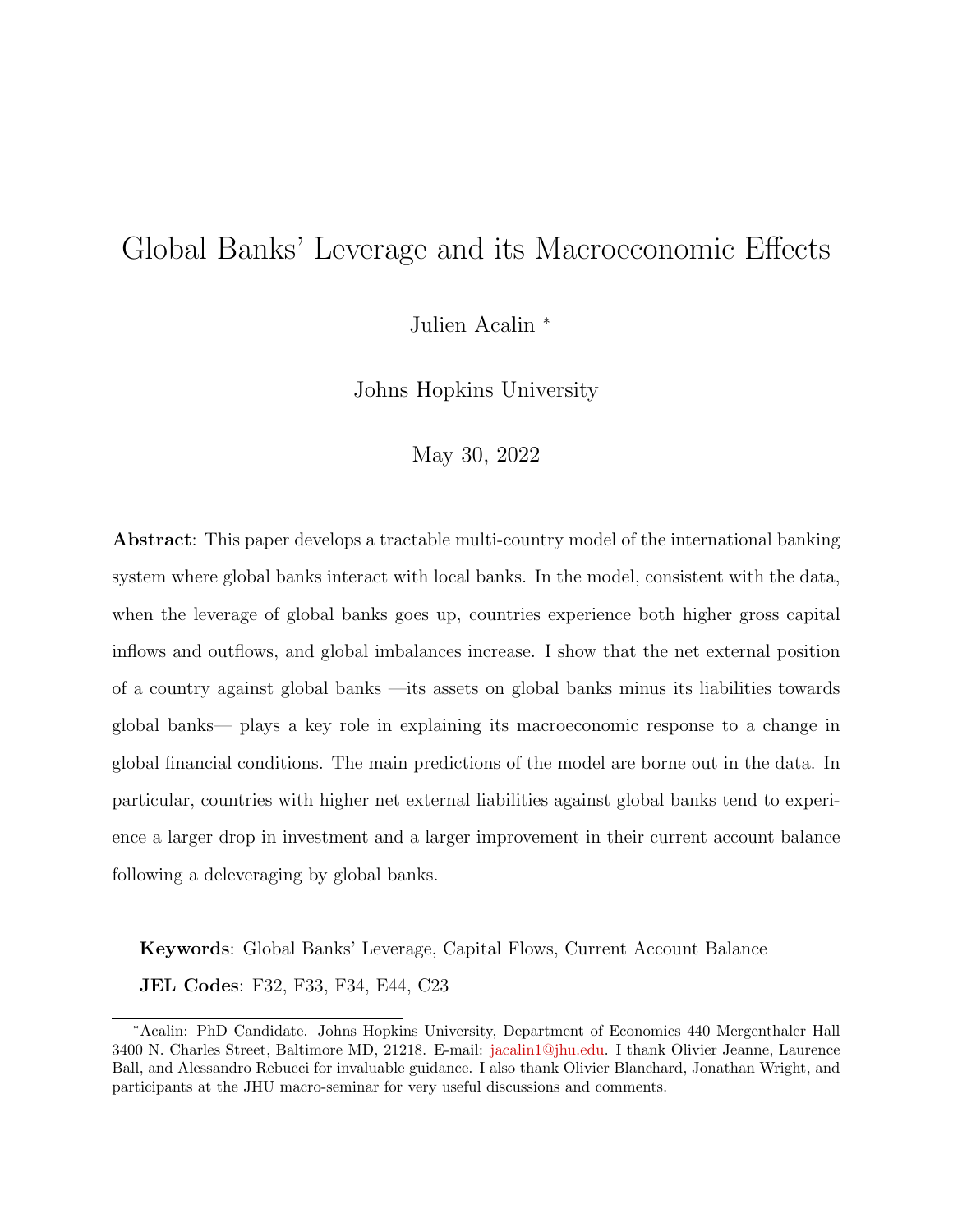# 1 Introduction

Global banks are central to the international financial architecture. Over the past 20 years, they have on average intermediated approximately \$25 trillion of cross-border capital flows annually (about 45% of global GDP), playing a key role in facilitating international risk sharing [\(Gabaix and Maggiori](#page-73-0) [\(2015\)](#page-73-0), [Miranda-Agrippino and Rey](#page-74-0) [\(2020\)](#page-74-0)). At the same time, they propagate shocks across borders. Since the global financial crisis, there has been a renewed attention on the global factors that drive financial conditions worldwide. [Rey](#page-74-1) [\(2013\)](#page-74-1) has shown that there is a strong global co-movement in asset prices, gross capital flows, credit and risk premia, a phenomenon coined the global financial cycle (GFC). There is evidence that this global financial cycle is closely tied to a global leverage cycle, and in particular to the leverage of U.S. broker dealers [\(Bruno and Shin](#page-72-0) [\(2015\)](#page-72-0), [Cerutti et al.](#page-72-1) [\(2017\)](#page-72-1), [Cesa-Bianchi et al.](#page-72-2) [\(2018\)](#page-72-2)).

While it has been extensively documented that the global financial cycle systematically drives risky asset prices and gross capital flows<sup>[1](#page-1-0)</sup>, its differentiated impact across countries, and in particular on net capital flows, i.e. the current account balance, is unexplored. Figure [1](#page-2-0) shows that the leverage of global financial intermediaries is highly correlated with global imbalances—defined as the sum of the absolute value of current account balances across countries, normalized by world nominal GDP. This suggests that changes in the leverage of global financial intermediaries may have implications not only for gross flows, but also for net flows. In this paper, I analyze the systematic changes in net flows across countries in response to changes in the leverage of global financial intermediaries. To my knowledge, I am the first to explore the systematic changes in the current account, and its decomposition between savings and investment, across all countries, without distinguishing between advanced and emerging market economies.

<span id="page-1-0"></span><sup>&</sup>lt;sup>1</sup>[Cerutti et al.](#page-72-3) [\(2019\)](#page-72-3) provide a more nuanced view on the importance of the global financial cycle in driving gross capital flows.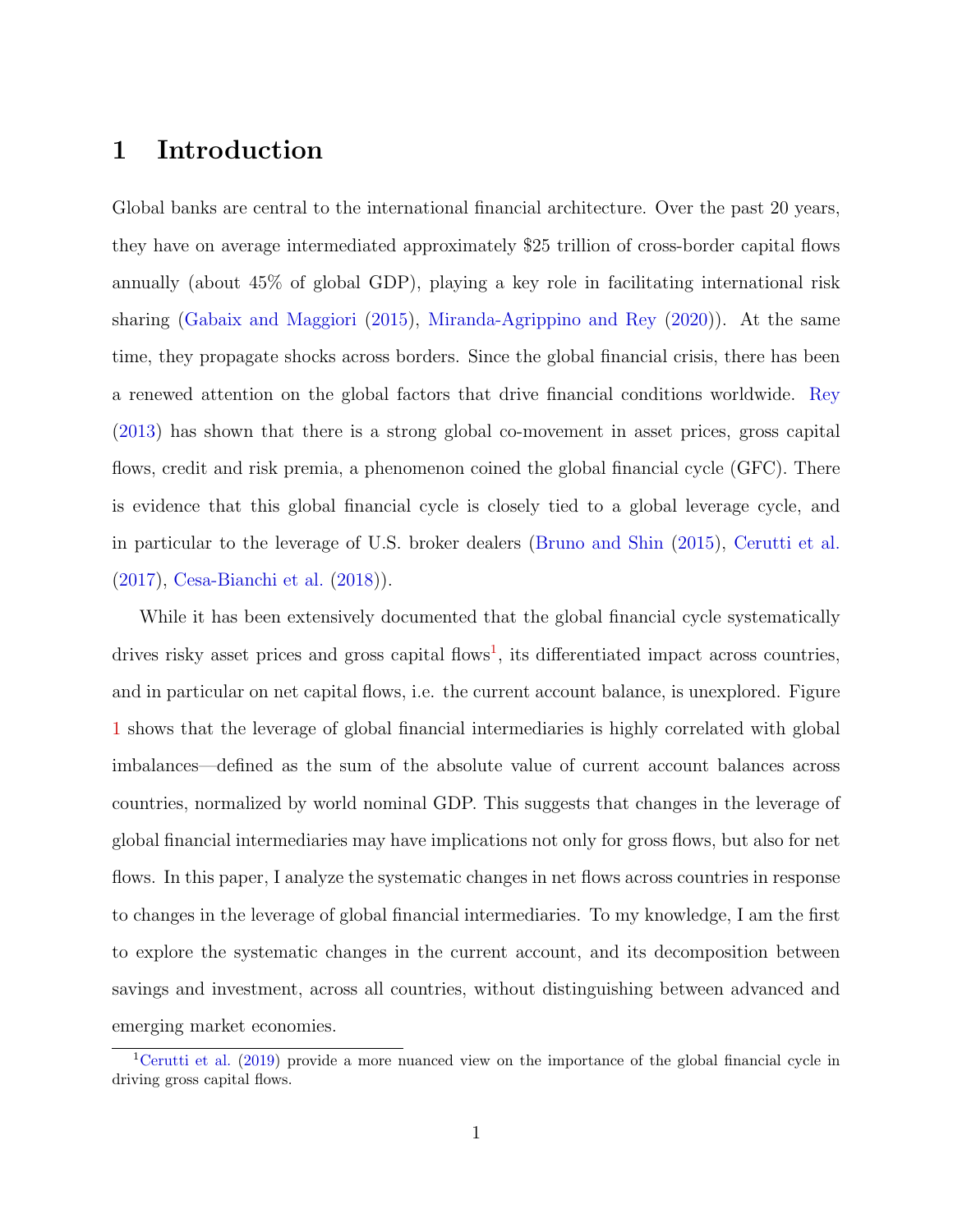

<span id="page-2-0"></span>Figure 1 GLOBAL BANKS' LEVERAGE AND GLOBAL IMBALANCES

Note. This chart shows the U.S. Broker-Dealer sector leverage (left axis) and global imbalances (right axis) over the period 2000Q1-2019Q4. The U.S. Broker-Dealer sector leverage is computed as assets over equity. Global imbalances are computed as the quarterly sum of the absolute value of current account balances across countries, normalized by world nominal GDP. Source: Flows of Funds, IMF BOP, author's calculations.

The objective of this paper is to shed light on the role of the international banking system and the factors explaining the different macroeconomic sensitivities across countries to a change in global financial conditions. More specifically, I intend to answer the following questions. First, why do countries differ in their macroeconomic response to a change in global financial conditions? In particular, I study the empirical response of net flows, i.e. the current account, and its decomposition between savings and investment, to a change in the leverage of global financial intermediaries. I complement this analysis by also looking at the response of risky asset prices, the real exchange rate and real GDP growth. Second, what role plays the global banking structure in explaining those differences? I show, theoretically and empirically, that heterogeneity in the exposure to global financial intermediaries, measured as a country's net external positions against global banks, both across countries and over time, is key to explaining different macroeconomic sensitivities to changes in global financial conditions.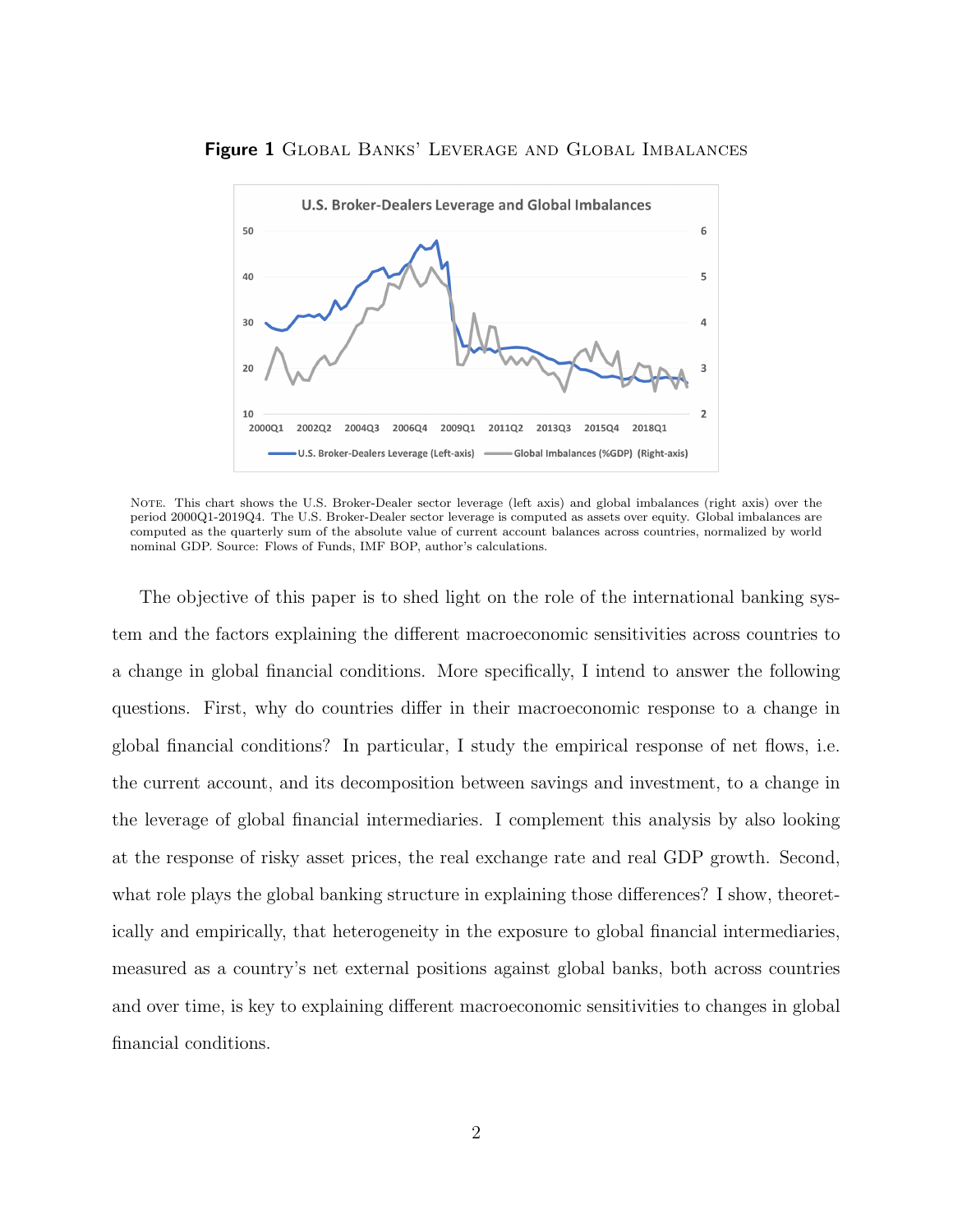Contribution. This paper makes two contributions. The first contribution is to develop a simple multi-country model of the international banking system where global banks, defined as internationally active banks that lend to foreign entities through cross-border loans, interact with local banks. The model features a multi-country economy comprised of global banks located heterogeneously across countries and, in each country, a continuum of local banks that have uncertain bank-specific project returns. The key ingredient of the model is that there is both cross-country and within-country heterogeneity regarding the returns on local projects. Additionally, local banks interact with global banks by borrowing and lending on the wholesale inter-bank market, but do not interact with each other. The double heterogeneity explains a few empirical facts. In particular, it generates a positive co-movement in gross inflows and outflows, and leads to differences in net external positions across countries. Moreover, it generates differences in the size of external positions across countries that are not only explained by fundamentals—namely a country's average productivity in the model— but also by the heterogeneous presence of global banks across countries. The model generates sharp testable predictions about the direction and size of gross and net capital flows. Put differently, in this model, changes in the leverage of global banks, i.e. in global financial conditions, not only have implications for gross flows, but also for net flows and global imbalances.

The second contribution of the paper is empirical. I test the predictions of the model in the data. The first prediction of the model is that an increase in the leverage of global financial intermediaries leads to relatively higher net inflows, i.e. a higher deterioration of the current account balance, in countries which have higher net external liabilities against global banks. Conversely, countries which have higher net external assets on global banks will experience relatively higher net outflows, i.e a higher improvement of the current account balance, following an increase in the leverage of global financial intermediaries. This prediction leads to a distinction between countries which differs from the traditional distinc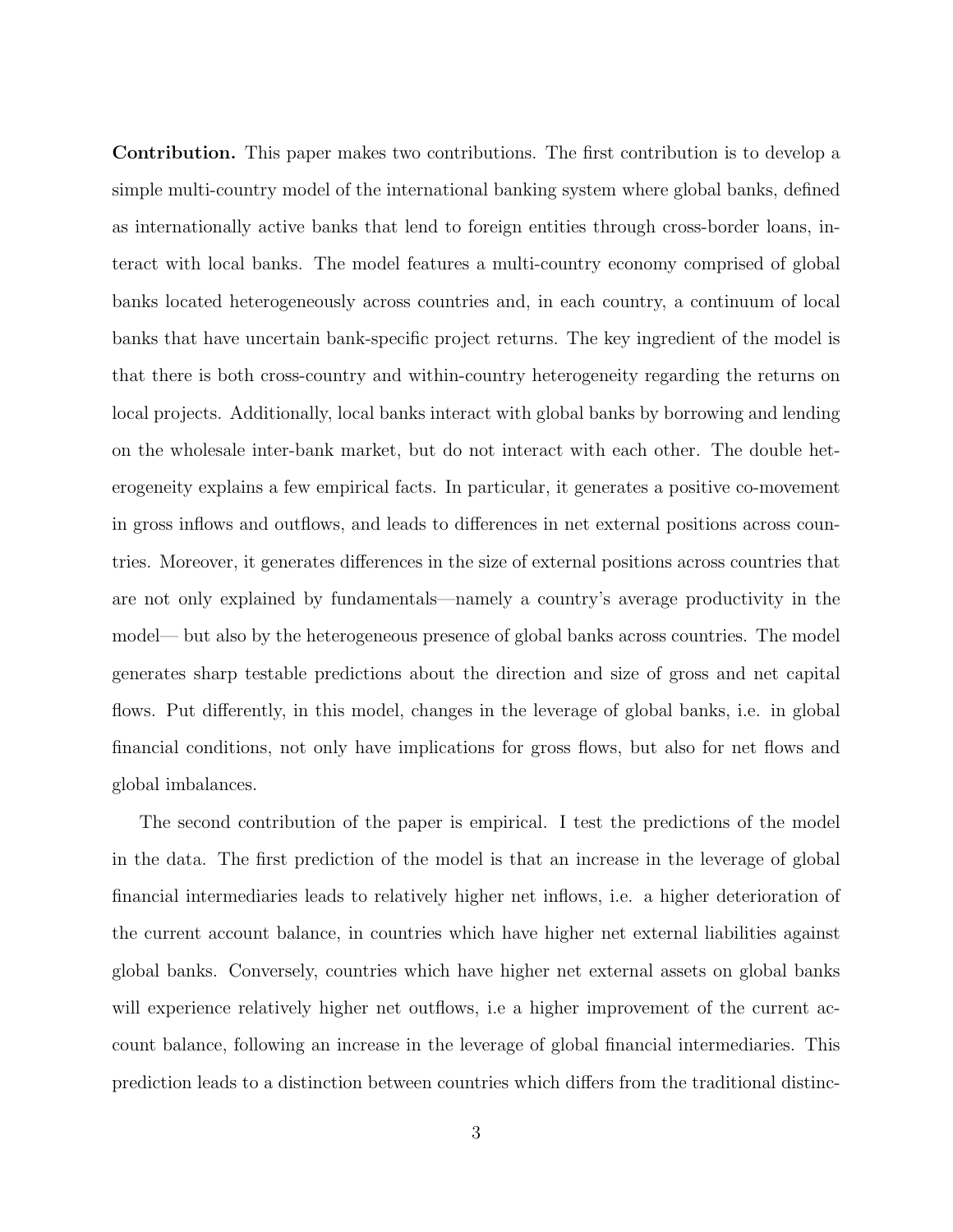tion between advanced and emerging market countries. For example, Germany, Switzerland, Bolivia, Peru and Israel are net creditors on global banks, while Spain, France, Lithuania, Turkey and Brazil are net debtor against global banks. The second prediction of the model is that this differentiated effect on the current account across countries comes from a differentiated impact on investment, not on savings. In a panel study of 52 advanced and emerging market countries, I find that the interaction of the leverage of U.S. broker dealers with the country's position against global banks—defined as its assets on global banks minus its liabilities towards global banks, and obtained from the BIS Locational Banking Statistics— is statistically and economically significant in explaining the behavior of the current account across countries and across time in the way predicted by the model.

To summarize the results, I find both theoretically and empirically that the net foreign position against global banks is a determinant of a country's vulnerability, defined as the response of its current account, to a change in global financial conditions. A country with higher net external liabilities against global banks tends to experience a larger improvement in its current account balance following a deleveraging by global banks. This differentiated impact on the current account is explained by the response of investment, not savings. To be specific, a country with higher net external liabilities against global banks tends to experience a larger drop in investment following a deleveraging by global banks. Moreover, a country with higher net external liabilities against global banks tends to experience lower real GDP growth and lower risky asset prices, and a larger depreciation of its real effective exchange rate, following a deleveraging by global banks. Although these facts on output, asset prices and exchange rates are not predictions of the model as it stands, they could be predicted by extensions of the model. Lastly, I show that the mechanism described in my model can rationalize the observed increase in global imbalances which preceded the global financial crisis, as well as the reversal in global imbalances which followed the crisis.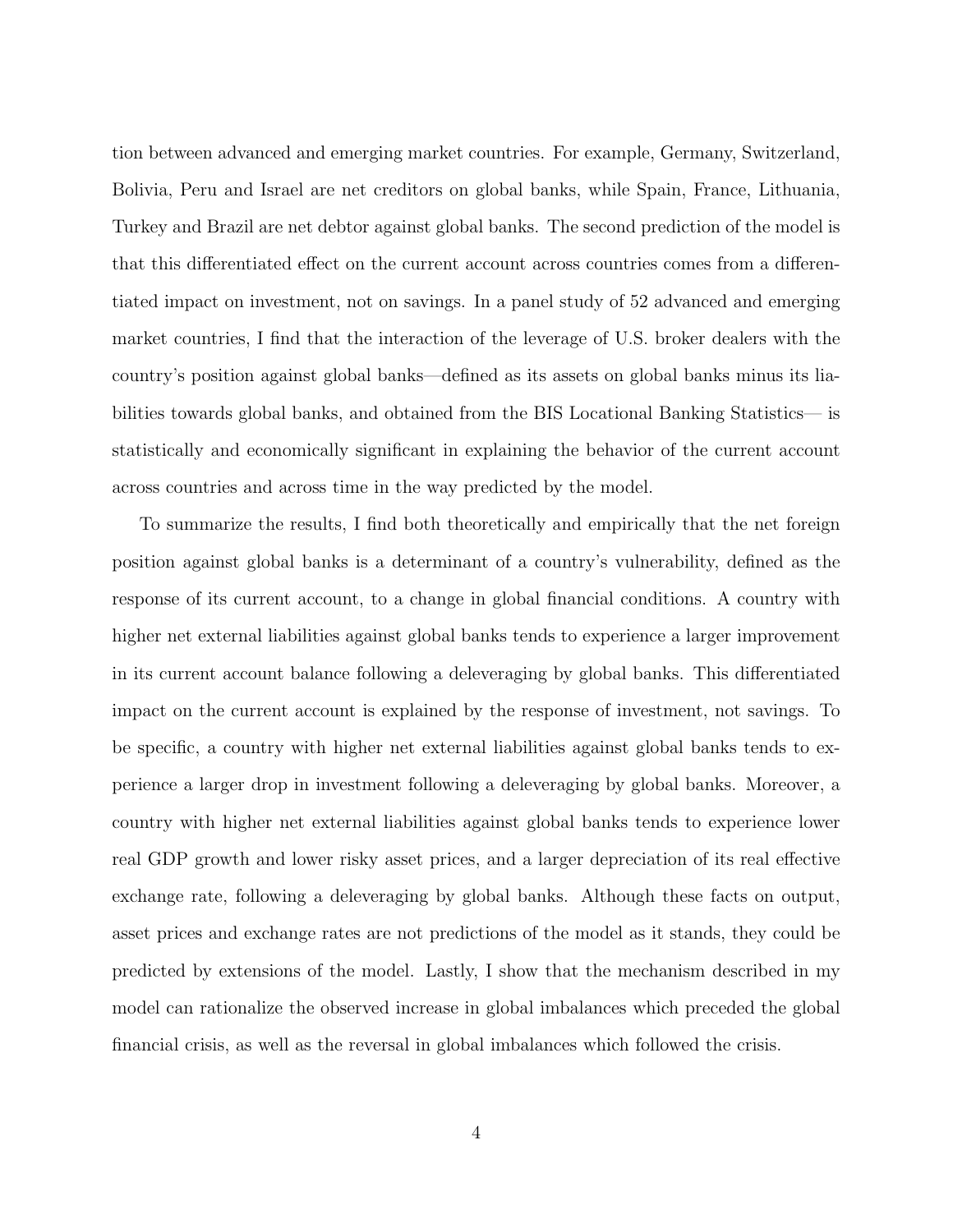Literature. This paper is related to the recent literature on the global financial cycle [\(Akinci et al.](#page-72-4) [\(2022\)](#page-72-4), [Davis and van Wincoop](#page-73-1) [\(2021\)](#page-73-1)), and to the literature on global financial intermediaries [\(Bruno and Shin](#page-72-0) [\(2015\)](#page-72-0), [Shen](#page-74-2) [\(2021\)](#page-74-2), [Cao et al.](#page-72-5) [\(2021\)](#page-72-5), [Morelli et al.](#page-74-3) [\(2022\)](#page-74-3)). [Akinci et al.](#page-72-4) [\(2022\)](#page-72-4) find that an increase in U.S. uncertainty leads to global deleveraging pressures, a decrease in global asset prices, and an appreciation of the dollar. Their model has implications for net flows and asset prices, but not for gross flows. While their model consider two economies, advanced and emerging market economies, I build a multi-country framework which allows to distinguish different countries within each group of economies. [Davis and van Wincoop](#page-73-1) [\(2021\)](#page-73-1) develop a theory to account for changes in prices of risky and safe assets and gross and net capital flows over the global financial cycle (GFC). Their model is a portfolio model with heterogeneity in return and risk aversion, but without financial intermediaries such as global banks. Similar to their paper, and in order to keep my model analytically tractable with both within and cross-country heterogeneity, I simplify in the time dimension by using a two-period model. While they consider frictionless trade in equity and safe bonds by households across borders, I explicitly model financial institutions, in the form of local and global banks, and the constraints under which they operate. My paper relates to this recent literature by providing a theoretical framework to understand the propagation of global financial conditions through banks in an multi-country economy. In order to formalize the interaction between local and global banks, I use a financial friction a la Gertler-Kiyotaki [\(Gertler and Kiyotaki](#page-73-2) [\(2010\)](#page-73-2)) which prevents local banks to lend to each other. Following their seminal work, there has been considerable progress in developing macroeconomic models which include a banking sector. Most of this literature focuses on the retail sector where banks obtain deposits from households. However, the global financial crisis that triggered the Great Recession featured a disruption of wholesale funding markets, where banks lend to one another. Accordingly, to understand the global impact of financial conditions, it is essential to capture the role of wholesale banking.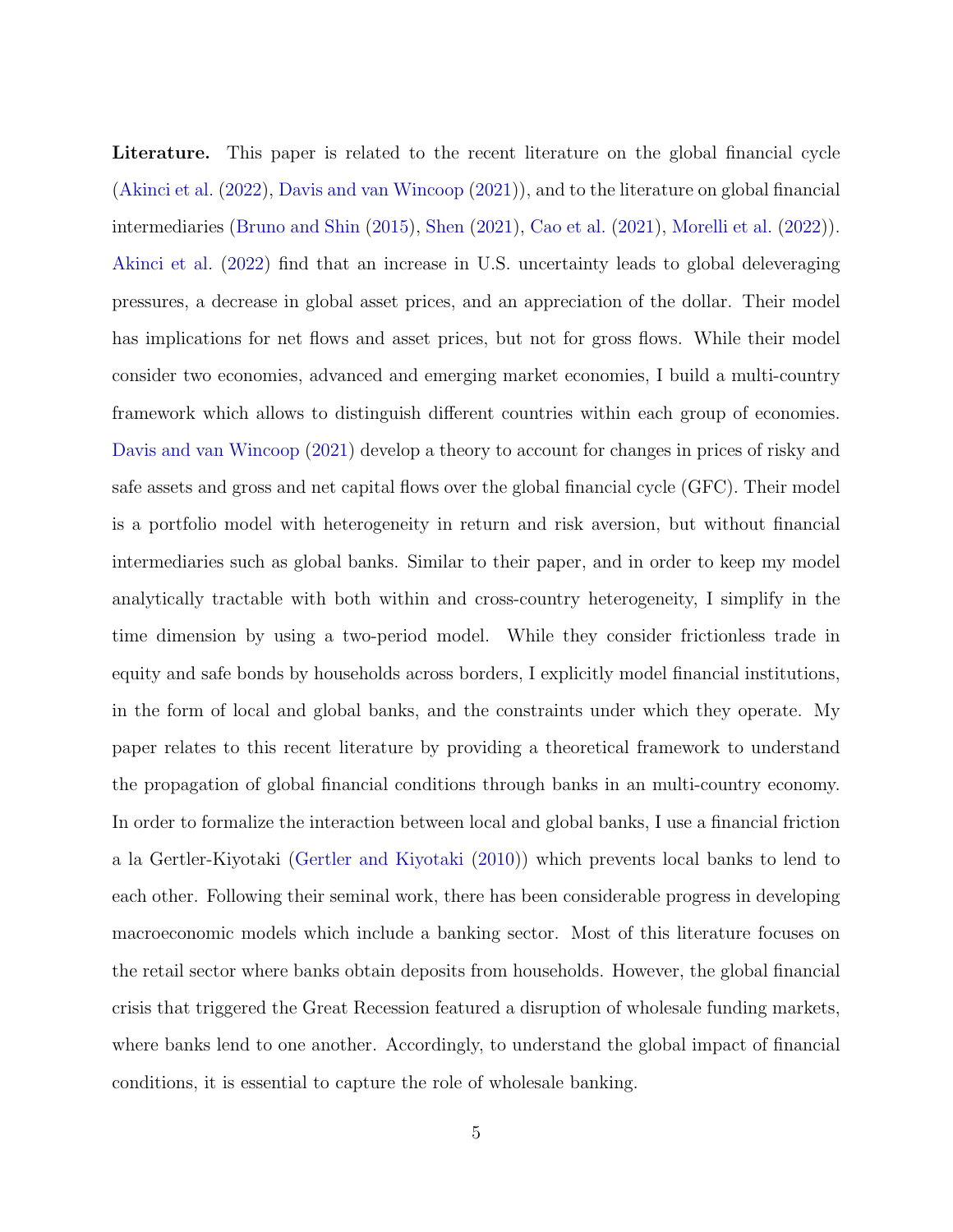My paper also relates to the literature on global financial intermediaries. The role of banks in the global financial cycle is highlighted by [Avdjiev et al.](#page-72-6) [\(2017\)](#page-72-6) which emphasize that the positive co-movement of total capital inflows and outflows is driven by inflows and outflows vis-a-vis the domestic banking sector. They find that in response to an adverse change in global financial conditions, inflows to domestic banks decline, while domestic banks invest less abroad, decreasing their outflows. Few models are able to explain this high correlation between gross capital inflows and outflows (also documented in [Forbes and](#page-73-3) [Warnock](#page-73-3) [\(2012\)](#page-73-3) and [Broner et al.](#page-72-7) [\(2013\)](#page-72-7)). [Caballero and Simsek](#page-72-8) [\(2020\)](#page-72-8) provide a model with fickle local banks and liquidity risk which can explain the positive correlation between banking inflows and outflows. Yet they do not look at the impact of sudden stops on the current account. Following [Bruno and Shin](#page-72-0) [\(2015\)](#page-72-0), I use the leverage of global banks, defined as internationally active banks that lend to foreign entities through cross-border loan, as the main indicator of global financial conditions. [Coimbra and Rey](#page-73-4) [\(2017\)](#page-73-4) show evidence that the leverage of banks is heterogeneous, and that the largest banks are the most leveraged, and became disproportionately leveraged during the boom which preceded the global financial crisis. This justifies the focus on the leverage of global banks. Similar to [Bruno and Shin](#page-72-0) [\(2015\)](#page-72-0), I develop a model where global wholesale banks interact with local retail banks. Yet, compared to their paper, my analysis provides a rationale for two-way capital flows and a differentiated macroeconomic impact across countries, and in particular on net flows, of a change in global banks' leverage. Indeed, there are still few models able to generate positive correlations in gross capital inflows and outflows such as the ones we see in the data, let alone generate different behaviors for net capital flows and asset prices<sup>[2](#page-6-0)</sup>. Other papers point to the relevant role of global banks in the transmission of international shocks. [Cao](#page-72-5) [et al.](#page-72-5) [\(2021\)](#page-72-5) study the impact of the openness to multinational banks on the depth and duration of recessions. [Cetorelli and Goldberg](#page-73-5) [\(2012a\)](#page-73-5) and [Cetorelli and Goldberg](#page-73-6) [\(2012b\)](#page-73-6)

<span id="page-6-0"></span> $2$ [Davis and van Wincoop](#page-73-1) [\(2021\)](#page-73-1) is a notable exception.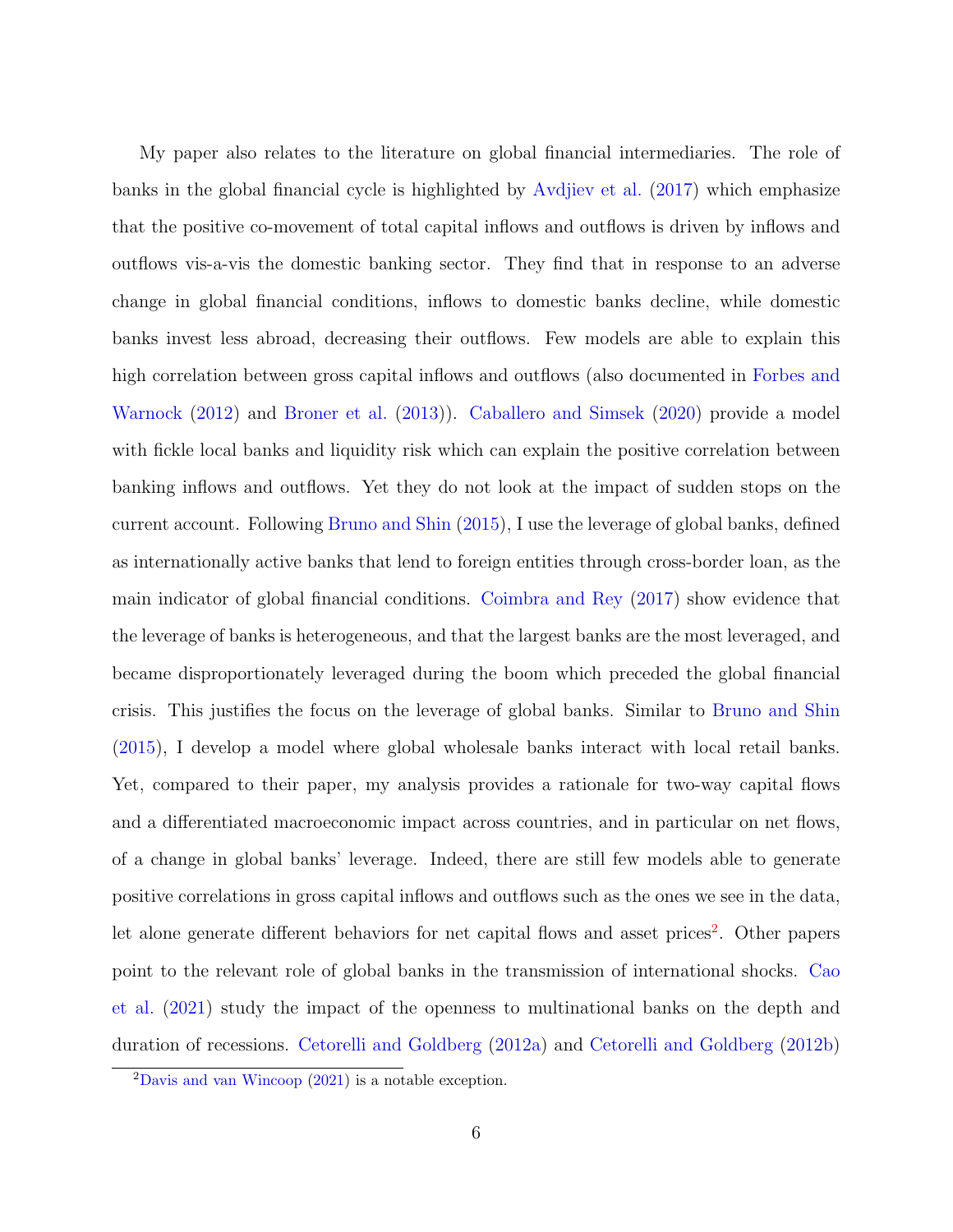conjecture that global banks manage liquidity on a global scale, actively using cross-border internal funding in response to local shocks. [Morelli et al.](#page-74-3) [\(2022\)](#page-74-3) study the role of global financial intermediaries in international lending. In their model aggregate shocks transmit internationally to emerging market countries through financial intermediaries' net worth.

Finally, this paper also relates to the literature on the on global imbalances [\(Milesi-](#page-73-7)[Ferretti and Tille](#page-73-7) [\(2014\)](#page-73-7)). While fiscal and monetary policies, and other structural characteristics (e.g. demographics, productivity), are well documented determinants of the current account, I find that global financial conditions also matter. In the model, a relaxation of the constraint on global banks leads to higher gross flows, but also to higher global imbalances: countries which were initially net debtor vis-a-vis global banks experience a deterioration of their current account balance, while countries which were initially net creditors vis-a-vis global banks experience an improvement of their current account balance. Put differently, an increase in the leverage of global banks magnifies global imbalances, while a decrease in the leverage of global banks reduces global imbalances.

The rest of the paper is organized as follows. In section 2, I present some stylized facts related to capital flows and the global banking system. In section 3, I develop a multicountry model of the international banking system with both local and global banks, and derive some key predictions to be tested against the data. Section 4 presents my empirical analysis and confirms that the main predictions of the model are borne out in the data, and section 5 concludes.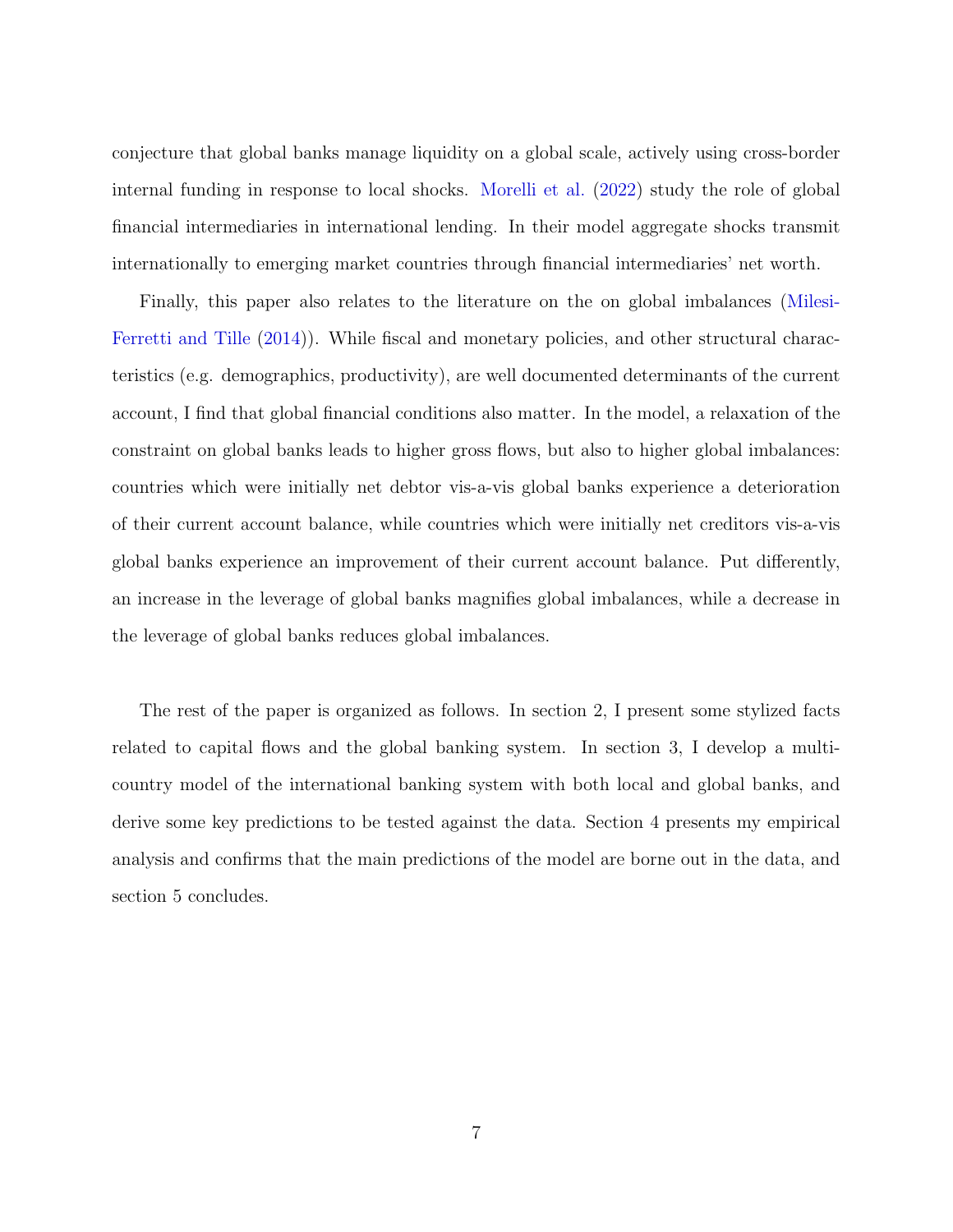# 2 Stylized Facts

This section presents some stylized facts related to the global banking system and that will be used to guide the assumptions made in the theoretical model.

Stylized fact 1. The leverage of financial intermediaries is very heterogeneous. As shown in Figure [2](#page-8-0) borrowed from [Coimbra and Rey](#page-73-4) [\(2017\)](#page-73-4), the leverage of the biggest financial intermediaries by asset size is not only higher but also more volatile than the leverage of other financial intermediaries. This motivates the focus on the leverage of global banks in this paper.

<span id="page-8-0"></span>Figure 2 CROSS-SECTION AND TIME SERIES OF BANKS' LEVERAGE by asset quantiles



Figure 1: Evolution of leverage by quantiles (base year=2000)

NOTE. The upper panel shows the cross-section of leverage by asset quantile, for 3 selected years. The lower panel shows the time series of leverage by asset quantile. Source: Borrowed from [Coimbra and Rey](#page-73-4) [\(2017\)](#page-73-4).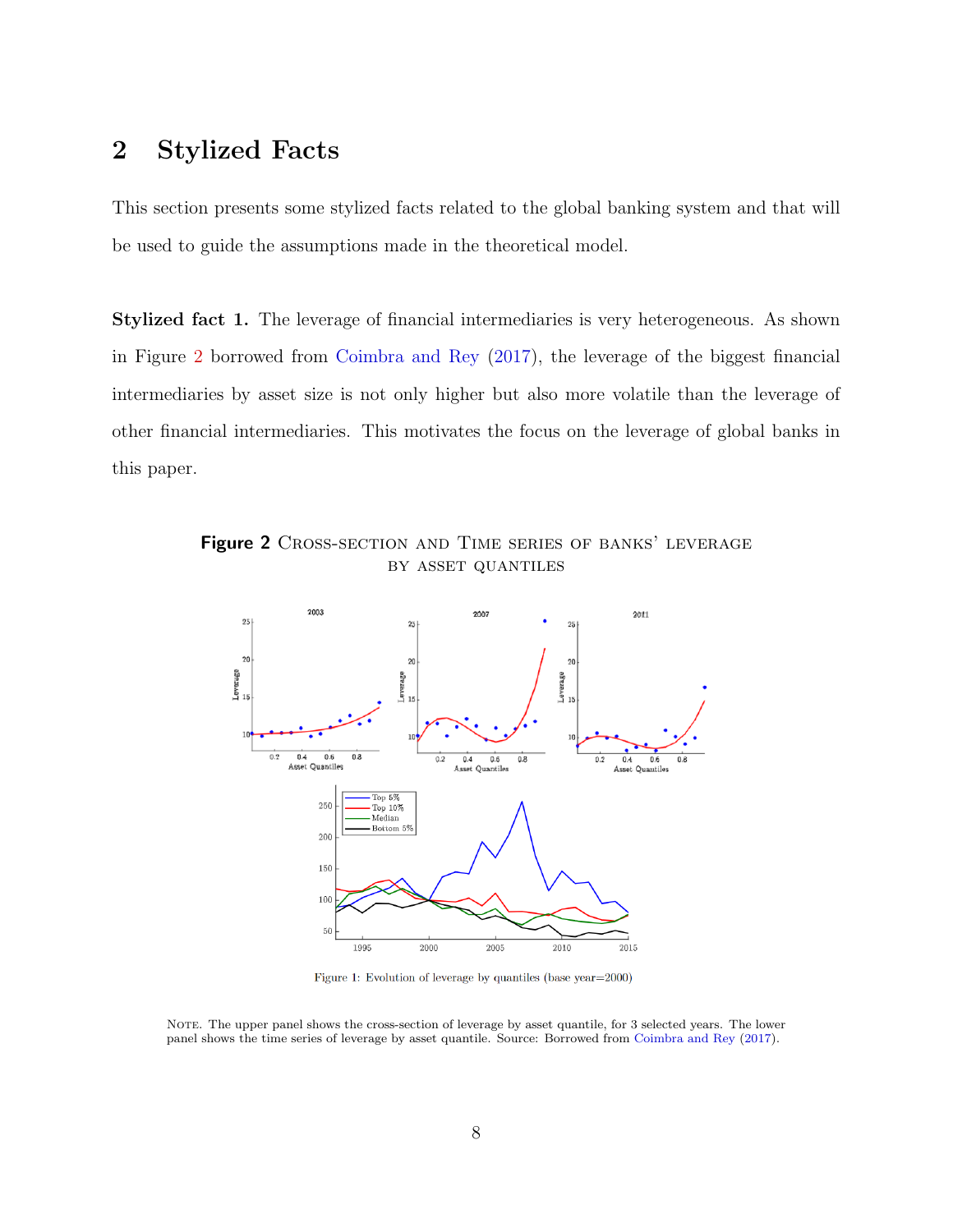Stylized fact 2. Global banks interact mainly with other banks, and through loans and deposits. Using the Locational Banking Statistics database from the BIS, I find that BIS reporting banks–essentially internationally active global banks according to [Bruno and Shin](#page-72-0) [\(2015\)](#page-72-0)–interact mainly with the banking sector in counter-party countries, and through loans and deposits. This evidence is reported in Table [1](#page-9-0) and holds both for their asset and liabilities. On average during the period from 2000 to 2020, 64% of global banks liabilities were towards other banks, and 88% of global banks liabilities were in the form of loans and deposits. This motivates the focus on the interaction between global and local banks through loans and deposits in my model.

**Table 1 BIS REPORTING BANKS CROSS-BORDER POSITIONS** 

<span id="page-9-0"></span>

| <b>Sector</b>                             |        | % Total Instruments                       | % Total |
|-------------------------------------------|--------|-------------------------------------------|---------|
| Total claims - All sectors                | 100%   | Total claims - All instruments            | 100%    |
| Total claims - Banks, total               | $60\%$ | Total claims - Loans and deposits         | 72%     |
| Total claims - Non-banks, total           | 39%    | Total claims - Debt securities            | 21\%    |
| Total claims - Unallocated by sector      | $1\%$  | Total claims - Other instruments          | $7\%$   |
| Total liabilities - All sectors           | 100%   | Total liabilities - All instruments       | 100%    |
| Total liabilities - Banks, total          | 64%    | Total liabilities - Loans and deposits    | 88%     |
| Total liabilities - Non-banks, total      | 29%    | Total liabilities - Debt securities       | 8%      |
| Total liabilities - Unallocated by sector |        | 7\% Total liabilities - Other instruments | $4\%$   |

Note. The table provides the decomposition of total claims and liabilities of all BIS reporting banks by counter-party sector and by instrument. The numbers correspond to the average over the period from 2000 to 2020. Source: BIS LBS.

Stylized fact 3. Global banks are located in a small number of advanced economies, which intermediate capital to and from other countries. Using data from [Aldasoro et al.](#page-72-9) [\(2022\)](#page-72-9), I document that 42 out of 96 headquarters of global bank holdings are located in 5 countries (United States, United Kingdom, Japan, France, and Germany). A similar pattern hold when looking at global systemically important banks<sup>[3](#page-9-1)</sup>. Those 5 countries have on average over the 2000-2020 period larger gross external positions (blue box plots), but

<span id="page-9-1"></span><sup>3</sup>The list of G-SIBs is provided in Appendix [D.](#page-71-0)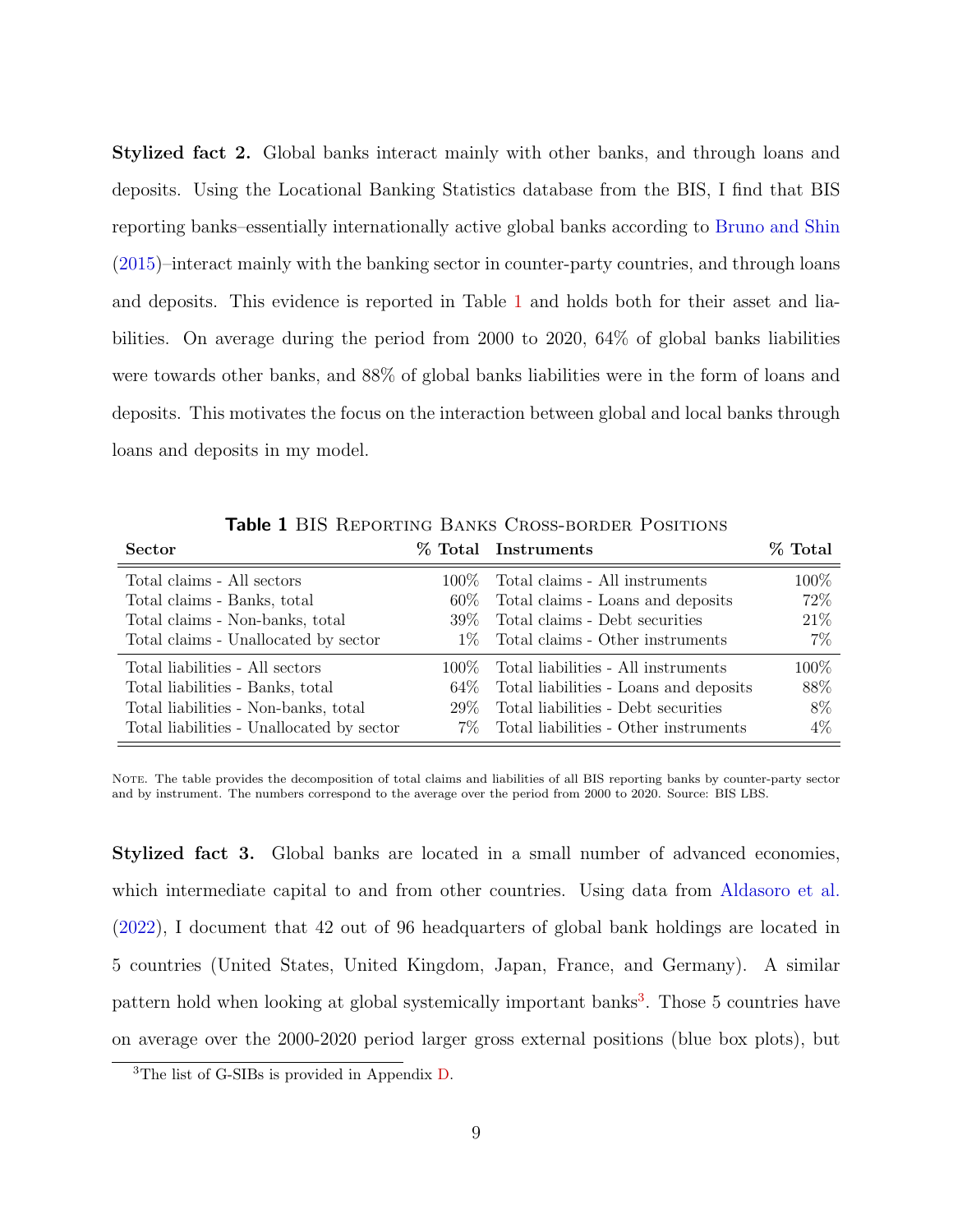smaller net external positions (red box plots) vis a vis global banks, than other countries. Put differently, a large share of the international borrowing in the top 5 countries is used to finance international, as opposed to local, lending. This suggests that global banks have a better ability to intermediate capital across countries by borrowing from and lending to other banks abroad. Moreover, there is a large distribution of net external positions vis-a-vis global banks (red box plot). Some countries are on average net creditors against global banks, while other countries are on average net debtor towards global banks. This distinction between countries differs from the traditional distinction between advanced and emerging market countries. For example, Switzerland, Belgium, Bolivia, Peru and Israel are net creditors on global banks, while Spain, Austria, Lithuania, Turkey and Brazil are net debtor against global banks. See Table [12](#page-60-0) in Appendix for more details.

Figure 3 EXTERNAL POSITIONS VIS A VIS GLOBAL BANKS



Note. The charts shows the cross-sectional distribution of the average external positions over 2000-2020 for the top 5 countries (right) and the remaining countries (left). It reports the distribution for both the total positions (blue), and net assets (red). Source: BIS LBS, author's calculations.

The next section builds on the above stylized facts and presents the theoretical model.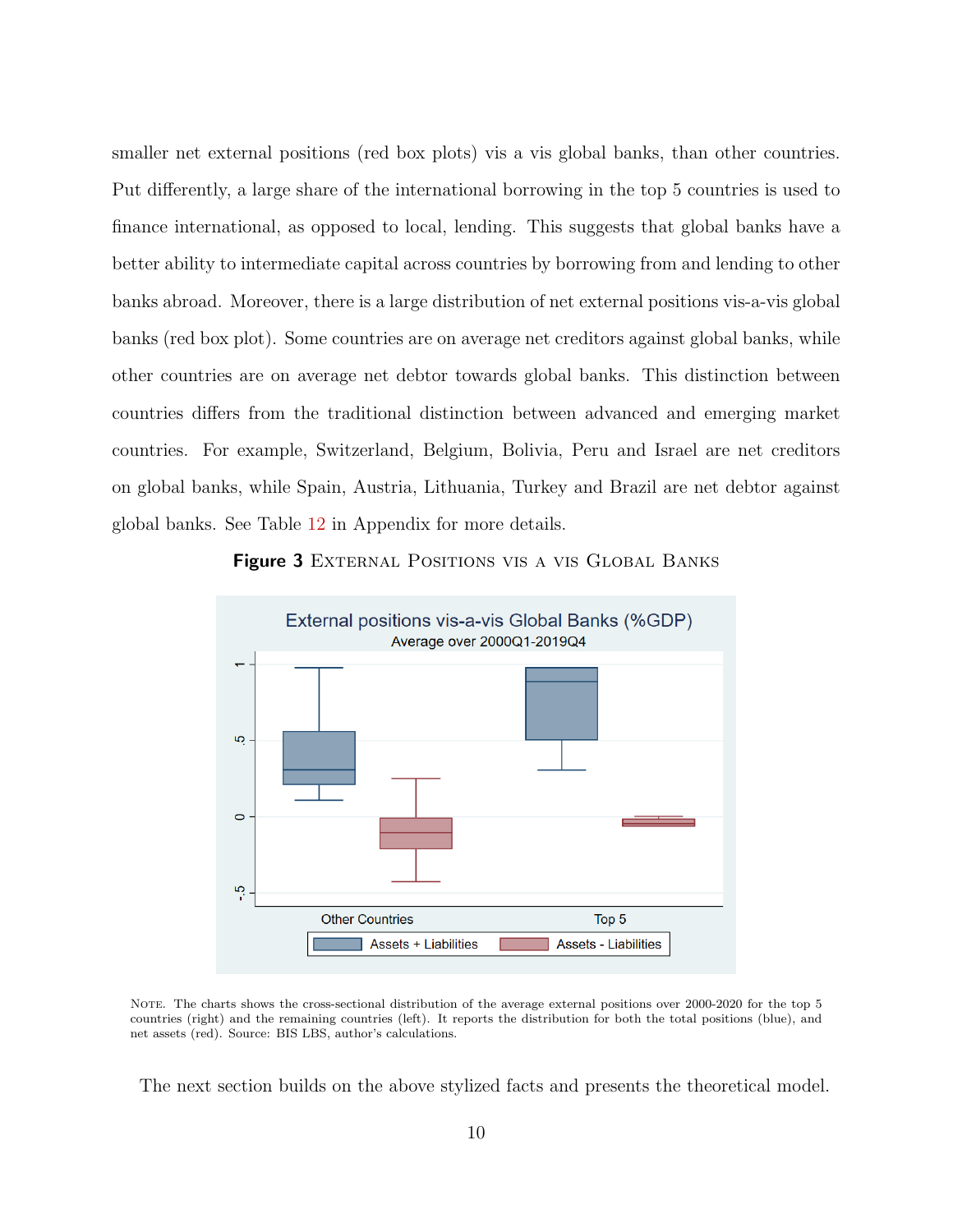## 3 A Multi-Country Model with Global and Local Banks

In this section, I develop a multi-country model of the international banking system where global banks interact with local banks. The model features global banks located heterogeneously across countries, and, in each country, a continuum of local banks that have uncertain bank-specific project returns. The key ingredient of the model is that there is both cross-country and within-country heterogeneity regarding the returns on local projects. Additionally, local banks interact with global banks on the wholesale interbank market, but do not interact with each other. The double heterogeneity associated with this institutional feature of the international banking system rationalizes stylized facts of the data presented in the previous sections.

**Set-up.** Consider a single-good, two-period  $(t = 1, 2)$  economy. The world economy consists of a large number  $N \geq 3$  of countries indexed by superscript i. There are three type of agents: households, local banks, and global banks. In each country, there is a representative household who faces an inter-temporal consumption-savings decision, and a unit continuum of local banks indexed by superscript  $j$ . Each local bank raises deposits from their domestic household on the local retail market, has access to a stochastic bank-specific project, and can participate to the global wholesale market. There is also a unit continuum of global banks indexed by superscript  $g$ , and located across countries, which perform wholesale banking operations allowing them to reallocate assets among local banks, subject to a leverage constraint. We denote by  $s^i$  the share of global banks which is headquartered in country i, with  $\sum_{i=1}^{N} s^i = 1$ . The distribution of global banks across countries is exogenous. A simplified schematic of the model economy is sketched in Figure [4.](#page-12-0) The following sections provide more details regarding the timelime and each agent.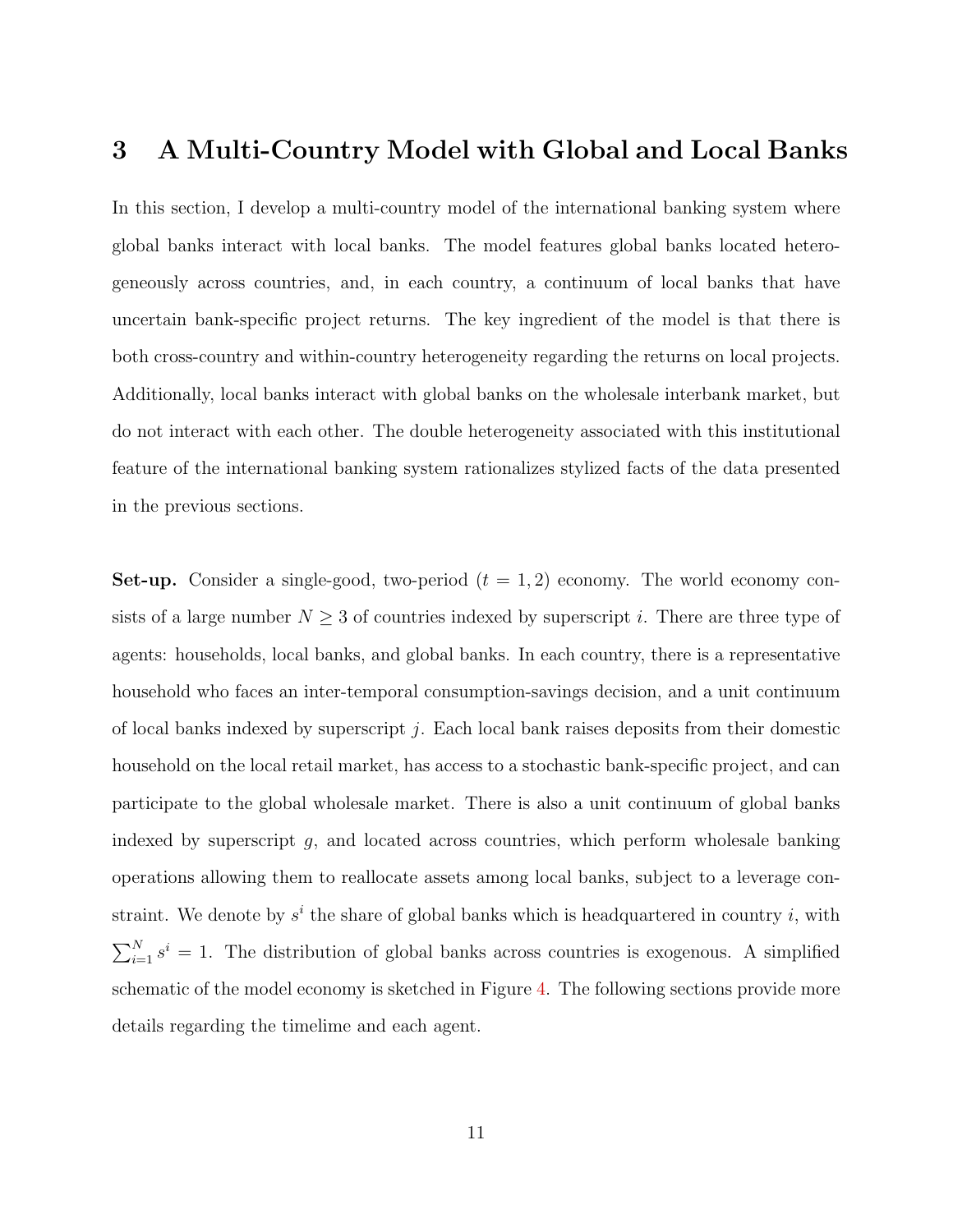<span id="page-12-0"></span>

Figure 4 MODEL - SIMPLIFIED OVERVIEW

NOTE. This chart provides a simplified schematic representation of the model for the case where  $N = 3$ ,  $s^A = 1$ , and  $R^C < R^A < R^B$ . The red arrows denote cross-border (XB) transactions and the blue arrows denote local transactions.

Timeline. In this two-period economy, the sequence of events is the following:

#### 1. Period 1:

- (a) At the beginning of period 1, local banks compete to raise deposits from their domestic household in the retail market.
- (b) At the end of period 1, after the retail market closes, the stochastic bank-specific returns are revealed and global banks reallocate capital across local banks worldwide, by borrowing and lending on the wholesale funding market, subject to a leverage constraint.
- 2. Period 2: The projects are financed and output is consumed by banks and households.

The economic interpretation of this sequence of events in period 1 is that deposits are considered as long-term, and more sticky, while investment opportunities are more volatile.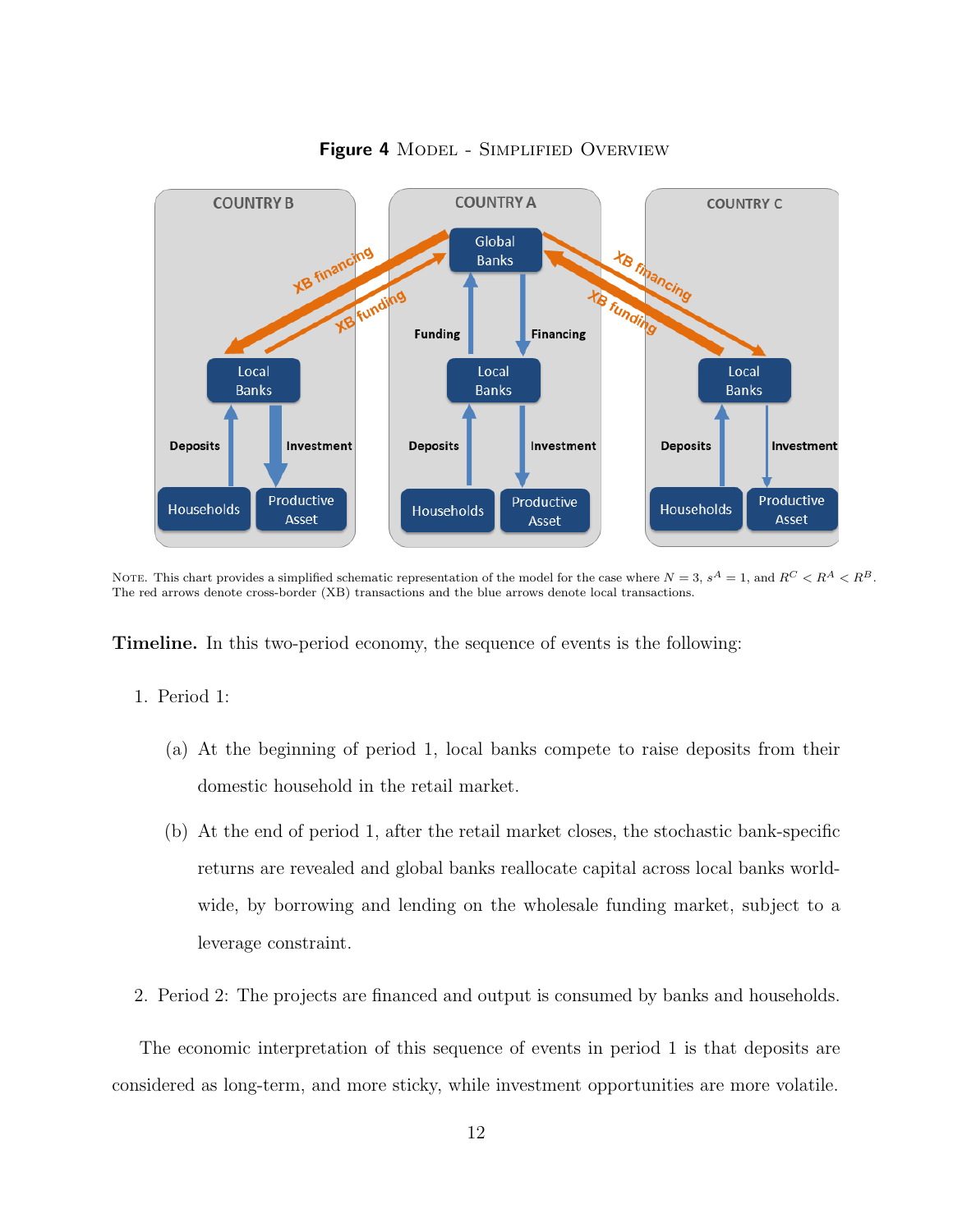This characterization of global and local banks follows [Gertler et al.](#page-73-8) [\(2016\)](#page-73-8) who distinguish between the subset of financial intermediaries, usually investment banks, that is highly leveraged, often with short-term debt and relies heavily on borrowing from other financial institutions in wholesale markets, and banks borrowing from households in retail markets. In my model, global banks are defined as highly leveraged internationally active banks that lend to foreign entities through cross-border loans. The local banks, i.e. the retail banking sector, in turn, includes financial institutions that rely mainly on household saving for external funding and provide a significant amount of short-term financing to the wholesale banks. This corresponds to commercial banks and money market funds that raise funds mainly from households and on net provide financing to wholesale banks<sup>[4](#page-13-0)</sup>.

## 3.1 Households

In each country  $i$ , there is a representative household. Households are born with a wealth endowment  $W^i$  in period 1, optimally consume and save through local bank deposits  $d^i$  at the gross competitive deposit rate  $R_H^i$ . Households in country *i* maximize:

$$
\max_{d^i} U^i = u(c_1^i) + \beta^i \mathbb{E}[c_2^i]
$$
\n(1)

Their budget constraints in period 1 and 2 are given by:

$$
c_1^i + d^i = W^i \tag{2}
$$

$$
c_2^j = R_H^i d^i \tag{3}
$$

<span id="page-13-0"></span><sup>&</sup>lt;sup>4</sup>In my model, I assume that projects are bank-specific and financed by local banks. Thus, global banks lend to local banks in order to finance projects. [Shen](#page-74-2) [\(2021\)](#page-74-2) finds that local (resp. global) banks have a comparative advantage in extracting information on local (resp. global) risk, and this double information asymmetry creates a segmented credit market. The model has a similar interpretation where global banks raise funding from local banks on the wholesale market, and provide direct funding to the local projects.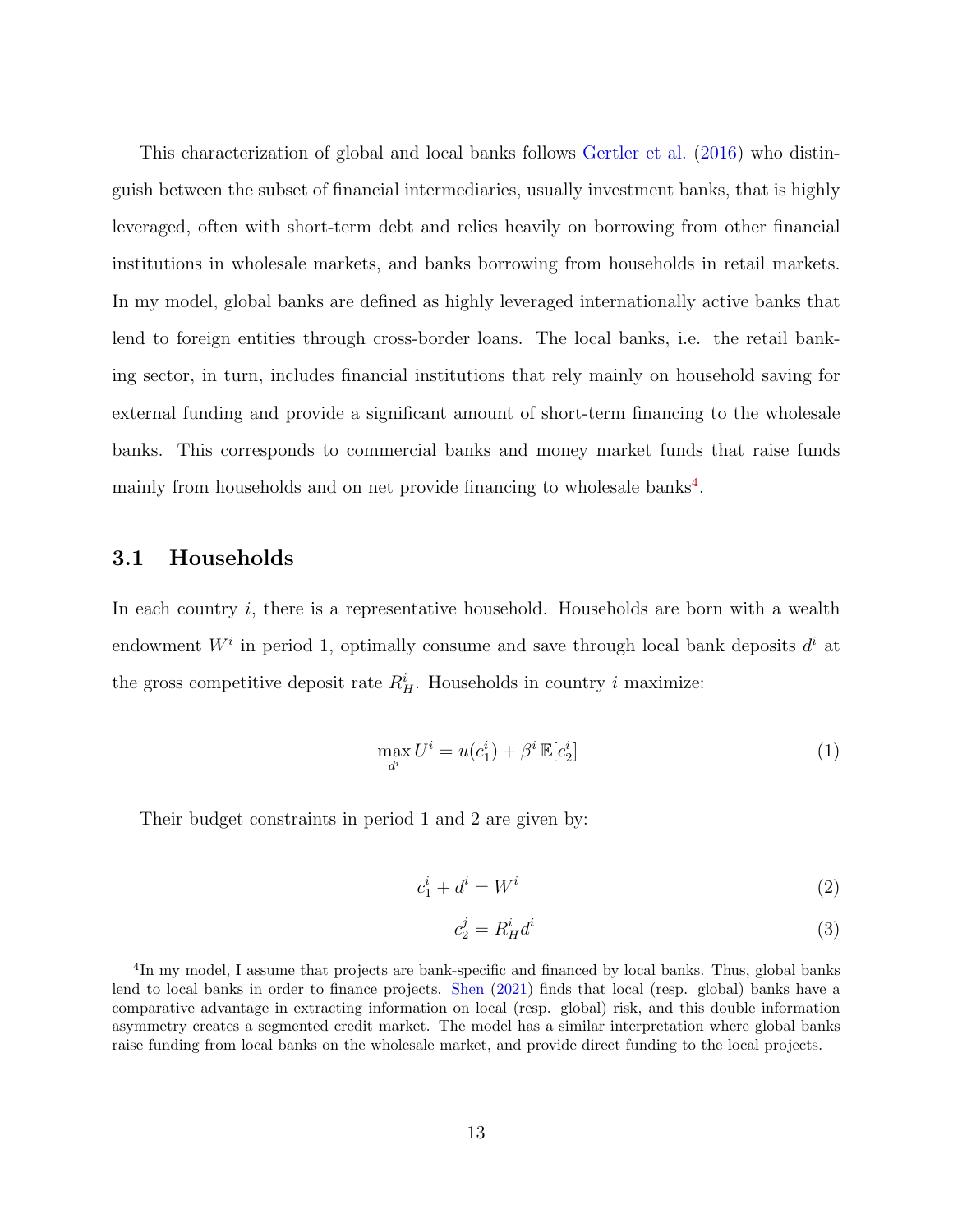## 3.2 Productive Assets

Local banks have access to a bank-specific project<sup>[5](#page-14-0)</sup> with gross return  $R^{i,j}$ , which can be decomposed between a stochastic country-specific component  $R<sup>i</sup>$  and a stochastic bankspecific component  $\epsilon^{j}$ . The project of local bank j located in country i produces output according to the following technology:

<span id="page-14-1"></span>
$$
y^{i,j} = \left(\underbrace{R^i + \epsilon^j}_{\equiv R^{i,j}}\right) k^{i,j} \tag{4}
$$

where  $R^i \sim \mathcal{U}_{[R;\overline{R}]}$  is a stochastic country-specific productivity parameter uniformly distributed on the interval  $[\underline{R}; \overline{R}]$ ,  $\epsilon^j \sim \mathcal{U}_{[-\sigma;\sigma]}$  is a bank-specific stochastic productivity shock uniformly distributed on the interval  $[-\sigma, \sigma]$ , and  $k^{i,j}$  is the amount of capital invested by bank j located in country i in its project.  $R^i$  and  $\epsilon^j$  are independent random variables, and we denote  $R = \mathbb{E}[R^i]$ . These assumptions regarding the distribution of country-specific and bank-specific shocks are made to obtain closed-form solutions both at the country and global levels but they do not affect the essence of the results. We denote by  $G(x)$  the global cumulative distribution function of projects' returns at the end of period 1, and by  $F_i(x)$  the cumulative distribution function of projects' returns at the end of period 1 in country i.

### 3.3 Local Banks

Within each country i, there is a unit continuum of local banks indexed by superscript j. Local banks are endowed with an initial equity endowment  $E^{i,j}$ , and have access to a bankspecific project with gross return  $R^{i,j}$ . At the beginning of period 1, local banks are active on the retail market, through which they can raise deposits  $d^{i,j}$  at the competitive rate  $R_H^i$ 

<span id="page-14-0"></span><sup>5</sup>An alternative interpretation of the model is that local banks are located on a continuum of islands and, given their supply of available funds, can only make friction-less (equity-like) loans to non-financial firms located on the same island [\(Gertler and Kiyotaki](#page-73-2) [\(2010\)](#page-73-2)).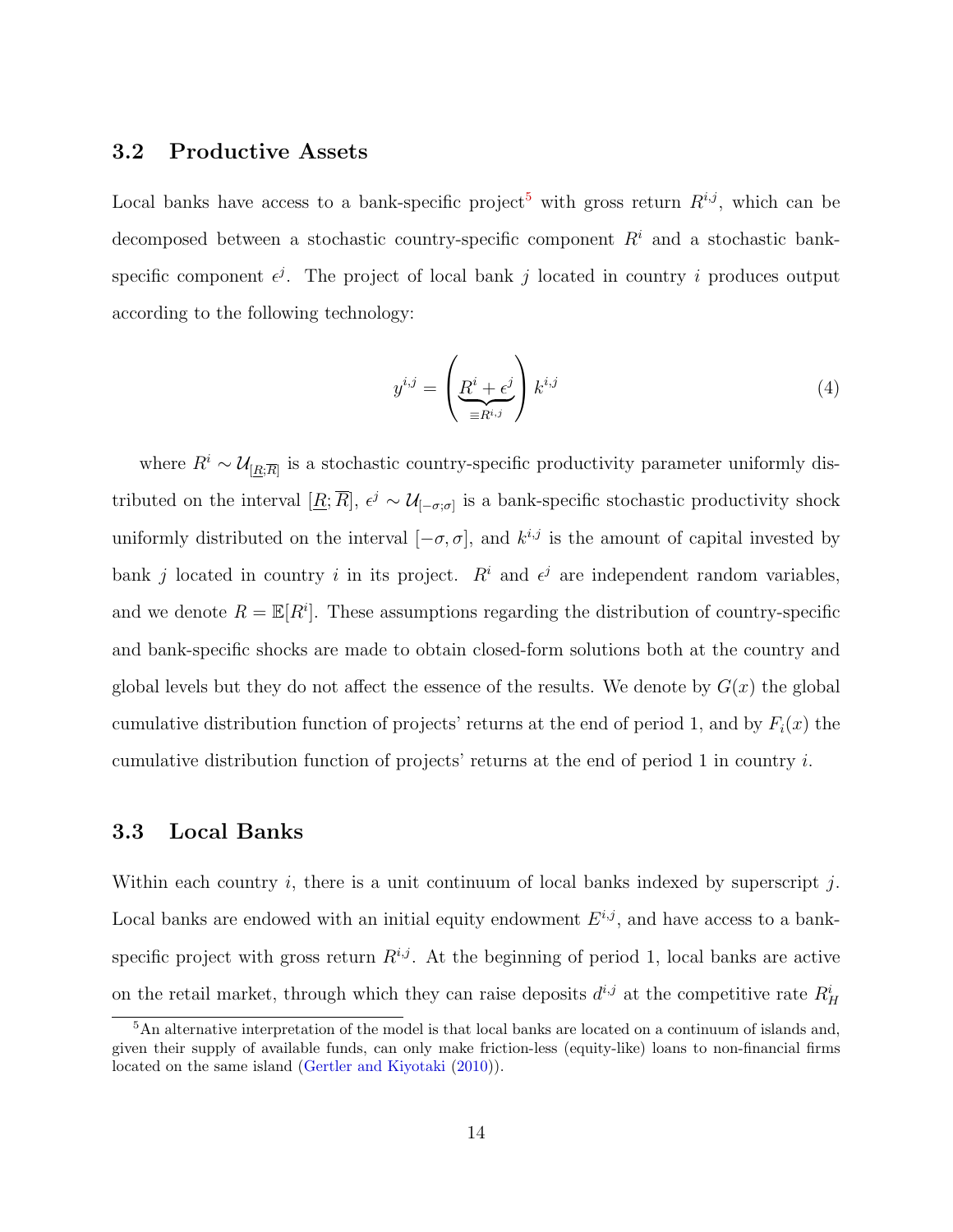from households. At the end of period 1, local banks are active on the interbank wholesale market, through which they can borrow  $d_M^{i,j}$  at the competitive rate  $R_M^d$  or lend  $l_M^{i,j}$  at the competitive rate  $R_M^l$ . Local banks borrow from or lend to global banks, but not directly to each other<sup>[6](#page-15-0)</sup>.

Retail operations. At the beginning of period 1, before uncertainty is resolved, local banks compete to raise deposits  $d^{i,j}$  from their home representative household. Local banks set their demand for deposits  $d^{i,j}$  in order to maximize their expected profits  $\pi^{i,j}$  in period 2:

$$
\max_{d^{i,j}} \mathbb{E}[\pi^{i,j}] \tag{5}
$$

Interbank operations. At the end of period 1, after the stochastic returns are revealed, local banks can lend an amount  $l_M^{i,j}$  to or borrow an amount  $d_M^{i,j}$  from global banks on the global wholesale market. Local banks can invest up to  $\bar{k}$  units of capital in their project, which pays off in period 2. Local banks maximize their period-2 profits:

$$
\max_{d_M^{i,j}\geq 0, l_M^{i,j}\geq 0} \pi^{i,j} = \left(\underbrace{R^i + \epsilon^j}_{\equiv R^{i,j}}\right) k^{i,j} + R_M^l l_M^{i,j} - R_H^i d^{i,j} - R_M^d d_M^{i,j}
$$
(6)

<span id="page-15-0"></span> ${}^{6}$ This assumption can be micro-founded by introducing an agency problem between borrowers and lenders. More specifically, we can assume that after global and local banks obtains funds on the wholesale market, they can respectively divert a fraction  $\theta^G$  and  $\theta^L$  of the borrowed funds and default on their debt. The creditors may re-claim the remaining fraction of funds. Because creditors recognize banks' incentive to divert funds, they will restrict the amount they lend. In this way a borrowing constraint may arise. I implicitly consider the corner case where  $\theta^G = 0$  and  $\theta^L = 1$ , but the main results would hold as long as  $\theta^G < \theta^L$ , i.e. as long as global banks have a lower incentive to divert funds than local banks (e.g. due to higher reputation, or tighter regulatory constraints). See for example [Gertler et al.](#page-73-8) [\(2016\)](#page-73-8). This institutional feature of the international banking system is also consistent with [Cetorelli and Goldberg](#page-73-5) [\(2012a\)](#page-73-5) and [Cetorelli and Goldberg](#page-73-6) [\(2012b\)](#page-73-6) who conjecture that global banks manage liquidity on a global scale, actively using cross-border internal funding in response to local shocks.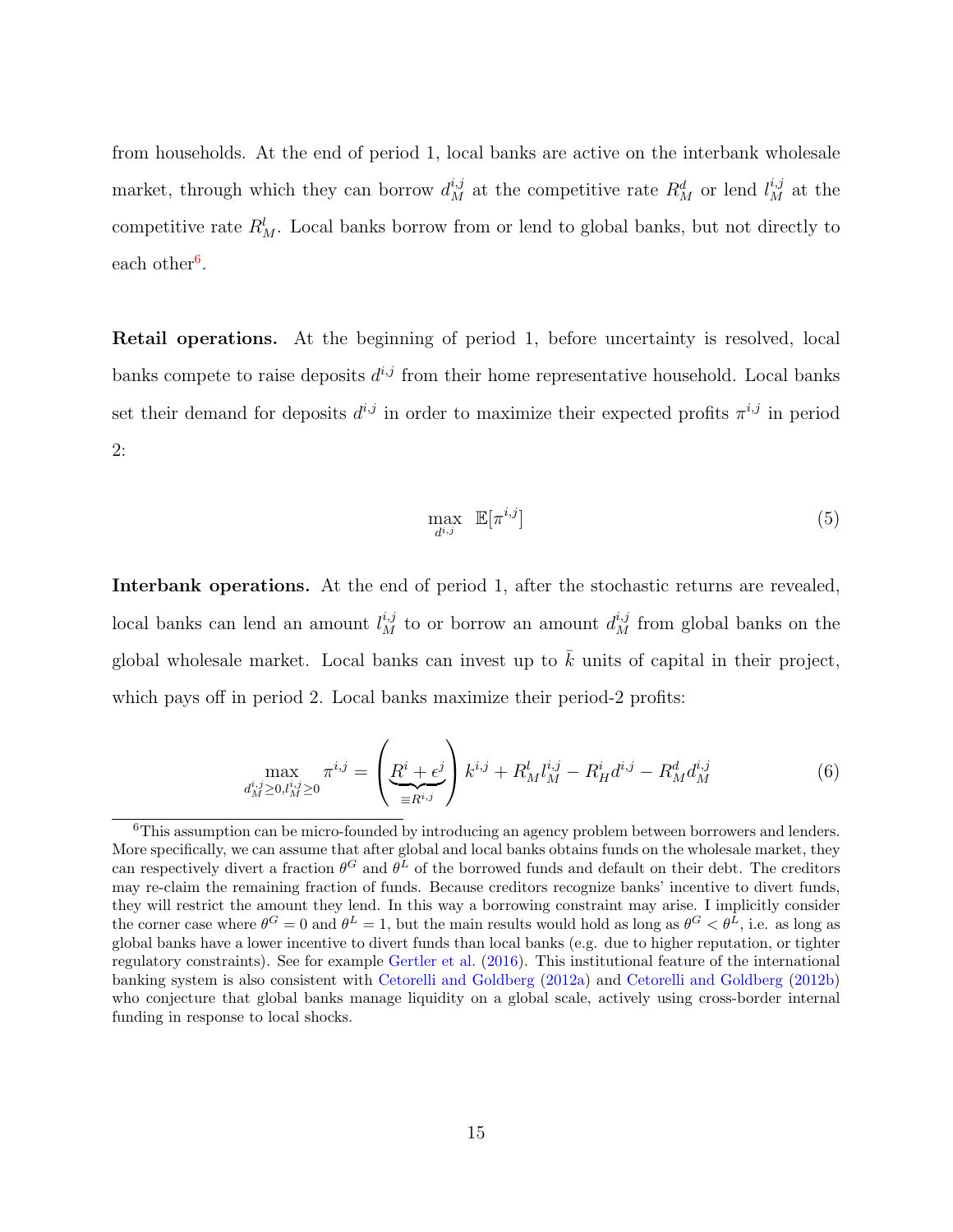subject to a balance sheet identity:

$$
k^{i,j} + l_M^{i,j} = E^{i,j} + d^{i,j} + d_M^{i,j}
$$
\n<sup>(7)</sup>

and to a limit on the availability of projects:

$$
k^{i,j} \le \bar{k} \tag{8}
$$

This constraint on the availability of projects for local banks is made to prevent a corner solution where, given the linear technology specification in [\(4\)](#page-14-1), only the bank with the highest realization of the shocks receives market funding from all other banks. Figure [5](#page-16-0) represents the balance sheet of a local bank.

<span id="page-16-0"></span>Figure 5 BALANCE SHEET OF LOCAL BANK  $j$  located in country  $i$ 

| Assets      | Liabilities |
|-------------|-------------|
| $k^{i,j}$   | $F^{i,j}$   |
| $l_M^{i,j}$ | $d^{i,j}$   |
|             |             |

## 3.4 Global Banks

Global banks are endowed with initial equity  $E^g$  and have the ability to lend an amount  $l^g_{\Lambda}$ M to or borrow an amount  $d_M^g$  from local banks, located either at home or abroad, on the global wholesale market through their broker-dealer entities. At the end of period 1, after returns' uncertainty is resolved, global banks can reallocate capital across local banks, subject to a leverage constraint. To summarize, global banks perform wholesale banking operations,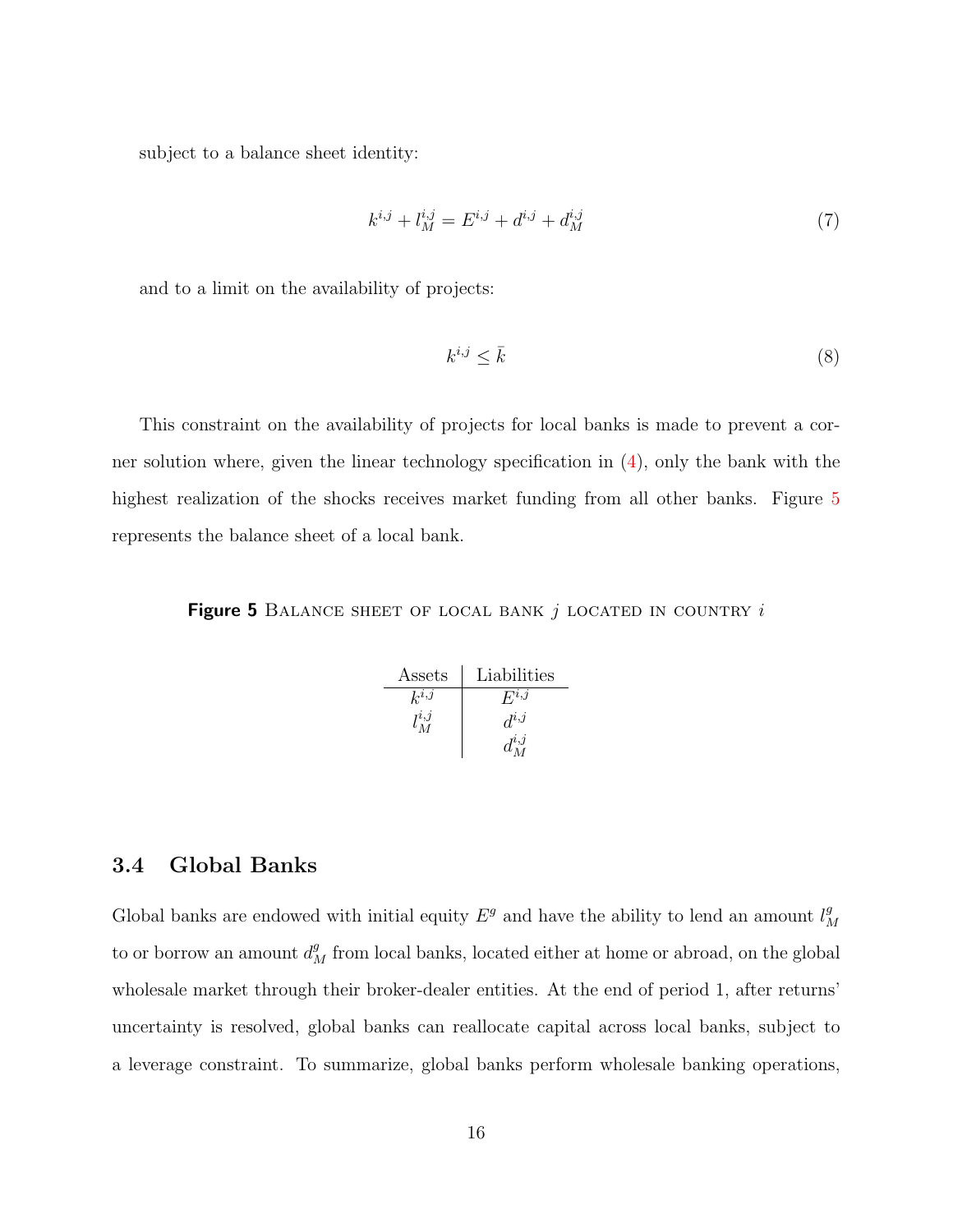through which they reallocate assets globally among local banks, from the least efficient to the most efficient banks. Global banks maximize their period-2 profits:

$$
\max_{l_M^g \ge 0, d_M^g \ge 0} \pi^g = R_M^d l_M^g - R_M^l d_M^g \tag{9}
$$

subject to a balance sheet identity:

$$
l_M^g = E^g + d_M^g \tag{10}
$$

and a leverage constraint:

$$
d_M^g \le \bar{\lambda} \tag{11}
$$

The leverage constraint, which sets a limit on the size of global banks' balance sheet will play a key role in the model. In particular, a tight leverage constraint (i.e. a lower  $\lambda$ ) limits the ability of global banks to borrow funds on the wholesale market, and thus prevents them from reallocating capital from local banks associated with a low return project to the ones associated with a high return project. Figure [6](#page-17-0) represents the balance sheet of a global bank.

#### <span id="page-17-0"></span>Figure 6 BALANCE SHEET OF GLOBAL BANK  $g$

| Assets  | Liabilities |
|---------|-------------|
| $l_M^g$ | $E^g$       |
| $d_M^g$ | $d_M^g$     |

## 3.5 Equilibrium

We turn to the description of the competitive equilibrium in which: (i) Global banks set their levels of  $l_M^g$  and  $d_M^g$  so as to maximize their profits subject to their balance sheet and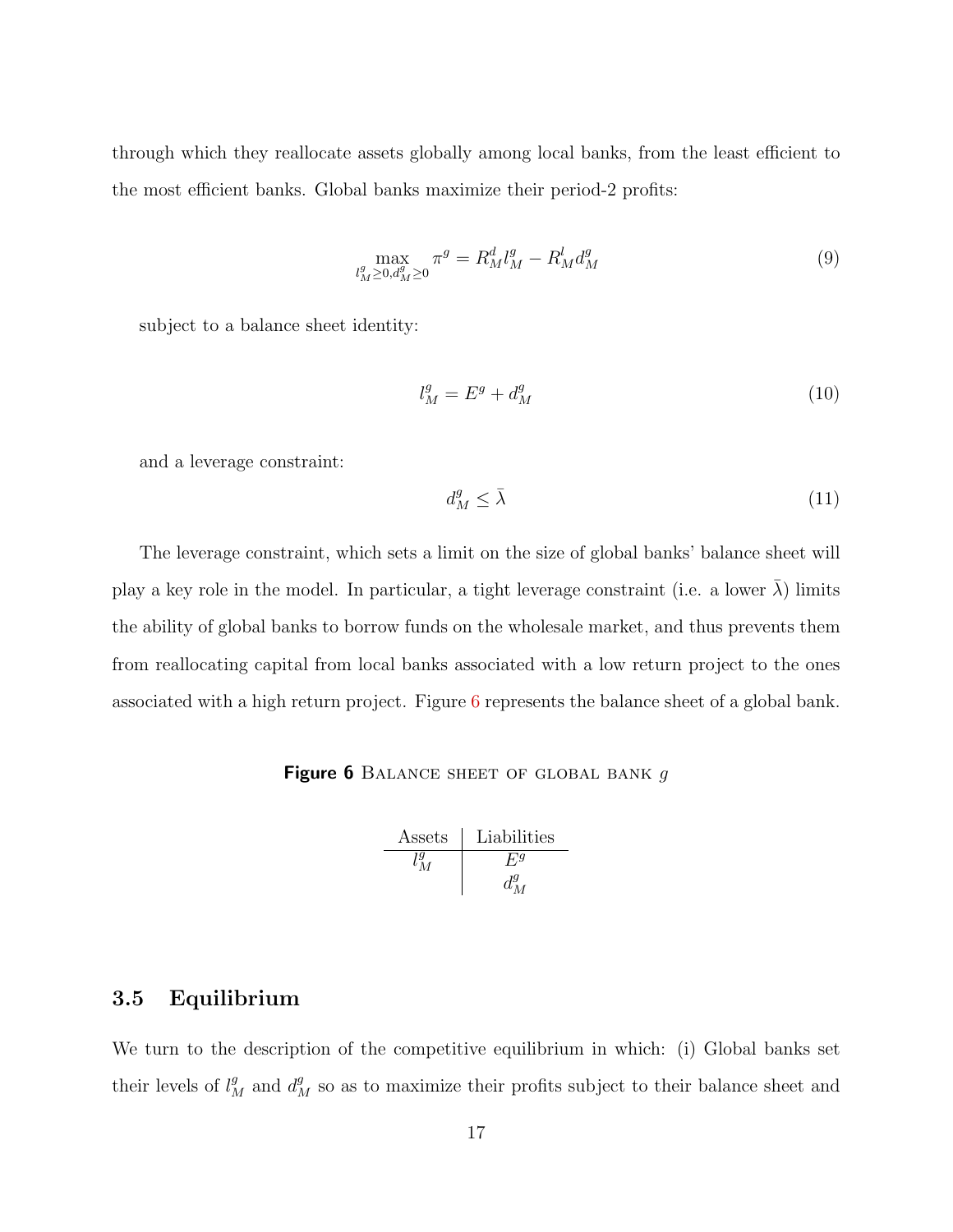leverage constraints, taking the interbank rates as given; (ii) Local banks raise deposits  $d^{i,j}$ so as to maximize their expected profits, and set their levels of  $l_M^{i,j}$  and  $d_M^{i,j}$  contingent on the realization of their productivity parameter, taking the interbank rates and the bank deposit rate as given; (iii) Households set their level of  $d<sup>i</sup>$  so as to maximize their utility, taking the bank deposit rate as given; and (iv) the lending and borrowing interbank rates,  $R_M^l$  and  $R_M^d$ , and the bank deposit interest rates,  $R_H^i$ , clear the global wholesale market and the local retail markets for household deposits in all countries. We derive the equilibrium by proceeding backwards, starting with the equilibrium on the wholesale market at the end of period 1, and then the equilibrium on the retail markets at the beginning of period 1. It will be useful to make the following assumption.

<span id="page-18-0"></span>Assumption 1 Households and all local banks receive the same initial endowment across and within countries, i.e.  $W^i = \overline{W} \ \forall i$  and  $E^{i,j} = \overline{E}_L \ \forall i,j$ . Moreover, we assume that all global banks receive the same initial endowment, i.e.  $E^g = \bar{E}_G \,\forall g$ .

<span id="page-18-1"></span>**Remark 1** Given Assumption [1,](#page-18-0) the deposits collected from households by local banks are equalized across all local banks, i.e.  $d^{i,j} = d^i = \overline{d} \ \forall i, j$ .

#### **Proof.** In Appendix  $B.1$ .

The reason for introducing such assumption is that it reduces the heterogeneity of local banks to their asset side, while their liabilities, both their internal equity and the deposits collected from households, are similar across all local banks. This assumption simplifies the model and it does not affect the essence of the results.

#### 3.5.1 Equilibrium in the inter-bank wholesale market

At the end of period 1, after uncertainty is resolved, local banks set  $d_M^{i,j}$  and  $l_M^{i,j}$  in order to maximize their profits in period 2. As shown in the Appendix, the optimization problem of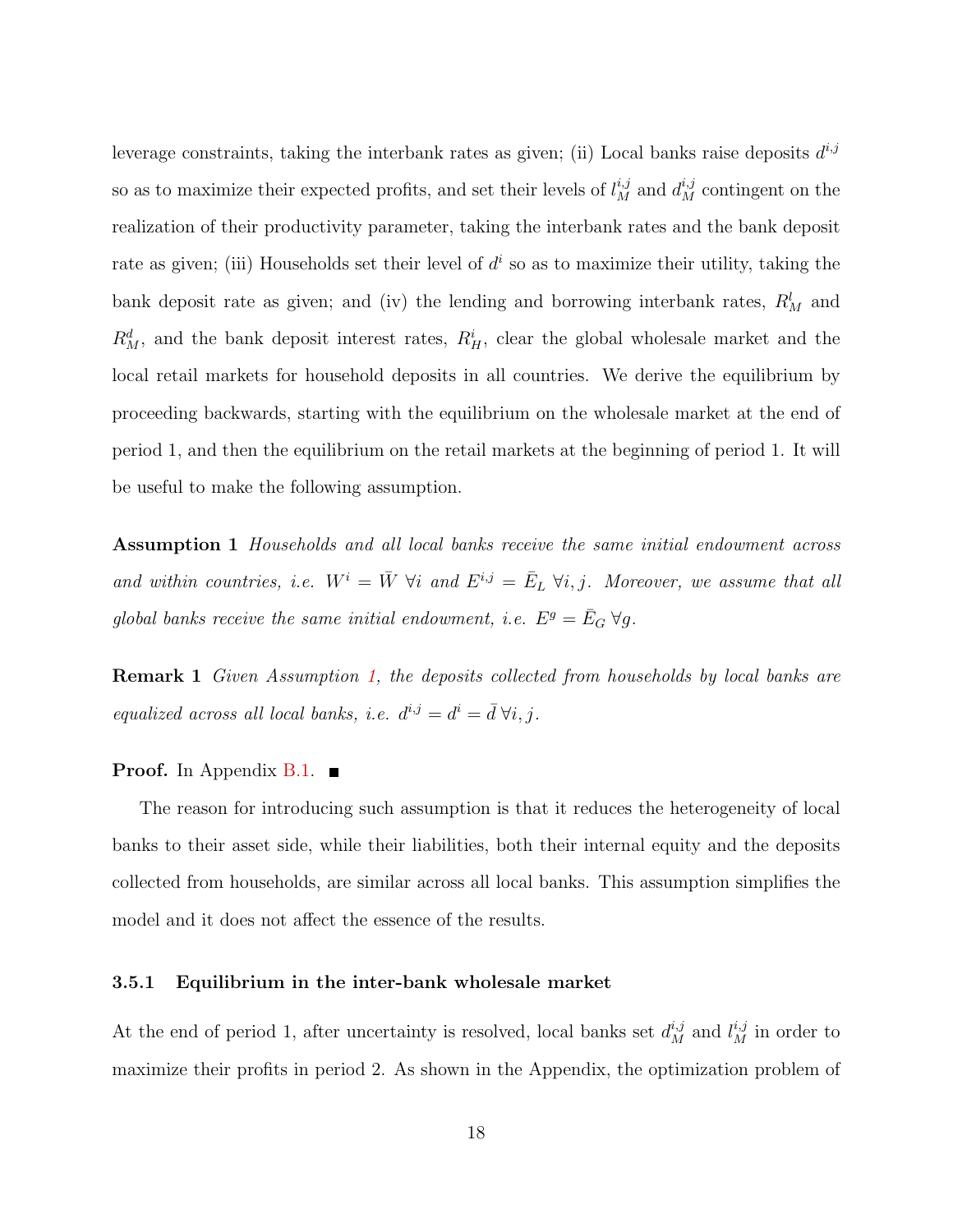local banks leads to corner solutions. We can distinguish 3 cases regarding the decisions of local banks, depending on the realization of  $R^{i,j}$ :

$$
\begin{cases}\nd_M^{i,j} = k - E^{i,j} - d^{i,j} \text{ and } l_M^{i,j} = 0 & \text{if } R^{i,j} > R_M^d \\
d_M^{i,j} = 0 \text{ and } l_M^{i,j} = 0 & \text{if } R_M^d > R^{i,j} > R_M^l \\
d_M^{i,j} = 0 \text{ and } l_M^{i,j} = E^{i,j} + d^{i,j} & \text{if } R^{i,j} < R_M^l\n\end{cases}
$$
\n(12)

Note that there is a wedge between the lending  $R_M^l$  and borrowing  $R_M^d$  rates on the inter-bank market if the leverage constraint of global banks is binding (i.e. if  $d_m^g = \overline{\lambda} \ \forall g$ ). Thus, global banks realize a profit from intermediating funds on the inter-bank market. If the constraint of global banks is not binding then there is no wedge between the lending and borrowing rates, and the economy efficiently allocates funds worldwide.

Equilibrium. At the end of period 1, the supply of funds on the inter-bank market comes both from the internal liabilities of global banks–their equity–and their external liabilities– the funds borrowed by their broker-dealer entities on the inter-bank wholesale market from local banks. In particular, local banks will supply funds on the inter-bank market if the inter-bank lending rate is higher than the return on their project. The supply of funds by local bank  $j$  in country  $i$  is given by:

$$
l_M^{i,j} = \begin{cases} E^{i,j} + d^{i,j} & \text{if } R^{i,j} < R_M^l \\ 0 & \text{otherwise} \end{cases} \tag{13}
$$

The demand of funds on the inter-bank market comes from the local banks which borrow funds from global banks to finance local projects. In particular, local banks will demand funds on the inter-bank wholesale market if the inter-bank borrowing rate is lower than the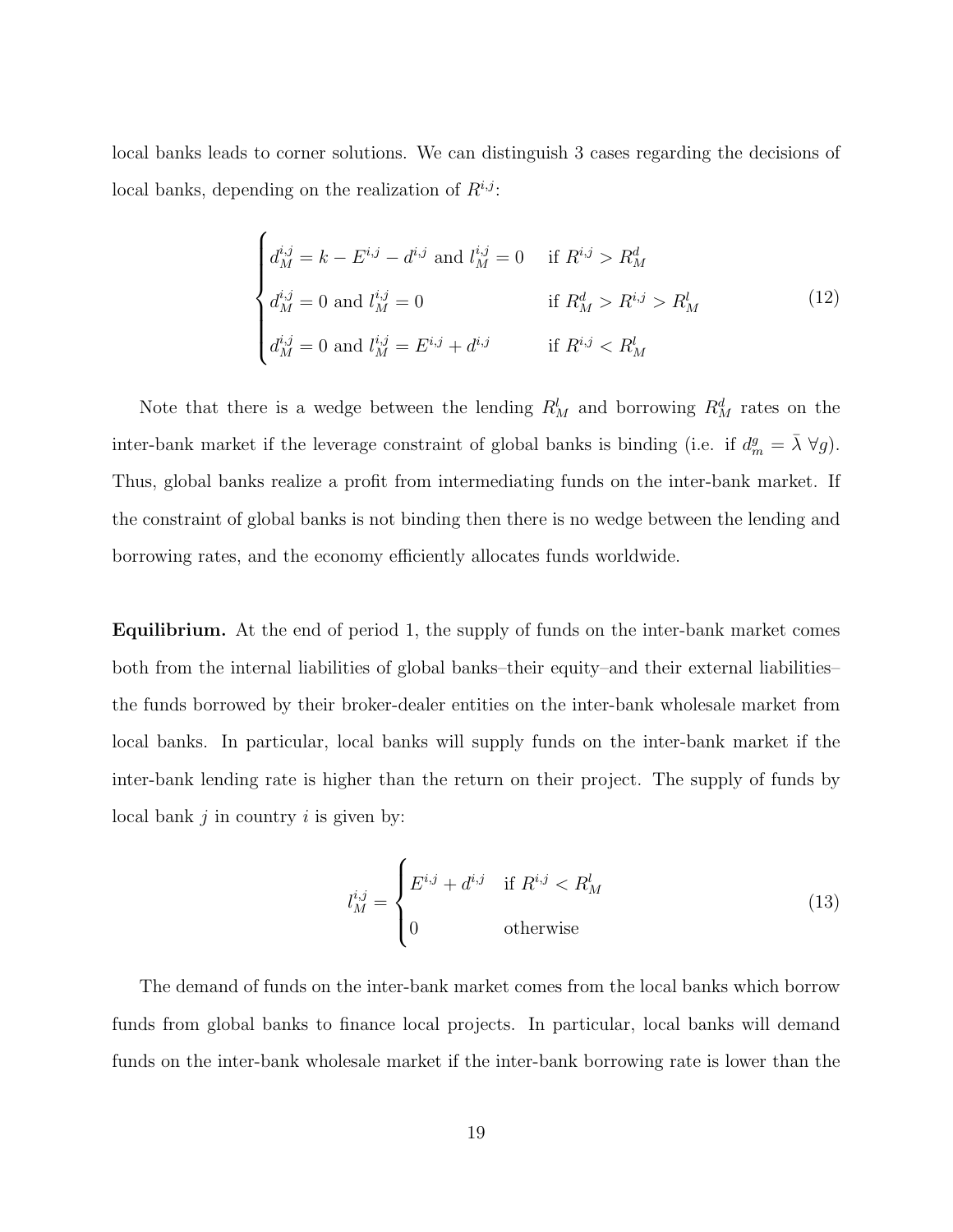return on their project. The demand of funds by local bank  $j$  in country  $i$  is given by:

$$
d_M^{i,j} = \begin{cases} \bar{k} - E^{i,j} - d^{i,j} & \text{if } R^{i,j} > R_M^d \\ 0 & \text{otherwise} \end{cases} \tag{14}
$$

In equilibrium, the global supply of funds should be equal to the global demand for funds on the inter-bank market. The equilibrium condition is:

$$
\underbrace{\int_{g} E^{g} + \sum_{i=1}^{N} \int_{j} \left( E^{i,j} + d^{i,j} \right) \mathbb{I}(R^{i,j} < R_{M}^{l})}_{\text{Local banks' lending}} = \underbrace{\sum_{i=1}^{N} \int_{j} \left( \bar{k} - E^{i,j} - d^{i,j} \right) \mathbb{I}(R^{i,j} > R_{M}^{d})}_{\text{Local banks' borrowing}}
$$
\n(15)

where  $\mathbb{I}(R^{i,j} < R_M^l)$  is an indicator function equal to 1 if  $R^{i,j} < R_M^l$  and 0 otherwise. Similarly,  $\mathbb{I}(R^{i,j} > R_M^d)$  is an indicator function equal to 1 if  $R^{i,j} > R_M^d$  and 0 otherwise. The two terms on the left-hand side represent the liabilities of global banks, both their internal liabilities–their equity–and their external liabilities–the funds borrowed from local banks. A change in their leverage constraint changes their ability to take on external liabilities. In equilibrium, the sum of those liabilities is equal to global banks' lending, which is itself equal to local banks' borrowing.

<span id="page-20-0"></span>**Lemma 3.1** If  $\bar{\lambda} < \lambda^*$ , then the inter-bank lending rate  $R_M^l$  is given by:

$$
R_M^l = G^{-1}\left(\frac{\bar{\lambda}}{N\left(\bar{E}_L + \bar{d}\right)}\right) \tag{16}
$$

and is increasing in  $\bar{\lambda}$ . Moreover, the inter-bank borrowing rate  $R_M^d$  is given by:

$$
R_M^d = G^{-1} \left( 1 - \frac{\bar{\lambda} + \bar{E}_G}{N \left( \bar{k} - \bar{E}_L - \bar{d} \right)} \right) \tag{17}
$$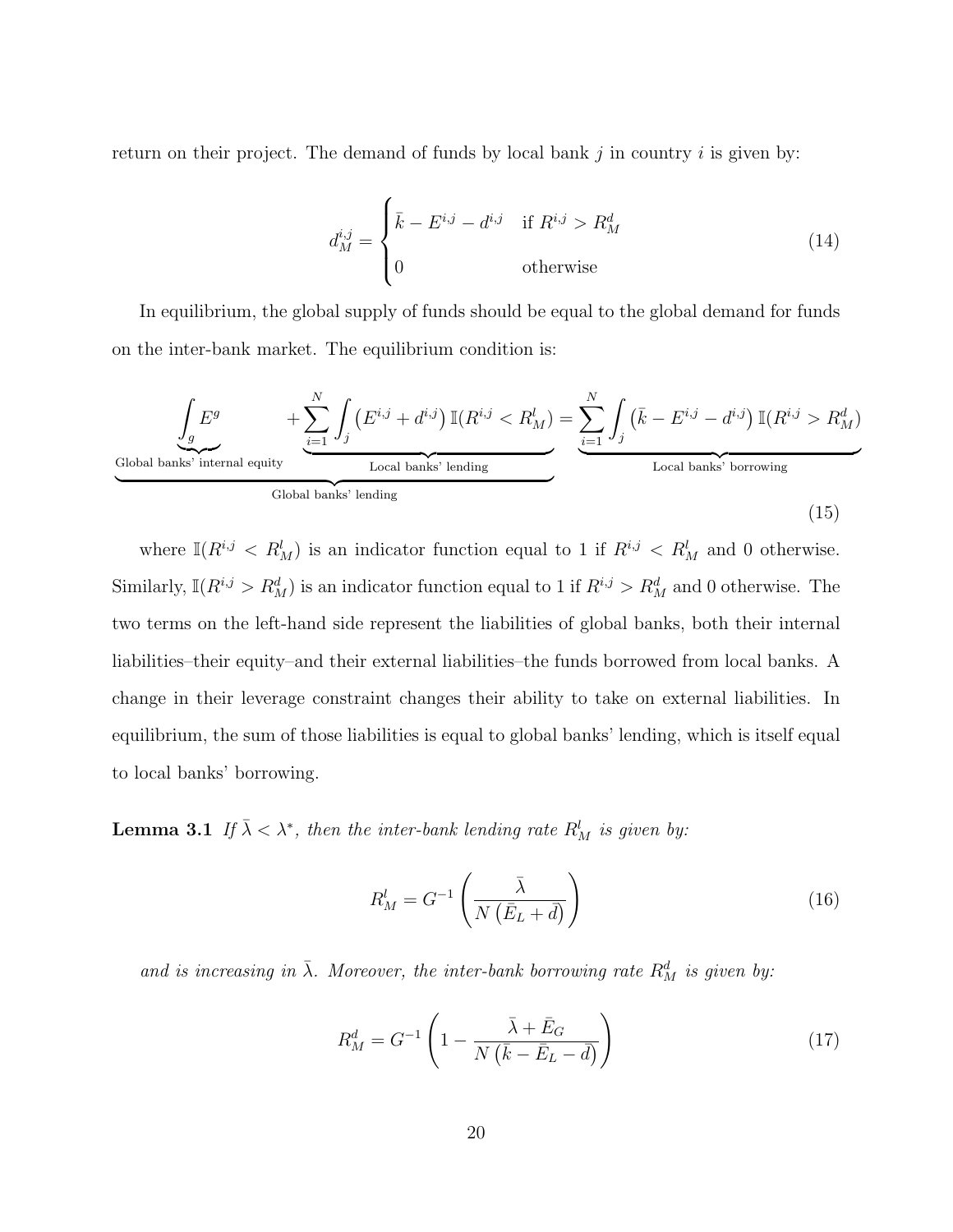and is decreasing in  $\lambda$ .

If  $\bar{\lambda} \geq \lambda^*$ , then the inter-bank lending rate  $R_M^l$  and borrowing rate  $R_M^d$  are equalized:

$$
R_M^l = R_M^d \tag{18}
$$

where 
$$
\lambda^* = \frac{1 + \frac{\bar{E}_G}{N(\bar{k} - \bar{E}_L - \bar{d})}}{\frac{1}{N(\bar{E}_L + \bar{d})} + \frac{1}{N(\bar{k} - \bar{E}_L - \bar{d})}}
$$

.

#### **Proof.** In Appendix [B.1.](#page-46-0)  $\blacksquare$

The inter-bank lending rate  $R_M^l$  at which local banks can lend their funds on the wholesale market is increasing in the leverage of global banks  $\overline{\lambda}$ , and is decreasing in the quantity of funds supplied. Intuitively, as global banks can increase their leverage, their demand for funds increases, which drives the lending rate up. Conversely, the interbank borrowing rate  $R_M^d$  at which local banks can borrow funds on the wholesale market (or, the borrowing rate at which local project can get funding from global banks) is decreasing in the leverage of global banks  $\lambda$ , and is increasing in the quantity of funds demanded. Intuitively, as global banks can increase their leverage, their supply of funds increases, which drives the borrowing rate down. The two rates are equalized, i.e. there is no spread on the interbank market (or between the rate at which global banks can raise funding on the wholesale market and the rate at which they lend to local project), when the leverage constraint of global banks does not bind anymore, i.e. when  $\bar{\lambda} \geq \lambda^*$ .

Figure [7](#page-22-0) represents the inter-bank interest rates as a function of global banks' leverage, in the special case where there is no country-specific productivity shock, i.e.  $R^i = R \; \forall i$ .

#### 3.5.2 Equilibrium in the retail markets for local deposits

At the beginning of period 1, before uncertainty is resolved, local banks compete to raise deposits  $d^{i,j}$  from their home representative household. Local banks set their deposits  $d^{i,j}$  in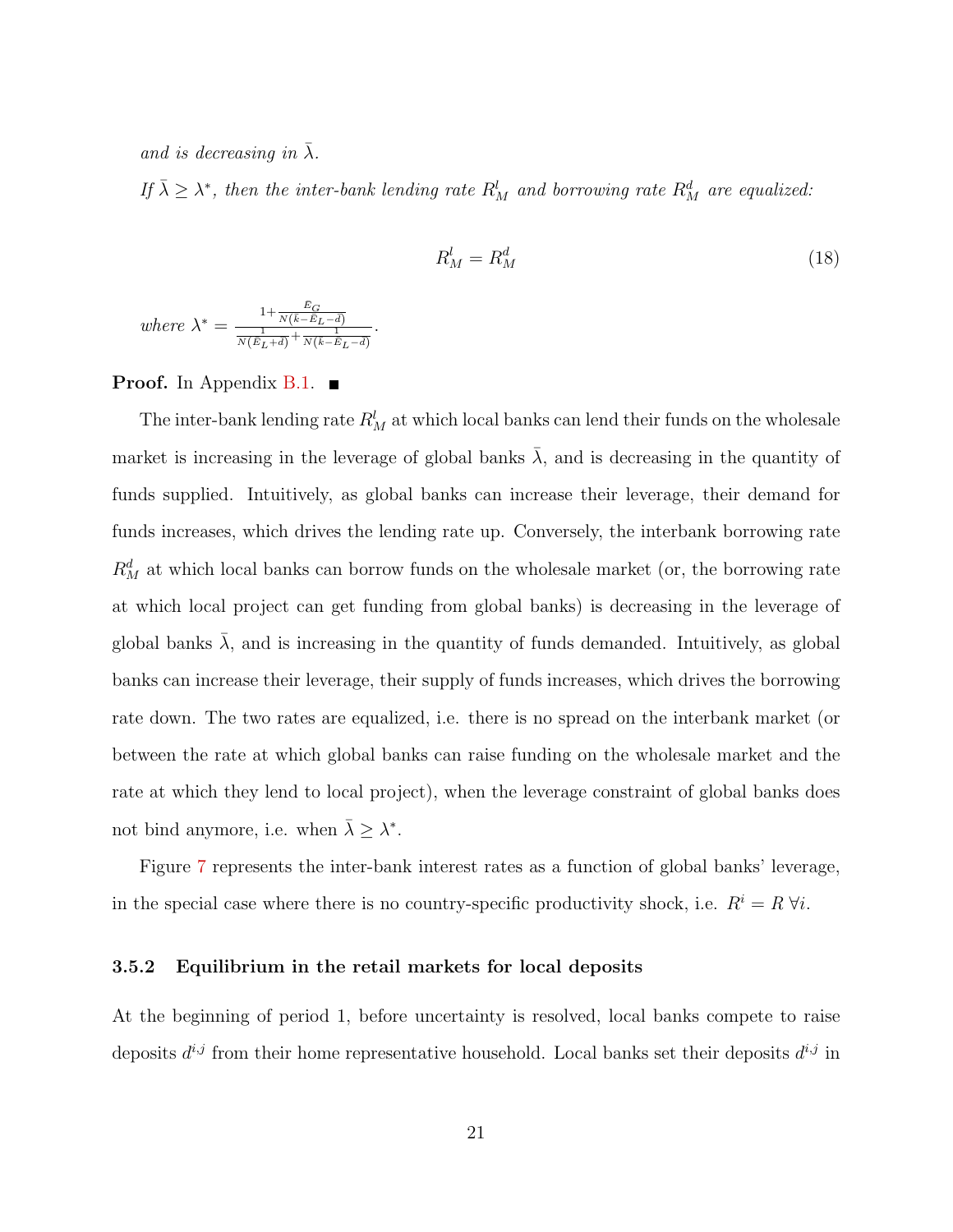

<span id="page-22-0"></span>Figure 7 INTER-BANK BORROWING AND LENDING RATES

NOTE This figure shows the inter-bank borrowing (red line) and lending (blue line) rates as a function of global banks' leverage, in the special case where  $R^i = R \forall i$ . The value  $\lambda^*$  denotes the leverage level such that the constraint of global banks does not bind.

order to maximize their expected profits in period 2. Their demand for deposits is given by:

<span id="page-22-1"></span>
$$
G(R_M^l)R_M^l + \left(1 - G(R_M^l)\right) \mathbb{E}\left[R^{i,j}|R^{i,j} > R_M^l\right] = R_H^i \tag{19}
$$

The first term on the left represents the option value for the local bank of lending those deposits to global banks if the return on its project is too low, while the second term on the left represents the marginal value of the deposits to the local bank, conditional on using them to invest in its project (i.e. conditional on the project having a relatively high return). Note that both  $\frac{dR_M^l}{d\tilde{d}} < 0$  and  $\frac{dE[R^{i,j}|R^{i,j} > R_M^l]}{d\tilde{d}} < 0$ , thus the demand for deposits is decreasing in  $R_H^i$ . Moreover, as can be seen by combining Lemma [3.1](#page-20-0) and equation [\(19\)](#page-22-1), an increase in global banks' leverage  $\overline{\lambda}$  leads to an outward shift of the demand schedule for deposits.

The supply of deposits  $d^i$  is given by households' first-order condition:

<span id="page-22-2"></span>
$$
u'(W^i - d^i) = \beta^i R_H^i \tag{20}
$$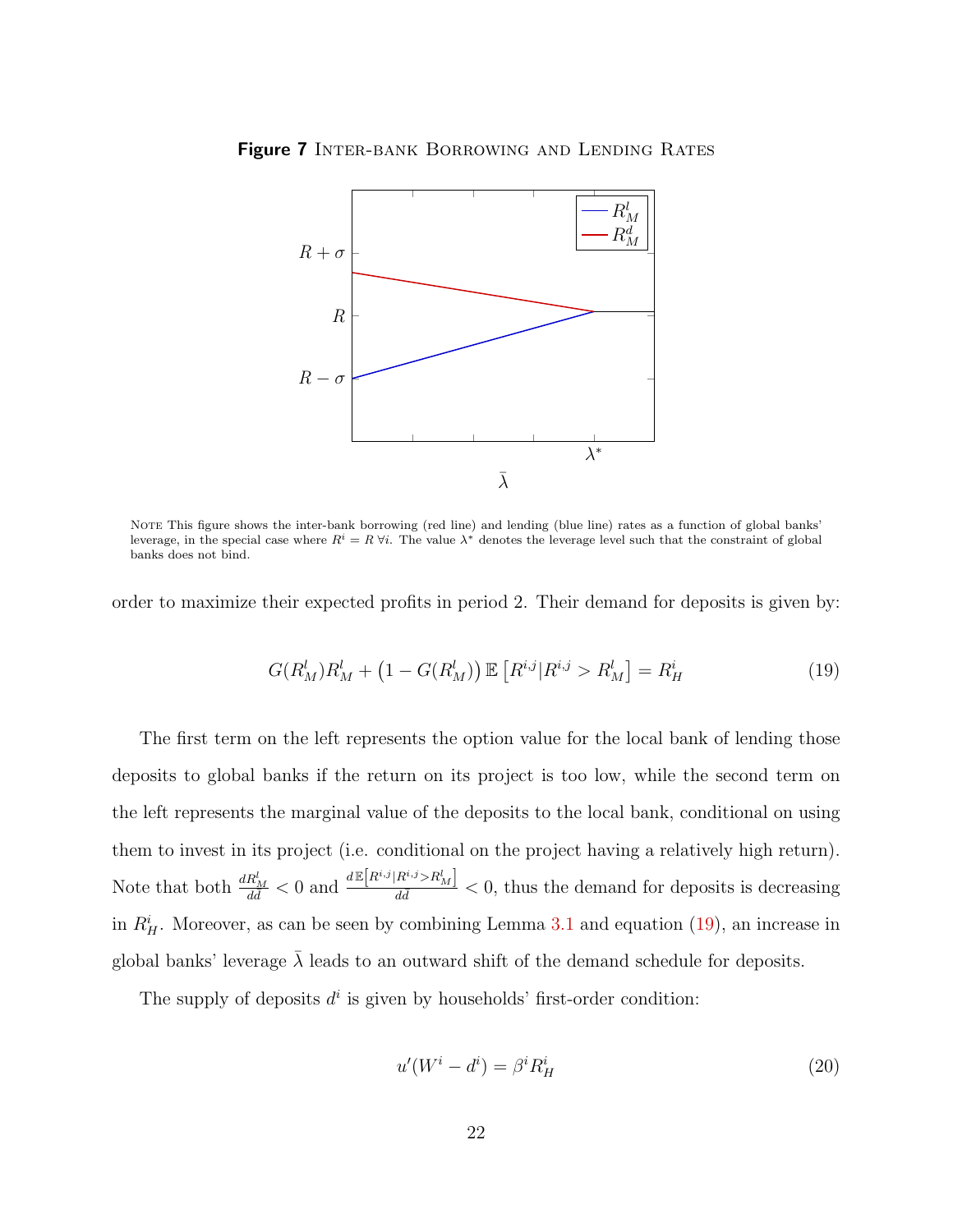The supply of deposits is increasing in  $R_H^i$ .

Equilibrium. In a symmetric equilibrium, the deposits raised by every local bank, both within and across countries, are equalized. As noted in remark [1,](#page-18-1) we have:  $d^{i,j} = d^i = \bar{d} \ \forall i, j$ . Using this equality, the demand for deposits  $(19)$ , and the supply of deposits  $(20)$ , the equilibrium domestic bank deposits  $d$  solves:

$$
u'(\bar{W} - \bar{d}) = \beta^i \left( \frac{\bar{\lambda}}{N(\bar{E}_L + \bar{d})} G^{-1} \left( \frac{\bar{\lambda}}{N(\bar{E}_L + \bar{d})} \right) + \left( 1 - \frac{\bar{\lambda}}{N(\bar{E}_L + \bar{d})} \right) \mathbb{E} \left[ R^{i,j} | R^{i,j} > G^{-1} \left( \frac{\bar{\lambda}}{N(\bar{E}_L + \bar{d})} \right) \right] \right)
$$
\n(21)

The equilibrium gross competitive deposit rate  $R_H^i$  in country i is obtained using [\(20\)](#page-22-2). As seen from equation [\(19\)](#page-22-1) the deposit rate for households  $R_H^i$  is higher than the lending rate on the inter-bank market  $R_M^l$ . Thus, local banks might default. For simplicity, I assume that local banks are well capitalized and do not raise sufficient deposits to be in the default region. The introduction of costly default in this model is left for future research.

## 3.6 Country Aggregates

External positions. We turn to the analysis of countries' external positions. The main derivations are reported to Appendix [B.4.](#page-52-0) In order to obtain a unique closed-form solution for countries' external positions we will make the following assumption.

Assumption 2 The lending by any local bank to global banks is equally distributed across all global banks, whether those global banks are headquartered in the same country as the local bank or not. Similarly, the borrowing by any local bank from global banks is equally distributed across all global banks, whether those global banks are headquartered in the same country as the local bank or not.

At the margin global banks are indifferent between borrowing from a local bank located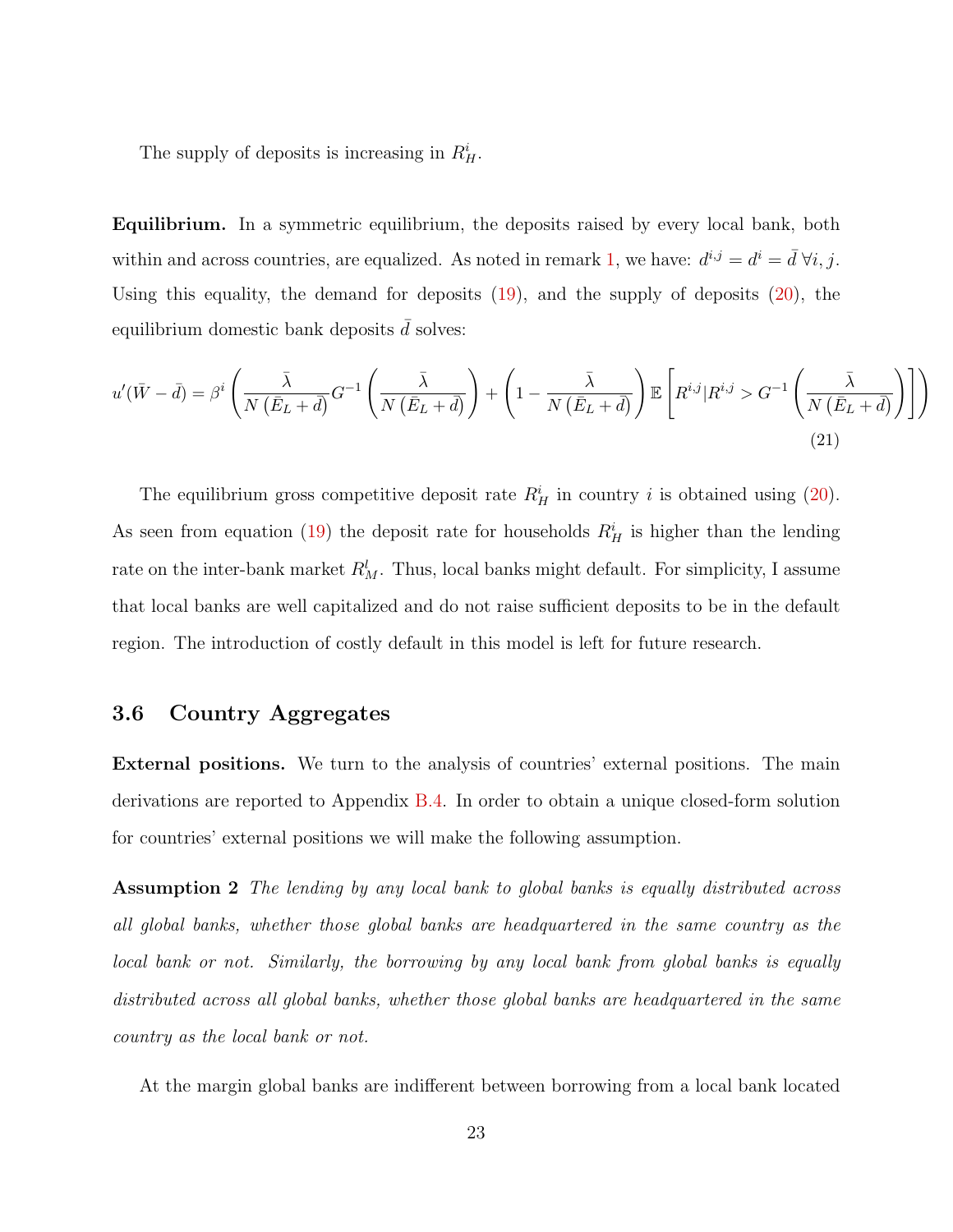in the same country or abroad. The former does not generate a cross-border capital flow while the latter does. Thus, I need to make this assumption to uniquely pin-down crossborder flows.

Special case. In a first step, and in order to clarify the exposition, I first present a special case where there is no country-specific heterogeneity in the productivity parameter, i.e.  $R^i = R \; \forall i$ . Note that in this specific case, the global and local cumulative distribution function of projects' returns at the end of period 1 in country  $i$  are the same. The external assets of country i are given by:

<span id="page-24-0"></span>
$$
A^{i} = (1 - s^{i}) \frac{\bar{\lambda}}{N} + s^{i} \left(\frac{N - 1}{N}\right) \left(\bar{E}_{G} + \bar{\lambda}\right)
$$
 (22)

The first term corresponds to the money lent by local banks of country  $i$  to global banks headquartered outside of country  $i$ . Note that if all global banks are headquartered in country *i*, i.e. if  $s^i = 1$ , then this first term is equal to zero as local banks do not lend funds to banks located outside of the country. The second term corresponds to the money lent by global banks headquartered in country  $i$  to local banks located outside of country  $i$ . Similarly, the external liabilities of country  $i$  are given by:

<span id="page-24-1"></span>
$$
L^{i} = \left(1 - s^{i}\right) \frac{\bar{E}_{G} + \bar{\lambda}}{N} + s^{i} \left(\frac{N-1}{N}\right) \bar{\lambda}
$$
\n(23)

The first term corresponds to the money borrowed by local banks of country i from global banks located outside of country i. The second term corresponds to the money borrowed by global banks headquartered in country  $i$  from local banks not located in country  $i$ .

As can be seen from equation [\(22\)](#page-24-0) and [\(23\)](#page-24-1), a country's external assets and liabilities are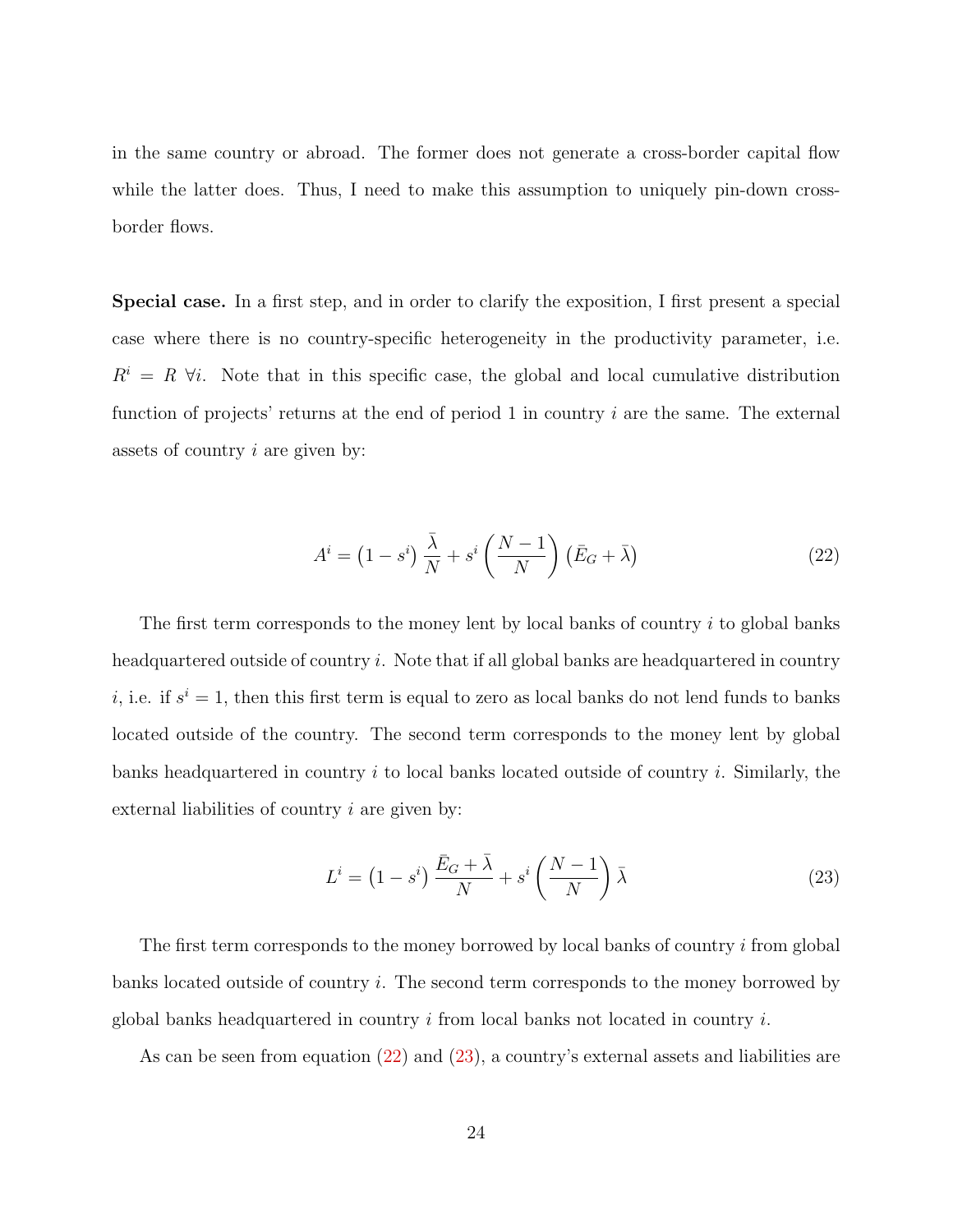both increasing in global banks' leverage  $\lambda$ . Moreover, they are both increasing in the share of global banks headquartered in the country  $s^i$  as long as the number of countries is large enough<sup>[7](#page-25-0)</sup>. The net external assets of country  $i$ , are given by:

$$
N^i \equiv A^i - L^i = \bar{E}_G \left[ s^i - \frac{1}{N} \right]
$$
 (24)

Note that countries which host more global banks tend to have higher net external assets because they can use their own internal equity to lend to local banks located in other countries. In this special case without country-specific heterogeneity in the productivity parameter across countries, the net assets of all countries are equal to zero if either  $\bar{E}_G = 0$ or  $s^i = \frac{1}{N}$  $\frac{1}{N}$   $\forall i$ . Put differently, there are no global imbalances if either global banks have no internal capital or are equally distributed across countries. Moreover, in this special case, the leverage of global banks has no effect on net external assets.

General case. Building on the above analysis, we turn to the general case, where there is country-specific heterogeneity in the productivity parameter  $R<sup>i</sup>$ . As shown in Appendix, the external assets of country *i* are given by:

$$
A^{i} = (1 - s^{i}) \frac{\bar{\lambda}}{N} \frac{F_{i}(R_{M}^{l})}{G(R_{M}^{l})} + s^{i} (\bar{E}_{G} + \bar{\lambda}) \left[ \frac{N (1 - G(R_{M}^{d})) - (1 - F_{i}(R_{M}^{d}))}{N (1 - G(R_{M}^{d}))} \right]
$$
(25)

As before, the first term corresponds to the money lent by local banks of country  $i$  to global banks headquartered outside of country  $i$ , and the second term corresponds to the money lent by global banks headquartered in country i to local banks located outside of country *i*. Note that if  $F_i(R_M^d) = G(R_M^d)$  and  $F_i(R_M^l) = G(R_M^l)$  then we are back to the special case. Moreover, both  $F_i(R_M^d)$  and  $F_i(R_M^l)$  are decreasing in  $R^i$ . Thus, external

<span id="page-25-0"></span><sup>&</sup>lt;sup>7</sup>More formally,  $\frac{dL^i}{ds^i}$  > if and only if  $N > 2 + \frac{\bar{E}_G}{\lambda}$ . Because global banks are highly leveraged, I assume that their debt liabilities are larger than their equity,  $\bar{\lambda} > \bar{E}_G$ . Thus, the condition simplifies to  $N \geq 3$ .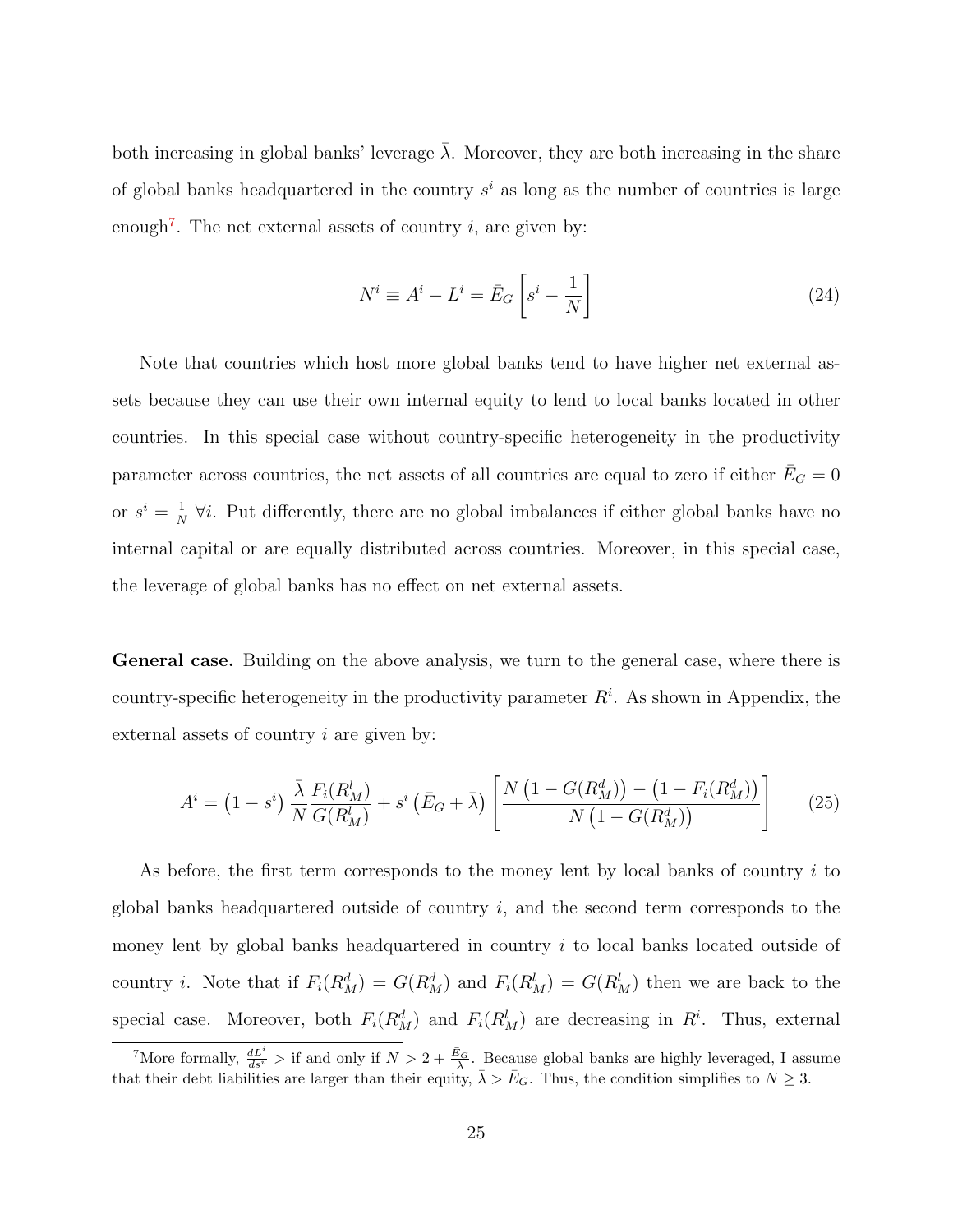assets are decreasing with  $R^i$ , i.e. with the realization of the country-specific productivity shock. Intuitively, if a country has a higher country-specific productivity shock then it will invest less abroad. In particular, local banks will provide less funding to the global wholesale market, and domestic global banks will lend less to foreign local banks. Similarly, the external liabilities of country  $i$  are given by:

$$
L^{i} = (1 - s^{i}) \frac{\bar{E}_{G} + \bar{\lambda}}{N} \frac{1 - F_{i}(R_{M}^{d})}{1 - G(R_{M}^{d})} + s^{i} \bar{\lambda} \left[ \frac{NG(R_{M}^{l}) - F_{i}(R_{M}^{l})}{NG(R_{M}^{l})} \right]
$$
(26)

As before, the first term corresponds to the money borrowed by local banks of country  $i$ from global banks headquartered outside of country i. The second term corresponds to the money borrowed by global banks headquartered in country i from local banks located abroad. External liabilities are increasing with  $R<sup>i</sup>$ , i.e. with the realization of the country-specific productivity shock. Intuitively, if a country has a higher country-specific productivity shock then it will attract more investment. In particular, local banks will borrow more funding from the wholesale market, and domestic global banks borrow more funds from foreign local banks.

As derived in the Appendix, a country's external assets and liabilities are both increasing in global banks' leverage  $\bar{\lambda}$  and in the share of global banks headquartered in the country  $s^i$ .

**Proposition 1** The net external assets of country i, are given by:

$$
N^{i} \equiv A^{i} - L^{i} = \frac{\bar{\lambda}}{N} \left[ \frac{F_{i}(R_{M}^{l})}{\frac{G(R_{M}^{l})}{\bar{\mu}} - \frac{1 - F_{i}(R_{M}^{d})}{1 - G(R_{M}^{d})}} \right] + \frac{\bar{E}_{G}}{N} \left[ s^{i}N - \frac{1 - F_{i}(R_{M}^{d})}{1 - G(R_{M}^{d})} \right] \tag{27}
$$

The change in net external assets in response to a change in  $\bar{\lambda}$  depends on  $\xi^i$ .

The proposition states that the sign and the magnitude of a change in net external assets  $N^i$  in response to a change in  $\bar{\lambda}$  depends on the sign of  $\xi^i$ . This variable can be interpreted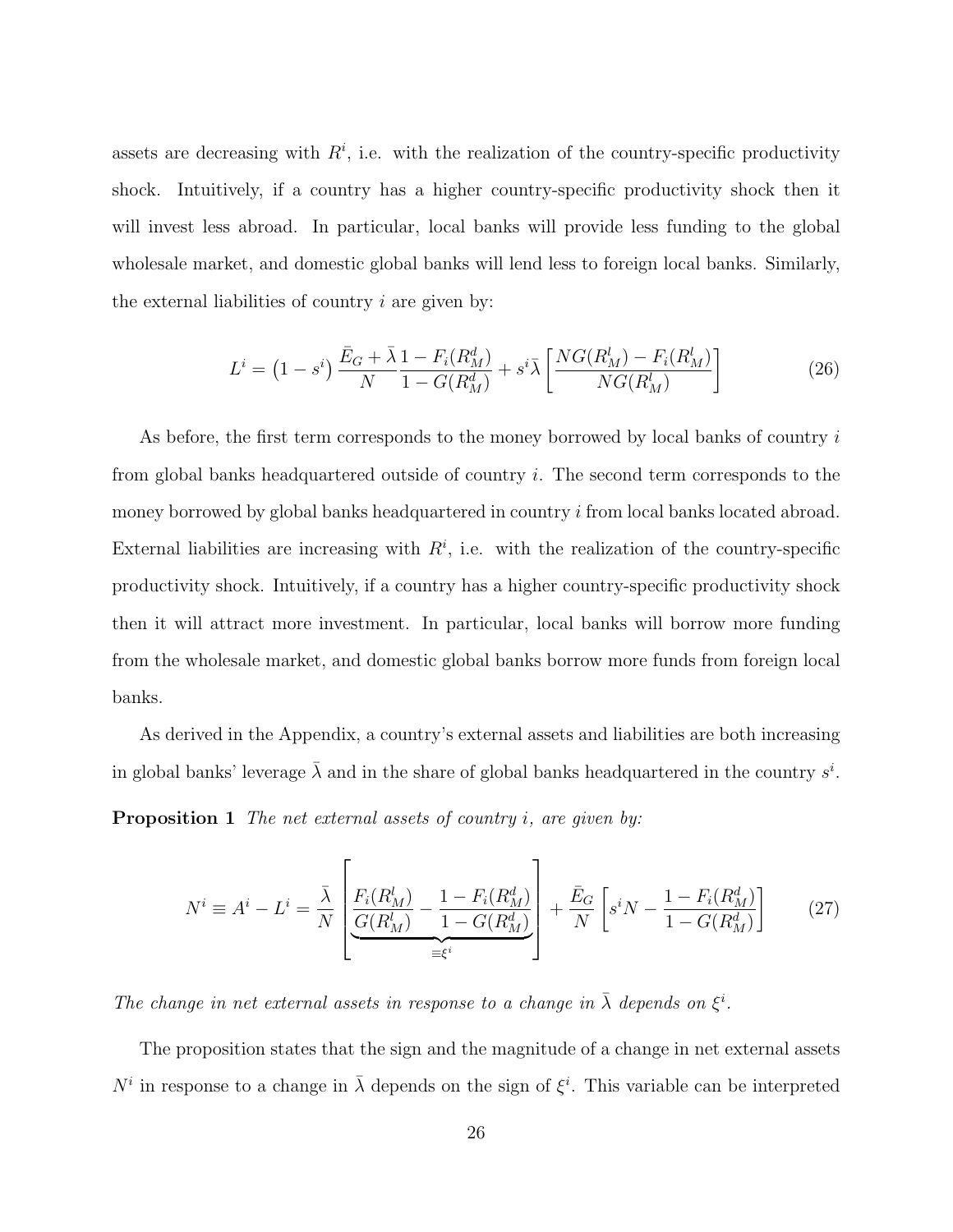as the net assets of the country vis-a-vis global banks. Indeed, the variable  $\xi^i$  depends on the relative distribution of projects' returns in a given country (both the lower and upper tail) compared to projects' returns worldwide. Net external assets vis-a-vis global banks are decreasing with  $R^i$ , i.e. with the realization of the country-specific productivity shock. Intuitively, if a country has a higher country-specific productivity shock then it will invest less abroad and it will attract more investment. In particular, local banks will provide less net funding to (or obtain more net borrowing from) the global wholesale market and domestic global banks provide less net funding to (or obtain more net borrowing from) foreign local banks. Countries with a positive value of  $\xi^i$  are thus net creditor vis-a-vis global banks, and can be thought as as capital abundant countries, while countries with a negative value of  $\xi^i$ are net debtor vis-a-vis global banks, and can be thought as capital scarce countries.

A natural extension of this result is to decompose the current account between saving and investment. It is a well-know identity in international macroeconomics that the current account of a country is equal to the difference between its savings and investment. Thus, any change in the current account should be reflected by a change in savings and/or investment. In the model, following an increase in global banks' leverage, investment is increasing in aggregate, and more in countries which are net debtor against global banks, while savings are increasing in aggregate without distinction across countries. Put differently, the heterogeneous impact on the current account across countries is entirely driven by heterogeneous responses of investment across countries.

**Proposition 2** Following an increase in global banks' leverage  $\bar{\lambda}$ , savings  $\bar{d}$  are increasing in aggregate without distinction across countries, while investment is increasing in aggregate, and more in countries which are net debtor against global banks.

**Proof.** In Appendix. ■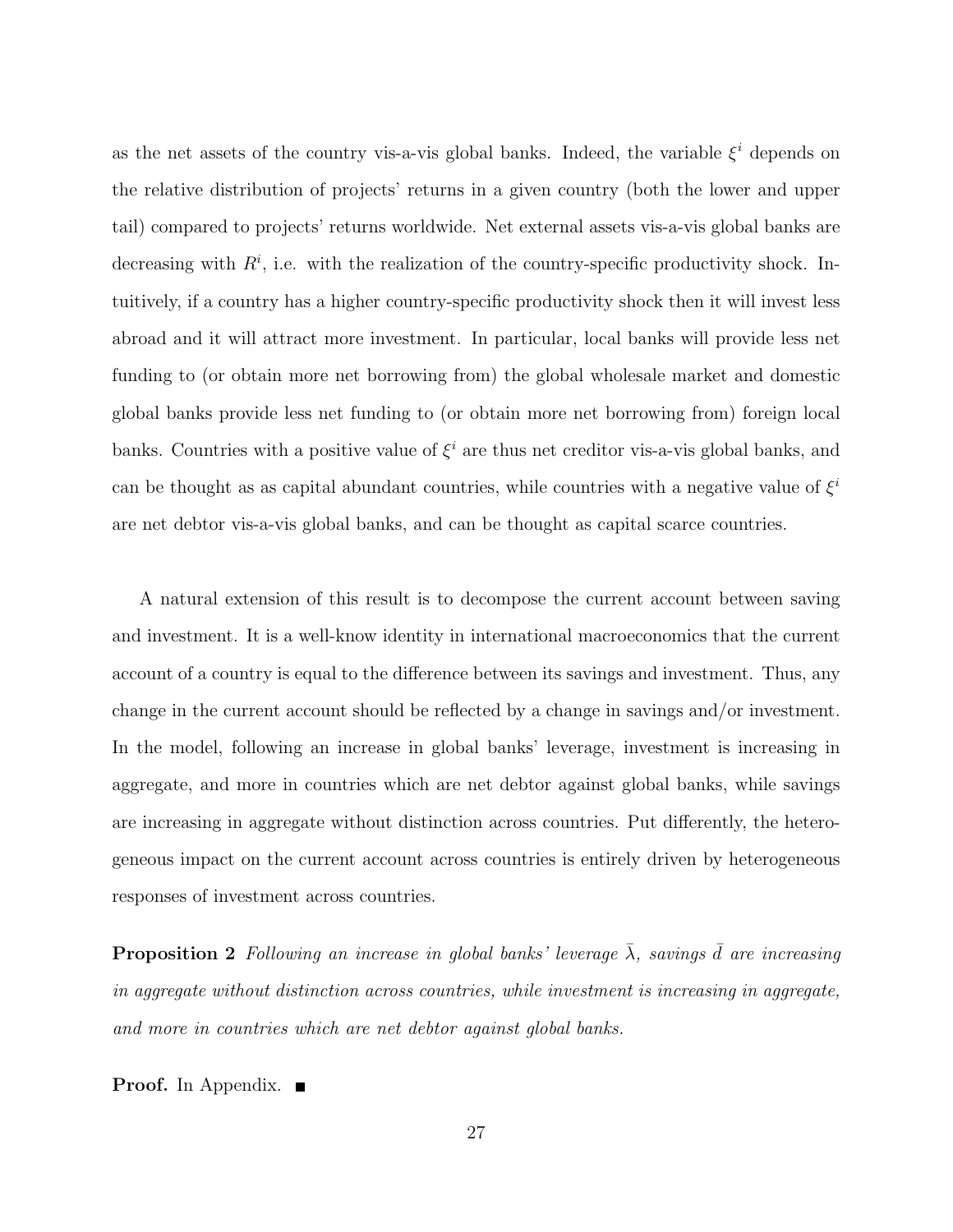Intuitively, this proposition follows from two facts. First, the fact that all local banks have a similar structure on their liabilities side after raising deposits in the beginning of period 1, because they face the same constraints and the same expected return on their project. Second, the fact that they have heterogeneous realized returns, and thus that they will have different optimal composition on the asset side of their balance sheet.

### 3.7 Comments

In the model, both within and across country heterogeneity are needed to explain the pattern of gross and net capital flows. Indeed, within-country heterogeneity in local projects' returns will lead to both gross banking inflows and outflows as global banks channel funds across countries from banks associated with the least productive projects to the ones associated with the most productive projects. Additionally, cross-country heterogeneity in the countryspecific return  $R<sup>i</sup>$  will lead to net external banking positions at the country level, where the high-return, capital-scarce, countries will have net external banking liabilities, and the low-return, capital-abundant, countries will have net external banking assets. Moreover, the distribution of global banks across countries helps explain why some countries have higher external gross assets and liabilities, In the model, countries which host more global banks' headquarters have both higher external banking assets and liabilities.

In order to make the model tractable with both within and cross-country heterogeneity, I assume that uncertainty about returns is resolved at the end of period 1. Thus, the model allows me to analyze changes in the leverage of global banks, but not to study cycles where the leverage goes up and down over time. Moreover, the leverage of global banks, which is a measure their risk-capacity [\(Gabaix and Maggiori](#page-73-0) [\(2015\)](#page-73-0)), is considered as exogenous in the model and I do not explicitly analyze their its underlying determinants such as monetary policy or risk-aversion shocks [\(Akinci et al.](#page-72-4) [\(2022\)](#page-72-4), [Coimbra and Rey](#page-73-4) [\(2017\)](#page-73-4)).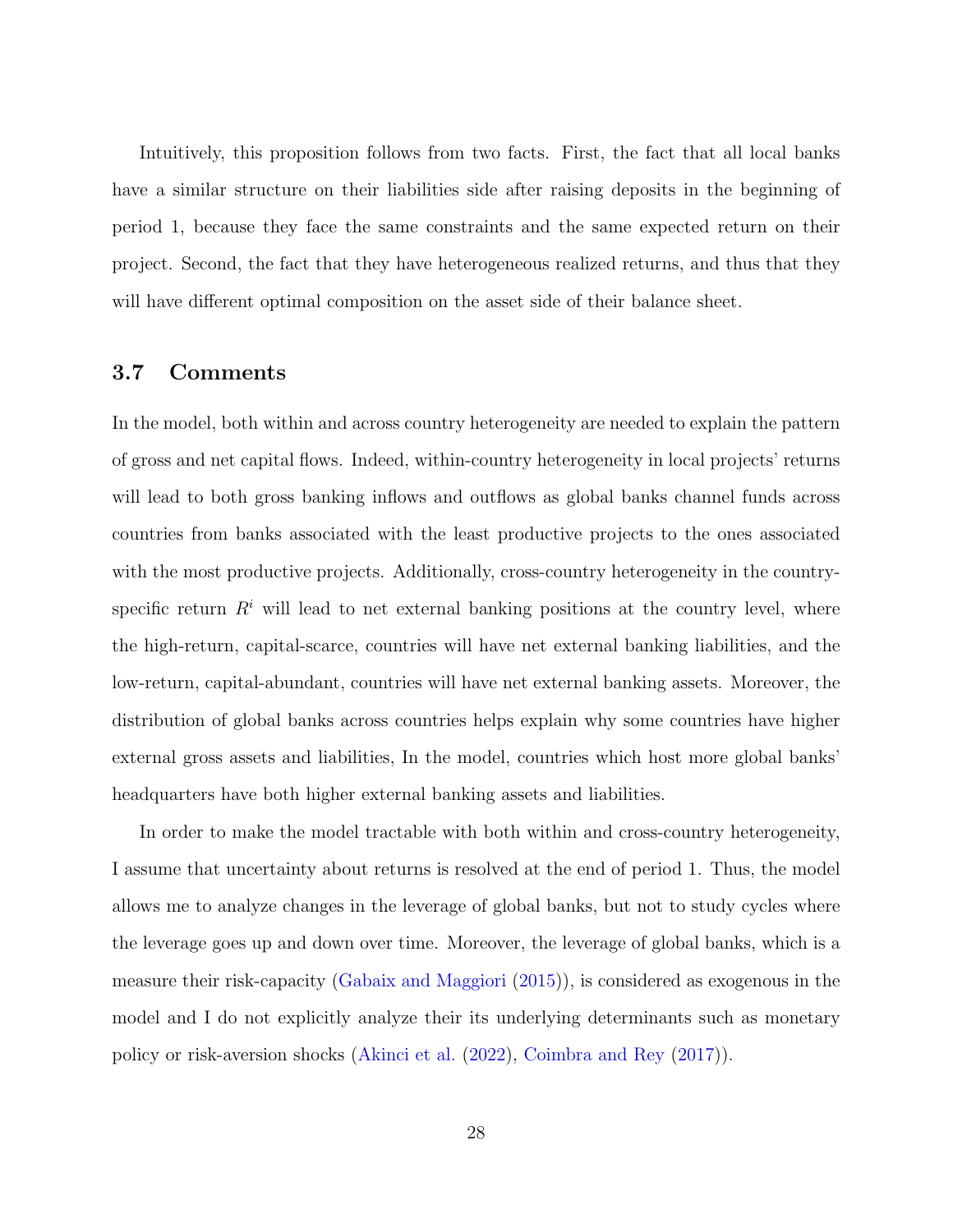## 4 Empirical Analysis

The closed-form solutions given by the model provide some testable predictions. In particular, the two main predictions to be tested in the data are the following:

- 1. The response of the current account to global banks' leverage depends on the country's net external position against global banks.
- 2. This differentiated response of the current account is driven by investment, not savings.

To test those predictions, I compile a database of cross-border borrowing and lending by internationally active banks using the Locational Banking Statistics (LBS) from the Bank for International Settlements (BIS). I supplement the database with data on GDP, current account balances, equity prices, and real exchange rates from multiple sources. The main results in this empirical section are obtained using dynamic panel regressions. I also complement those results with some cross-sectional evidence during the global financial crisis.

#### 4.1 Sample and Variables

My sample consists of a quarterly panel of 52 advanced and emerging market economies, for the period from 2000Q1 to 2019Q4. The list of countries is provided in Appendix [C.1.](#page-55-0) All countries have a large foreign bank penetration, as measured by the number of foreign banks and by the share of domestic banking assets held by foreign-owned local institutions documented by [Claessens et al.](#page-73-9) [\(2008\)](#page-73-9). Following the literature (e.g. [Bruno and Shin](#page-72-0) [\(2015\)](#page-72-0), [Cesa-Bianchi et al.](#page-72-2) [\(2018\)](#page-72-2), [Cerutti et al.](#page-72-1) [\(2017\)](#page-72-1)), I use the U.S. Broker-Dealers' leverage as a proxy for global banks' leverage<sup>[8](#page-29-0)</sup>. Leverage is defined as the ratio of assets to equity of

<span id="page-29-0"></span><sup>8</sup>Bank leverage has been used in the literature to proxy for financial intermediaries' funding conditions (higher leverage indicating greater ease of funding) and risk attitudes (higher leverage indicating risk-on attitudes). As such, the literature interprets US broker–dealer leverage as a proxy for wider financial conditions, and papers (e.g. [Bruno and Shin](#page-72-0) [\(2015\)](#page-72-0) and [Cerutti et al.](#page-72-1) [\(2017\)](#page-72-1)) have found a relationship between broker–dealers' leverage and cross-border bank flows. As for the leverage of the global banks, the empir-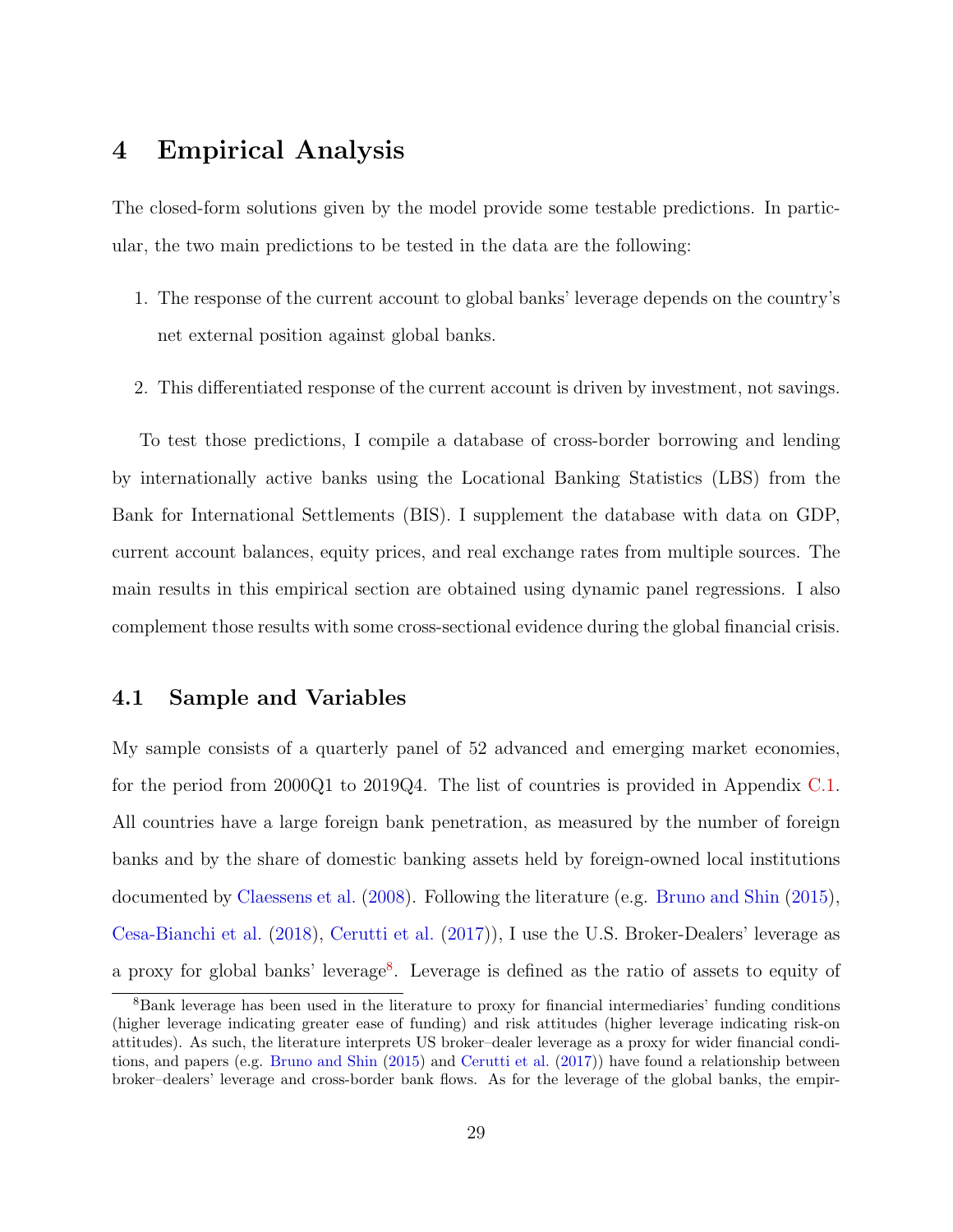the U.S. broker dealer sector and is obtained from the Federal Reserve's Flow of Funds<sup>[9](#page-30-0)</sup>. I also include the VIX and the world real GDP growth rate, which are factors that also affect capital flows according to the global financial cycle literature, as control variables in my baseline regressions. I use BIS Locational Banking Statistics (LBS) to measure the net cross-border positions vis-a-vis global banks. The LBS collects data from internationally active banks which report both their claims on and liabilities towards different countries. As argued by [Bruno and Shin](#page-72-0) [\(2015\)](#page-72-0), global banks account for most of these international exposures reported by internationally active banks. The key organisational criteria of the BIS locational statistics data are the country of residence of the reporting banks and their counter-parties as well as the recording of all positions on a gross basis, including those vis-a-vis own affiliates. This makes the LBS appropriate for measuring the role of global banks in the intermediation of international capital flows and lending flows. In my empirical analysis, I define a country's net position vis-a-vis global banks as the difference between the liabilities of BIS reporting banks against all counter-party sectors located in this country minus the assets of BIS reporting banks on all counter-party sectors located in this country. To be clear, a negative value means that a given counter-party country has net liabilities towards global banks, while a positive value means that a given counter-party country has net assets on global banks. As a robustness check I use the net position of the local bank counter-party sector vis-a-vis global banks. The results are robust to using the position of

ical counterpart should ideally be measured as the leverage of the broker dealer subsidiaries of the global banks that facilitate cross-border lending. However, the reported balance sheet data for European banks are consolidated numbers at the holding company level that includes the much larger commercial banking unit, rather than the wholesale investment banking subsidiary alone. For the reasons discussed in [Adrian and Shin](#page-72-10) [\(2010\)](#page-72-10), broker dealers and commercial banks differ in important ways in their balance sheet management. The broker dealer sector much more closely mirrors the wholesale funding operations of the global banks. For this reason, I use instead the leverage of the US broker dealer sector from the Flow of Funds series published by the Federal Reserve as our empirical proxy for global bank leverage. I may expect to capture the main forces at work to the extent that US broker dealers are influenced by the same forces as the broker dealer subsidiaries of the European global banks.

<span id="page-30-0"></span><sup>&</sup>lt;sup>9</sup>As the leverage of US Broker-Dealers is endogenous to the US business cycle, I conduct robustness checks excluding the U.S. from the sample. The results (available upon request) are robust to removing the U.S. from the sample.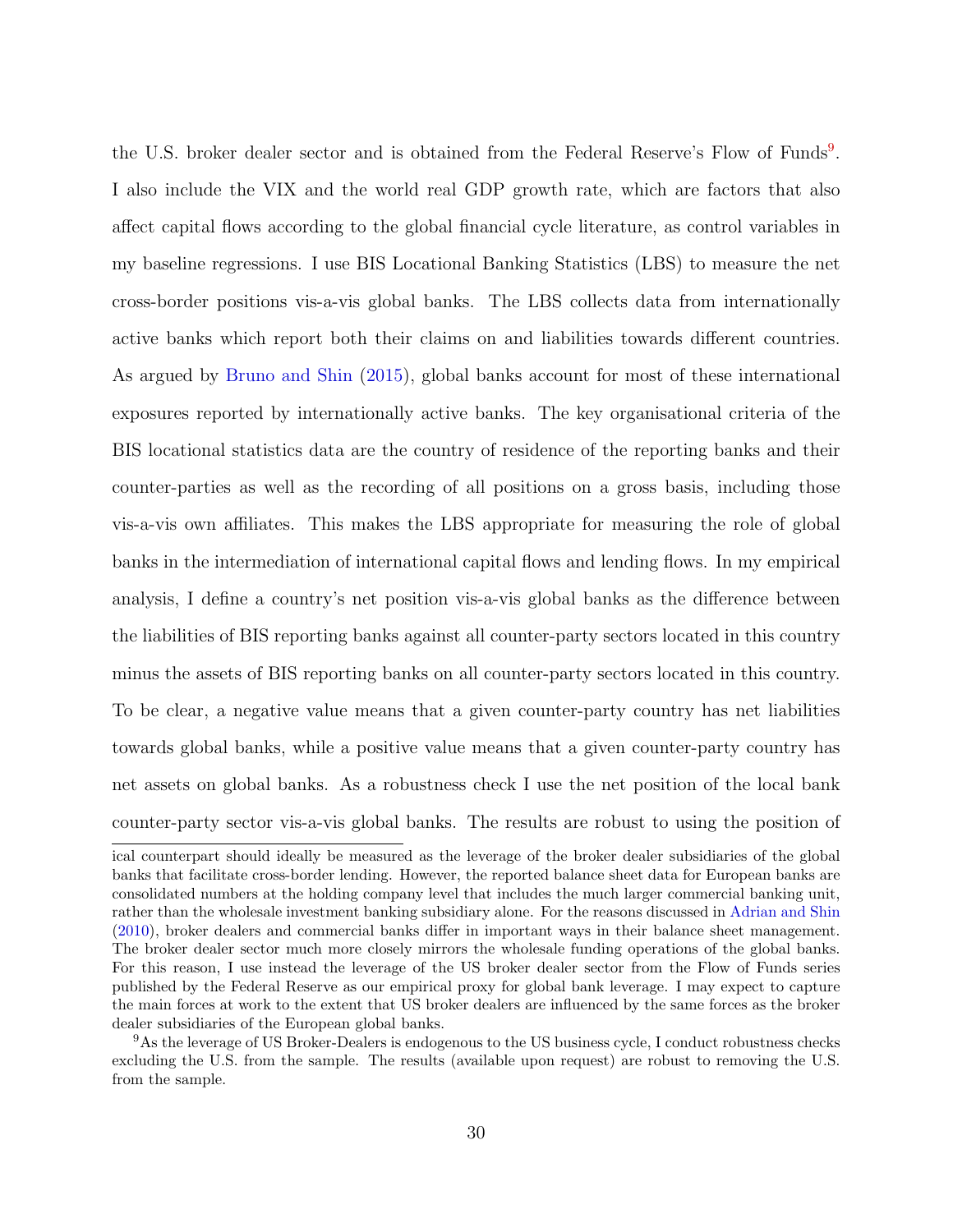the local bank counter-party sector vis-a-vis global banks. All variables are normalized by the counter-party country's GDP.

I use data on the current account to GDP ratio from the IMF. I also construct an alternative measure of net flows by taking the difference between total gross outflows and total gross inflows in a given quarter<sup>[10](#page-31-0)</sup>, normalized by the country's GDP. Investment, defined as gross fixed capital formation, is obtained from the IMF IFS database. Savings are computed as the sum of the current account and investment, using the equality that the current account is equal to the difference between savings and investment  $(CA = S - I)$ . I supplement those data with real effective exchange rate, real GDP growth, and real equity prices from different sources (IMF, BIS, Global Financial Database). More details on the sources and variables construction are provided in Appendix [C.2.](#page-57-0) Table [11](#page-59-0) in Appendix provides some summary statistics of the variables used in the empirical analysis.

## 4.2 Panel Regressions

In this section, I analyze the impact of the global banks' leverage on the current account, and focus on the role of a country's net position vis-a-vis global banks in driving the result. The specification follows the closed-form solutions obtained in the previous section. More specifically, I estimate the following regressions:

$$
Y_{i,t} = c_i + \beta_0^i t + \beta_1 L_t + \beta_2 L_t * P_{i,t-1} + \beta_3 P_{i,t-1} + \alpha_1 X_t + \beta_4 Y_{i,t-1} + \epsilon_{i,t}
$$
(28)

where  $Y_{i,t}$  is either the current account to GDP, net outflows to GDP, the gross fixed capital formation to GDP, or savings to GDP, in country i and quarter t.  $L_t$  is the leverage

<span id="page-31-0"></span> $10I$  construct total gross inflows as the sum of FDI gross inflows, portfolio gross inflows, and other investment gross inflows. I construct total gross outflows as the sum of FDI gross outflows, portfolio gross outflows, other investment gross outflows, and reserves outflows. All variables are obtained from the IMF BOP database.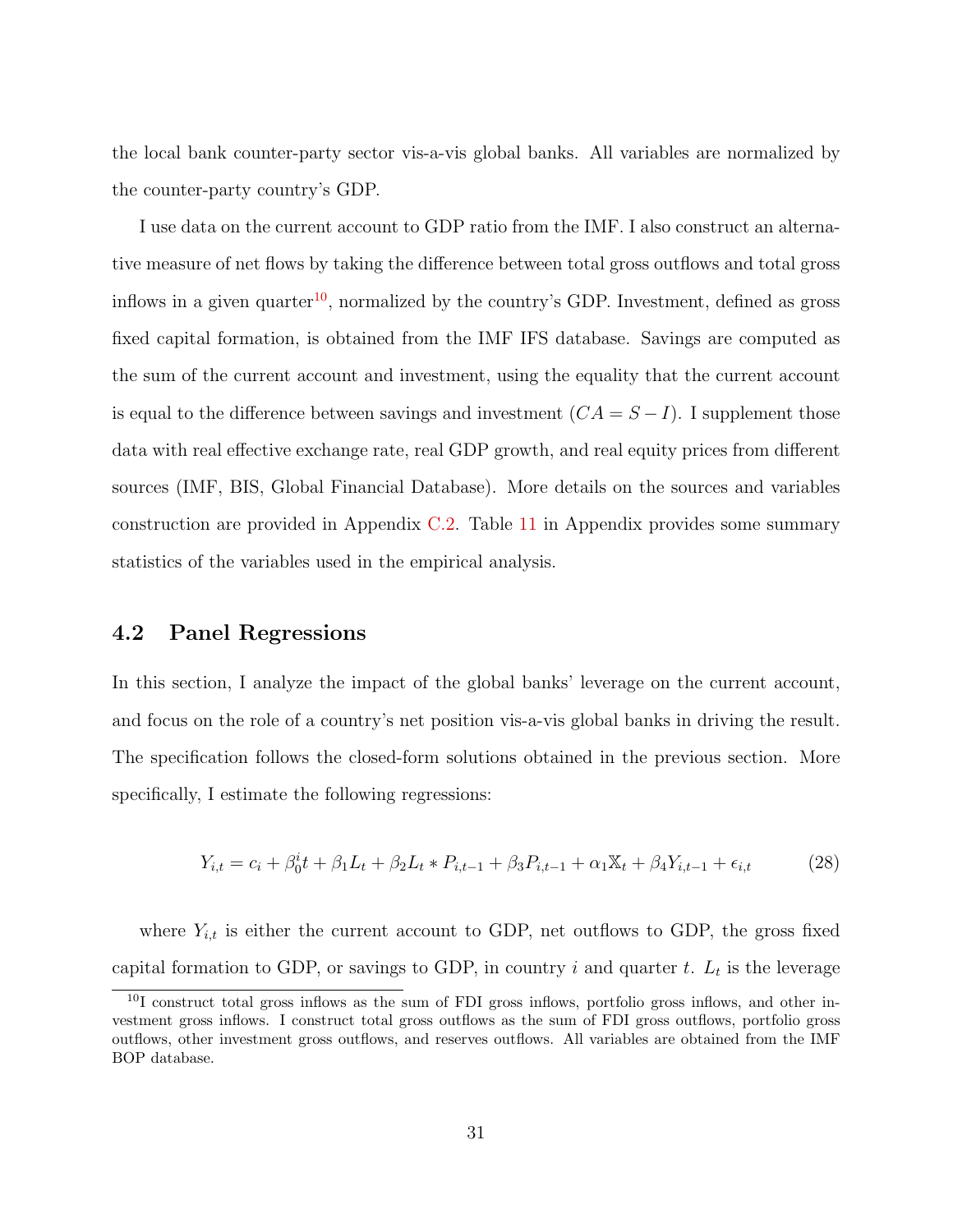of U.S. Broker-Dealers.  $P_{i,t-1}$  is the net external asset positions of all counter-party resident sectors of country i on global banks at  $t-1$ . I also use the variable  $P_{i,t-1}^b$ , the net external asset positions of banks counter-party resident sectors of country i on global banks at  $t-1$ in my robustness checks.  $\mathbb{X}_t$  is a vector including the world real GDP growth rate and the VIX. I include one lag of the dependant variable as an explanatory variable to control for country-time specific conditions.

All regressions are estimated via OLS, include country fixed effects and country-specific linear time trends, and double-clustered standard errors by country and time. By doing so, I allow for correlated shocks across countries for a given quarter, as well as correlated shocks over time for a given country. I also report  $R^2$  values from within-country variation. A difficulty arises with the fixed effects model in the context of a dynamic panel data model because the demeaning process creates a correlation between the regressor and the error. Yet, [Nickell](#page-74-4) [\(1981\)](#page-74-4) demonstrates that the inconsistency is of order  $1/T$ , which should be limited in my estimations given that in my panel  $T = 80$ . I show that my baseline results are robust to removing the lagged dependent variable from the regressors. I also provide a multitude of robustness checks where I remove financial centers (see list of countries in Appendix [C.1\)](#page-55-0) and the global financial crisis years (2007-2009) from the regressions, or change the specification to include time fixed effects in addition to country fixed effects.

Results. The main results are presented in Table [2.](#page-33-0) Following the closed-form solutions given by the model, my focus is on the coefficient on the interaction between the leverage of global banks and the net assets on global banks, reported on the first line. The coefficient on column 1 is positive and significant for the current account, meaning that when the leverage of global banks increases, the current account balance improves in countries which are net creditor against global banks, while it deteriorates in countries which are net debtor against global banks. Unsurprisingly, global factors such as world real GDP growth and the VIX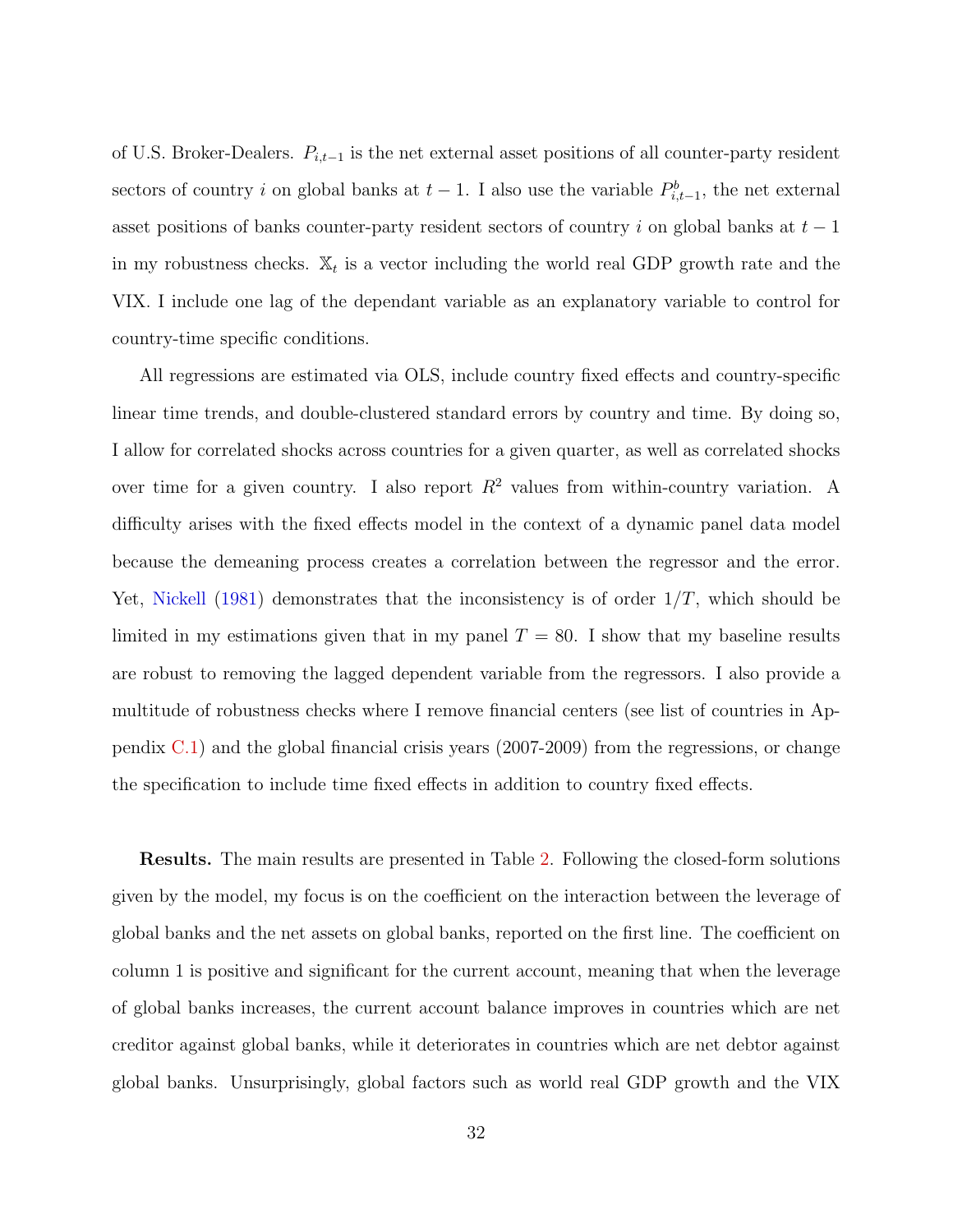## <span id="page-33-0"></span>Table 2 IMPACT ON THE CURRENT ACCOUNT, INVESTMENT, AND SAVINGS Baseline Results

|                                | Dependent Variable     |                     |                   |                |
|--------------------------------|------------------------|---------------------|-------------------|----------------|
|                                | Current Account<br>(1) | Net Outflows<br>(2) | Investment<br>(3) | Savings<br>(4) |
| Global Banks Leverage          | $0.178***$             | $0.328***$          | $-0.169***$       | $-0.043$       |
| $#$ Net Assets on Global Banks | [0.055]                | [0.065]             | [0.035]           | [0.058]        |
| Global Banks Leverage          | $-0.050$               | $-0.062$            | $0.112***$        | $0.060**$      |
|                                | [0.032]                | [0.043]             | [0.030]           | [0.029]        |
| Net Assets on Global Banks     | $-2.174$               | $-7.389***$         | $5.800***$        | $3.869**$      |
|                                | [1.586]                | [1.836]             | [1.973]           | [1.865]        |
| World Real GDP Growth          | 0.099                  | $-0.335$            | 0.293             | 0.367          |
|                                | [0.235]                | [0.294]             | [0.410]           | [0.314]        |
| <b>VIX</b>                     | $-0.020$               | $-0.075***$         | 0.028             | 0.005          |
|                                | [0.019]                | [0.025]             | [0.024]           | [0.021]        |
| Lagged Dependent Variable      | $0.218*$               | 0.124               | $0.213***$        | $0.143***$     |
|                                | [0.115]                | [0.087]             | [0.059]           | [0.050]        |
| Constant                       | 1.696                  | $3.217**$           | $14.370***$       | 17.868***      |
|                                | [1.119]                | [1.472]             | [1.692]           | [1.574]        |
|                                |                        |                     |                   |                |
| Country FE                     | Yes                    | Yes                 | Yes               | Yes            |
| Country-specific Time Trend    | Yes                    | Yes                 | Yes               | Yes            |
| Observations                   | 4,040                  | 4,037               | 3,493             | 3,445          |
| R-squared                      | 0.591                  | 0.425               | 0.544             | 0.729          |
| R-squared (within)             | 0.097                  | 0.061               | 0.133             | 0.052          |

 $Y_{i,t} = c_i + \beta_0^i t + \beta_1 L_t + \beta_2 L_t * P_{i,t-1} + \beta_3 P_{i,t-1} + \alpha_1 X_t + \beta_4 Y_{i,t-1} + \epsilon_{i,t}$ 

Robust standard errors in brackets

\*\*\* p<0.01, \*\* p<0.05, \* p<0.1

NOTE. All regressions are estimated via OLS, include country fixed effects and country-specific linear time trends, and double-clustured standard errors by country and time.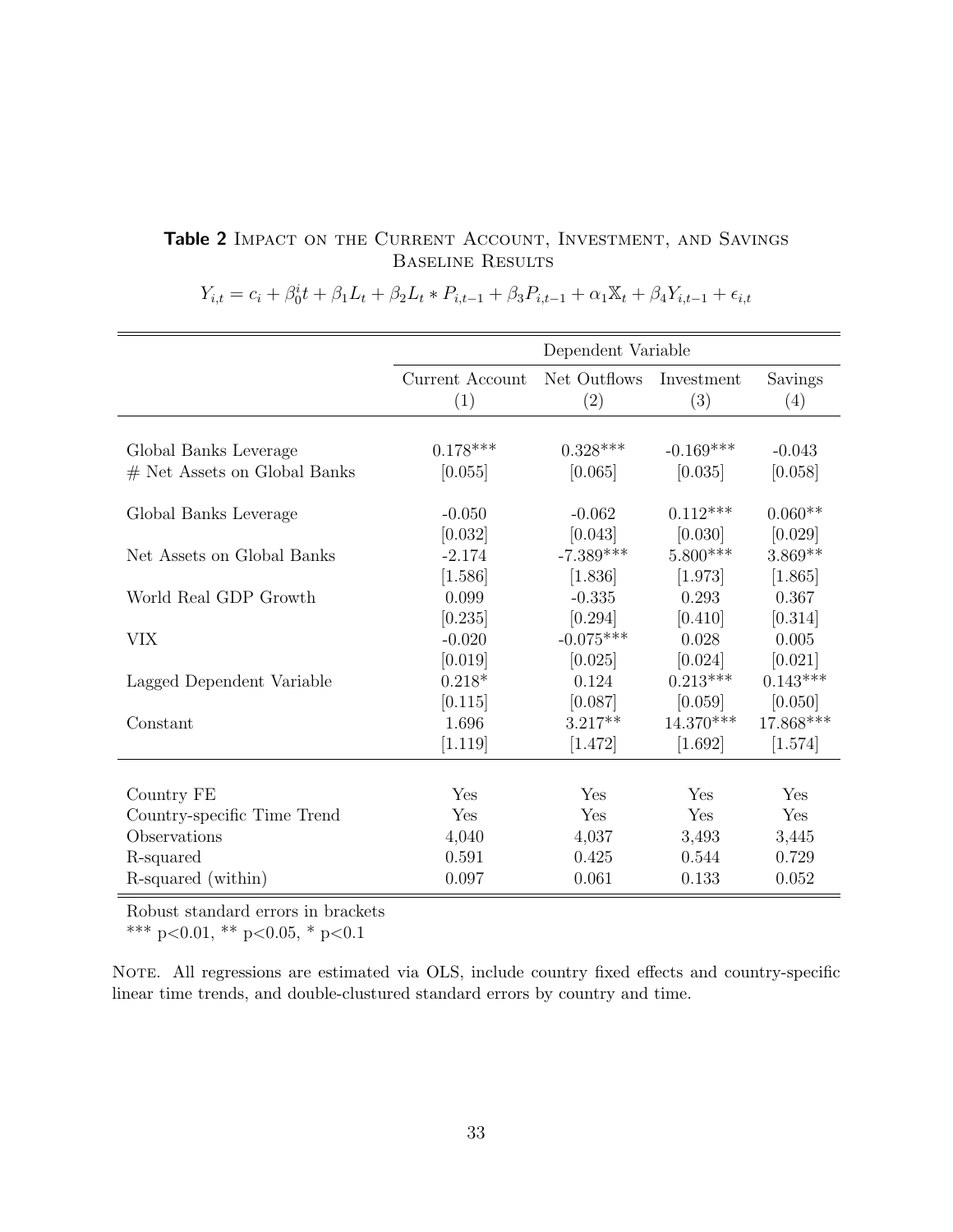have no predictive power for systematic changes in the current account. The main result is confirmed by the positive and significant coefficient in the regression in column 2 for net outflows, which is used as a proxy for the current account. Countries which are more net debtor vis a vis global banks tend to receive more inflows when the leverage of global banks goes up. As shown in columns 3 and 4, this differentiated effect on the current account is driven by the response of investment, and not by savings. As predicted by the model, a higher leverage of global banks is associated with both higher global investment and savings. Yet, when the leverage of global banks increases, investment increases more in countries which are net debtor against global banks, while there is no significant difference in the response of savings across countries related to different positions against global banks.

In Appendix, I provide robustness checks excluding financial centers in Table [13,](#page-61-0) and excluding financial centers and the financial crisis years in Table [14,](#page-62-0) to show that my results are not driven by a few financial center countries, or by a specific period around the global financial crisis. Also, I complement the results by using the banking counter-party sector net external assets on global banks instead of all country-party sectors net external assets on global banks in Tables [15,](#page-63-0) [16,](#page-64-0) and [17,](#page-65-0) and find similar results.

## 4.3 Robustness

To confirm that the estimates are not driven by the inclusion of a lag of the dependent variable as a control variable, I replicate the analysis without the lagged dependent variable in control variables. I also provide results for a specification with both country fixed effects and time fixed to control for broader financial conditions not captured by the VIX or world real GDP growth. The results are reported in Tables [3](#page-35-0) and [4,](#page-36-0) and confirm the results from the baseline analysis. Also, I repeat this robustness analysis using banks external positions vis a vis global banks in the Appendix (Tables  $18$  and  $19$ ). Finally, all results<sup>[11](#page-34-0)</sup> are also robust to

<span id="page-34-0"></span><sup>11</sup>Tables available upon request.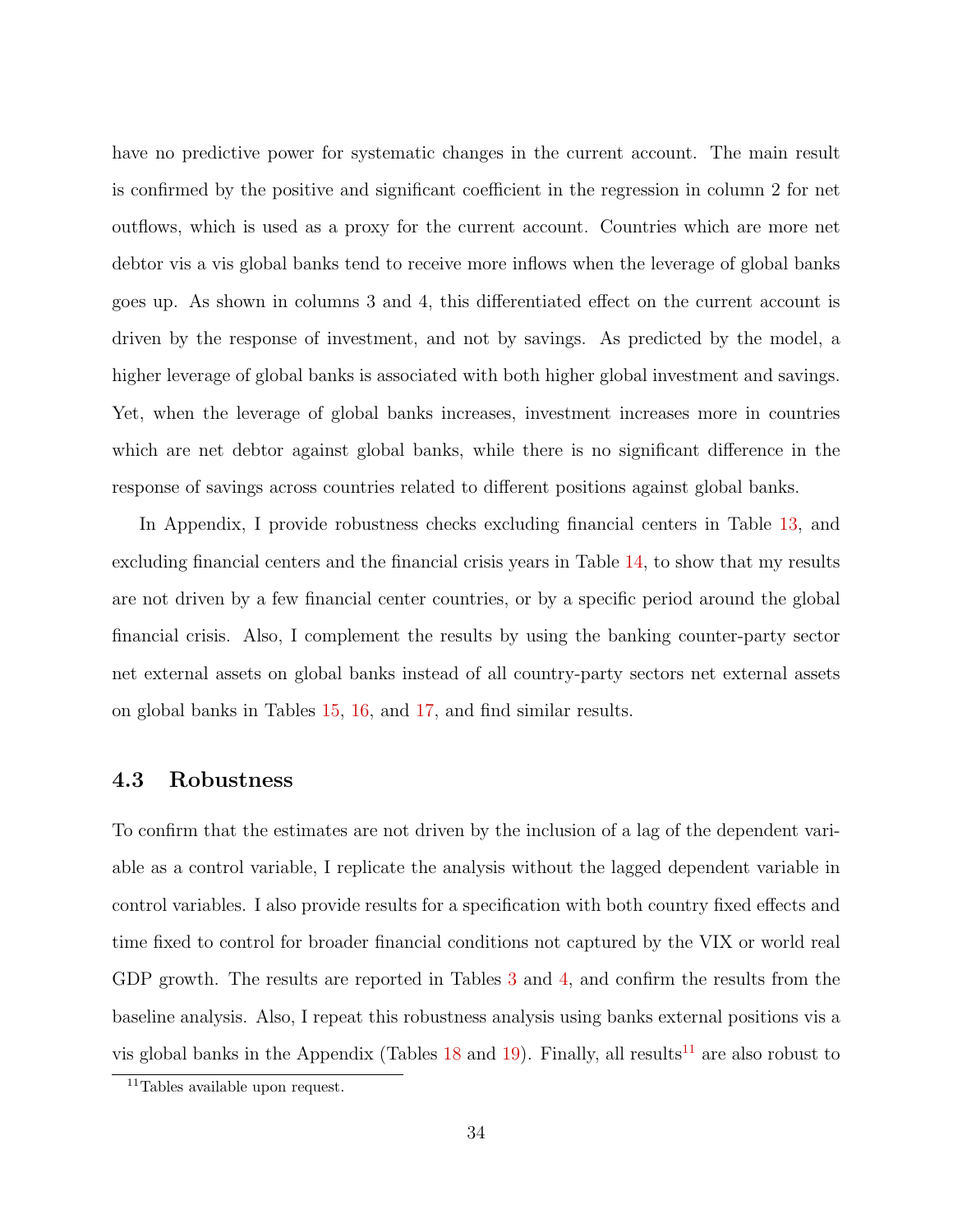including real GDP growth, a driver of the current account according to the open-economy RBC literature, as a control variable.

## <span id="page-35-0"></span>Table 3 IMPACT ON THE CURRENT ACCOUNT, INVESTMENT, AND SAVINGS Robustness - Without Lagged Dependent Variable

|                                | Dependent Variable     |                     |                   |                |
|--------------------------------|------------------------|---------------------|-------------------|----------------|
|                                | Current Account<br>(1) | Net Outflows<br>(2) | Investment<br>(3) | Savings<br>(4) |
|                                |                        |                     |                   |                |
| Global Banks Leverage          | $0.228***$             | $0.376***$          | $-0.215***$       | $-0.049$       |
| $#$ Net Assets on Global Banks | [0.069]                | [0.083]             | [0.040]           | [0.069]        |
|                                |                        |                     |                   |                |
| Global Banks Leverage          | $-0.062$               | $-0.069$            | $0.141***$        | $0.070**$      |
|                                | [0.038]                | [0.048]             | [0.036]           | [0.033]        |
| Net Assets on Global Banks     | $-2.694$               | $-8.076***$         | $7.168***$        | $4.521**$      |
|                                | [1.899]                | [2.087]             | [2.271]           | [2.184]        |
| World Real GDP Growth          | 0.230                  | $-0.256$            | 0.145             | 0.352          |
|                                | [0.219]                | [0.291]             | [0.418]           | [0.318]        |
| <b>VIX</b>                     | $-0.024$               | $-0.080***$         | 0.034             | 0.006          |
|                                | [0.019]                | [0.025]             | [0.027]           | [0.022]        |
| Constant                       | 2.007                  | $3.474**$           | 18.460***         | $20.914***$    |
|                                | [1.246]                | [1.615]             | [1.442]           | [1.272]        |
|                                |                        |                     |                   |                |
| Country FE                     | Yes                    | Yes                 | Yes               | Yes            |
| Country-specific Time Trend    | Yes                    | Yes                 | Yes               | Yes            |
| Observations                   | 4,044                  | 4,043               | 3,497             | 3,452          |
| R-squared                      | 0.571                  | 0.416               | 0.524             | 0.724          |
| R-squared (within)             | 0.053                  | 0.047               | 0.093             | 0.032          |

 $Y_{i,t} = c_i + \beta_0^i t + \beta_1 L_t + \beta_2 L_t * P_{i,t-1} + \beta_3 P_{i,t-1} + \alpha_1 X_t + \epsilon_{i,t}$ 

Robust standard errors in brackets

\*\*\* p<0.01, \*\* p<0.05, \* p<0.1

NOTE. All regressions are estimated via OLS, include country fixed effects and country-specific linear time trends, and double-clustured standard errors by country and time.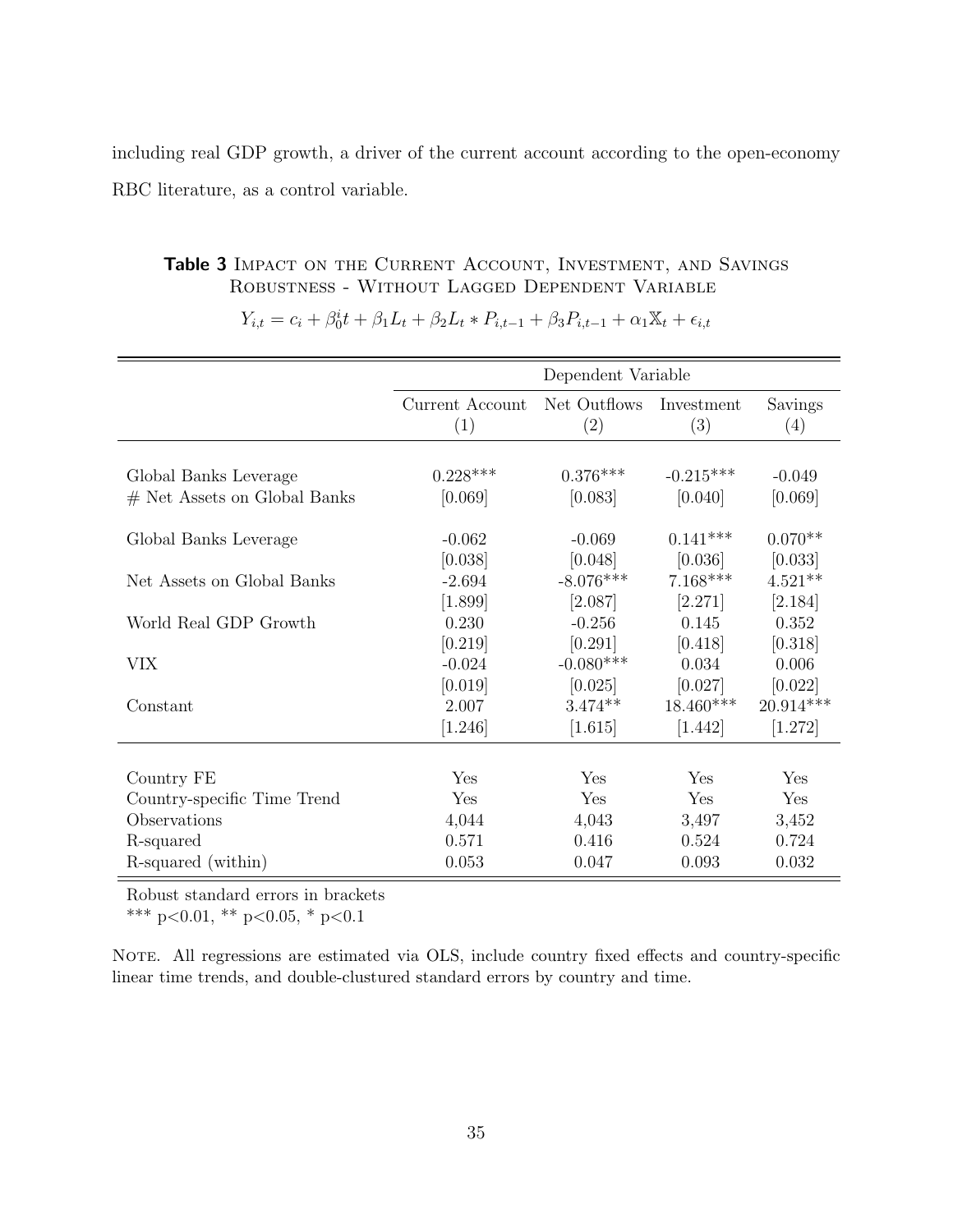### Table 4 IMPACT ON THE CURRENT ACCOUNT, INVESTMENT, AND SAVINGS ROBUSTNESS - USING TIME FIXED EFFECTS

|                                |                                                                    | Dependent Variable |                |             |
|--------------------------------|--------------------------------------------------------------------|--------------------|----------------|-------------|
|                                | Current Account<br>Net Outflows<br>Investment<br>(3)<br>(2)<br>(1) |                    | Savings<br>(4) |             |
|                                |                                                                    |                    |                |             |
| Global Banks Leverage          | $0.237***$                                                         | $0.365***$         | $-0.172***$    | 0.040       |
| $#$ Net Assets on Global Banks | [0.078]                                                            | [0.089]            | [0.051]        | [0.080]     |
| Net Assets on Global Banks     | $-4.626*$                                                          | $-10.227***$       | $6.221**$      | 2.316       |
|                                | [2.519]                                                            | $[2.793]$          | [2.787]        | [2.906]     |
| Constant                       | $-0.171$                                                           | $-0.406**$         | $23.202***$    | $23.250***$ |
|                                | [0.103]                                                            | [0.176]            | [0.180]        | [0.081]     |
|                                |                                                                    |                    |                |             |
| Country FE                     | Yes                                                                | Yes                | Yes            | Yes         |
| Time FE                        | Yes                                                                | Yes                | Yes            | Yes         |
| Observations                   | 4,044                                                              | 4,043              | 3,497          | 3,452       |
| R-squared                      | 0.493                                                              | 0.343              | 0.458          | 0.697       |
| R-squared (within)             | 0.037                                                              | 0.030              | 0.016          | 0.032       |

 $Y_{i,t} = c_i + a_t + \beta_2 L_t * P_{i,t-1} + \beta_3 P_{i,t-1} + \epsilon_{i,t}$ 

Robust standard errors in brackets

\*\*\* p<0.01, \*\* p<0.05, \* p<0.1

NOTE. All regressions are estimated via OLS, include country fixed effects and time fixed effects, and double-clustured standard errors by country and time.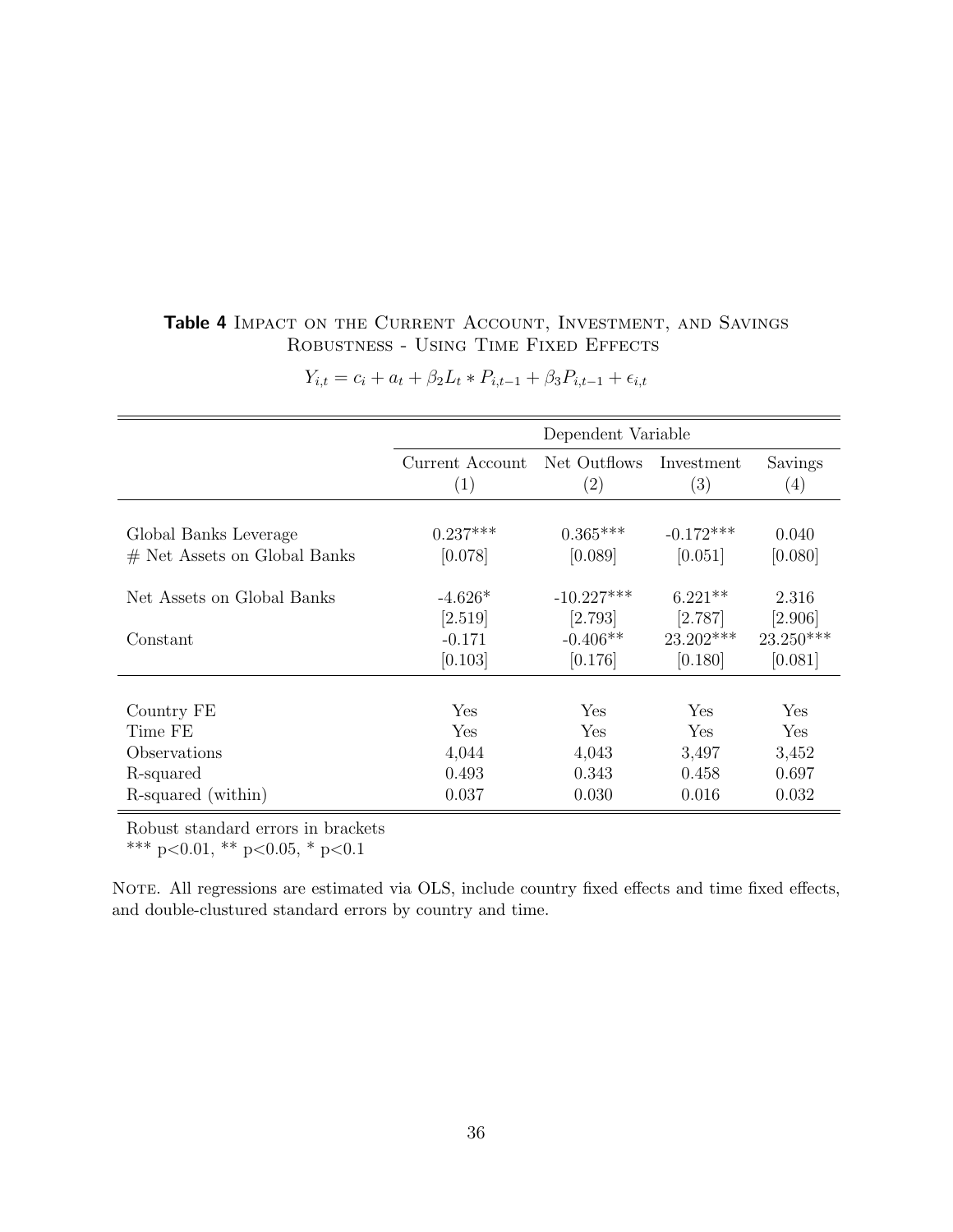### 4.4 Additional Results

In this section, I present some additional results by extending the analysis to other macroeconomic variables. As the leverage of global banks has a differentiated impact across countries, depending on their net position vis a vis global banks, I test whether this differentiated impact is also significant for other domestic macroeconomic variables such as the real exchange rate, real equity prices and real GDP. To obtain meaningful estimates, I take the log difference of those variables, and correspondingly use the change in global banks leverage as a regressor. I use the following specification:

$$
\Delta Y_{i,t} = c_i + a_t + \beta_2 \Delta L_t * P_{i,t-1}^b + \beta_3 P_{i,t-1}^b + \sum_{h=1}^4 \delta_h \Delta Y_{i,t-h} + \epsilon_{i,t}
$$
\n(29)

where  $\Delta$  represents the first-difference operator,  $Y_{i,t}$  is the log of either the real effective exchange rate (an increase represents an appreciation), the real equity index, or real GDP, in country *i* and time t.  $L_t$  is the leverage of U.S. Broker-Dealers, and  $P_{i,t-1}^b$  is the net external asset positions of banks counter-party resident sectors of country i on global banks at  $t - 1$ . In some regressions, I include four lags of the dependant variable as explanatory variables to control for country-time specific conditions. All regressions are estimated via OLS, include country fixed effects and time fixed effects, and double-clustured standard errors by country and time.

Results. As in the baseline analysis, my focus is on the coefficient on the interaction between the leverage of global banks and the net assets of banks counter-party residents on global banks, reported on the first line. The coefficient on column is negative and significant for all variables, meaning that when the leverage of global banks increases, the real exchange rate appreciates more, and real equity prices and GDP increase more in countries which are net debtor against global banks. The results are significant in all regressions except for real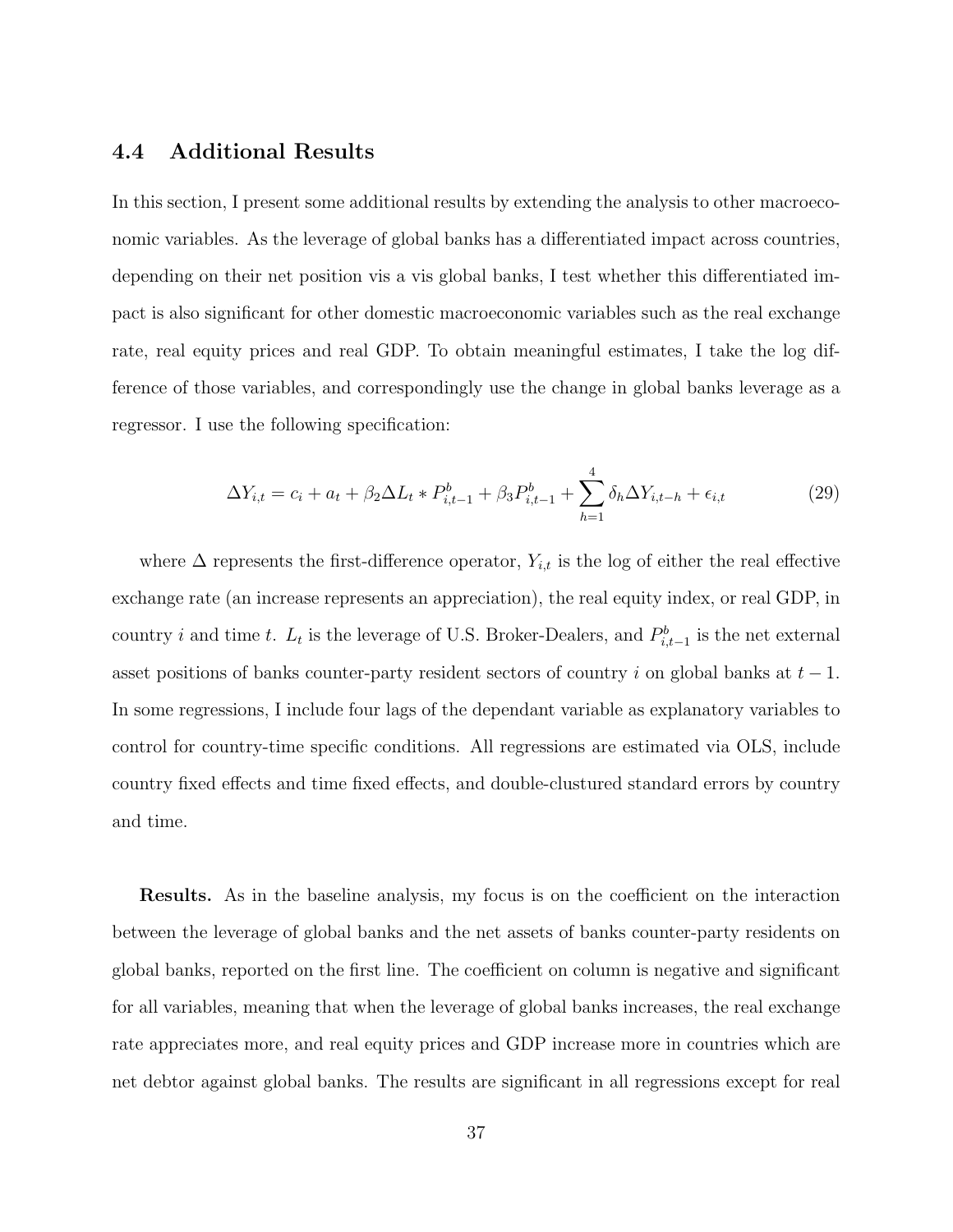GDP growth when including 4 lags as controls. Results are robust to using the net external assets of all counter-party sectors on global banks  $P_{i,t-1}$ . As another robustness check for my baseline results, I also reproduce my results for the current account, net outflows, investment and savings in first-difference and using time fixed effects in Tables [21](#page-69-0) and [22](#page-70-0) in Appendix. This confirms the baseline results obtained in the previous section.

Table 5 IMPACT ON THE REER, REAL EQUITY RETURNS, AND REAL GDP GROWTH  $\Delta Y_{i,t} = c_i + a_t + \beta_2 L_t * P_{i,t-1}^b + \beta_3 P_{i,t-1}^b + \sum_{h=1}^4 \delta_h Y_{i,t-h} + \epsilon_{i,t}$ 

|                                    | Dependent Variable |                   |                       |                |                   |                |
|------------------------------------|--------------------|-------------------|-----------------------|----------------|-------------------|----------------|
|                                    | $\Delta$ REER      |                   | $\Delta$ Equity Index |                | $\Delta$ Real GDP |                |
|                                    | (1)                | $\left( 2\right)$ | (3)                   | (4)            | (4)               | (4)            |
|                                    |                    |                   |                       |                |                   |                |
| $\Delta$ Global Banks Leverage     | $-0.249**$         | $-0.283**$        | $-0.384***$           | $-0.416***$    | $-0.031$          | $-0.037**$     |
| # Banks Net Assets on Global Banks | [0.115]            | [0.118]           | [0.087]               | [0.089]        | [0.022]           | [0.014]        |
|                                    |                    |                   |                       |                |                   |                |
| Banks Net Assets on Global Banks   | $-0.257$           | $-0.250$          | 1.907                 | $2.932*$       | $0.829**$         | $1.006***$     |
|                                    | [0.567]            | [0.589]           | [1.247]               | $[1.609]$      | [0.328]           | [0.356]        |
| Constant                           | $0.070***$         | $0.064***$        | $0.968***$            | $1.040***$     | $0.538***$        | $0.709***$     |
|                                    | [0.023]            | [0.018]           | [0.066]               | [0.056]        | [0.065]           | [0.012]        |
|                                    |                    |                   |                       |                |                   |                |
| Country FE                         | Yes                | <b>Yes</b>        | Yes                   | <b>Yes</b>     | Yes               | <b>Yes</b>     |
| Time FE                            | Yes                | Yes               | Yes                   | Yes            | Yes               | Yes            |
| Lags Dependent Variable            | Yes                | N <sub>o</sub>    | Yes                   | N <sub>o</sub> | Yes               | N <sub>o</sub> |
| Observations                       | 3,900              | 4,108             | 2,908                 | 3,068          | 3,415             | 3,557          |
| R-squared                          | 0.110              | 0.053             | 0.606                 | 0.557          | 0.339             | 0.311          |
| R-squared (within)                 | 0.061              | 0.003             | 0.082                 | 0.007          | 0.047             | 0.016          |

Robust standard errors in brackets

\*\*\* p<0.01, \*\* p<0.05, \* p<0.1

NOTE. All regressions are estimated via OLS, include country fixed effects and time fixed effects, and double-clustured standard errors by country and time.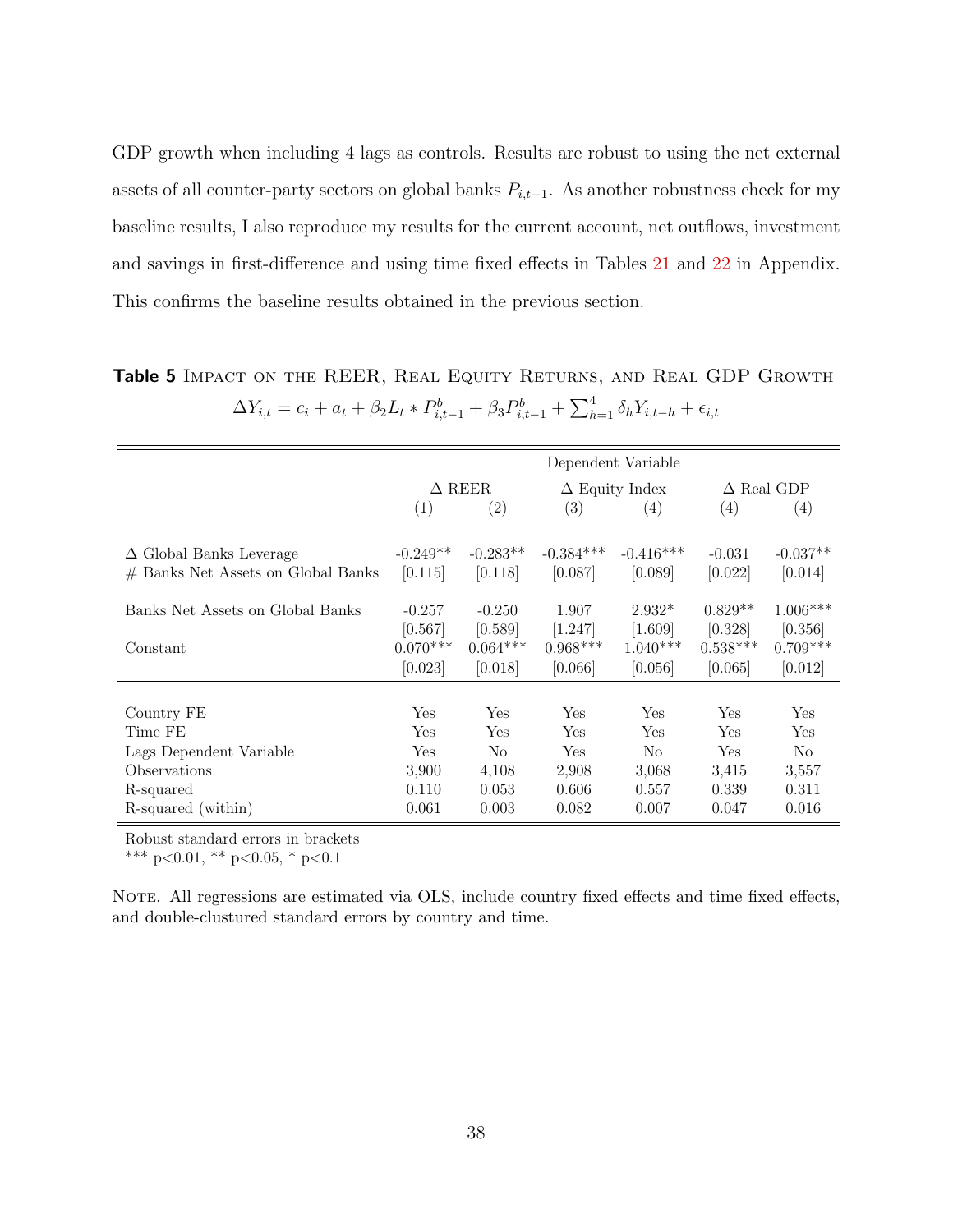### 4.5 Cross-sectional Evidence

In this section, I provide some cross-sectional evidence during the global financial crisis. As a result of the global financial crisis, the leverage of U.S. broker dealers tightened markedly in 2008Q4. As shown in Figure [9](#page-45-0) in Appendix, the change in the leverage of U.S. broker-dealers was equal to  $-12.5$ , which corresponds to a change greater than 6 standard deviations. This sudden and major financial event which originated in the U.S. financial sector is arguably exogenous to other countries' external positions, and the risk of reverse causality is limited because of the unexpected nature of the financial crisis. Thus, I use this for my identification and to obtain a causal interpretation of my results. More specifically, I test whether the net exposure of counter-party banks located in given country towards global banks is a significant determinant of the response of the current account, investment, and savings in this country during the global financial crisis. I use the following specification:

$$
Y_{i,2008Q4} - Y_{i,T} = \beta_1 P_{i,T}^b + \beta_2 C_{i,T} + \beta_3 A_{i,T} + \epsilon_i
$$
\n(30)

where  $Y_{i,t}$  is either the current account to GDP, net outflows to GDP, the gross fixed capital formation to GDP, or savings to GDP, in country i and quarter t.  $P_{i,t}^b$  is the net external asset positions of banks counter-party resident sectors of country i on global banks at t,  $C_{i,t}$  is the current account to GDP, and  $A_{i,t}$  is the total net external asset position of the country i at time t. I consider two different dates T for the pre-crisis values:  $2008Q3$ (1-quarter) or 2007Q4 (4-quarter). Because I am interested in whether the pre-shock net external positions vis-a-vis global banks has predictive power for the macroeconomic adjustment during the crisis I focus on the  $\beta_1$  coefficient, reported on the first line.

**Results.** As shown in Table [6](#page-40-0) the effect on the 1-quarter change in the current account balance and on net outflows is negative and significant: the higher the net external liabilities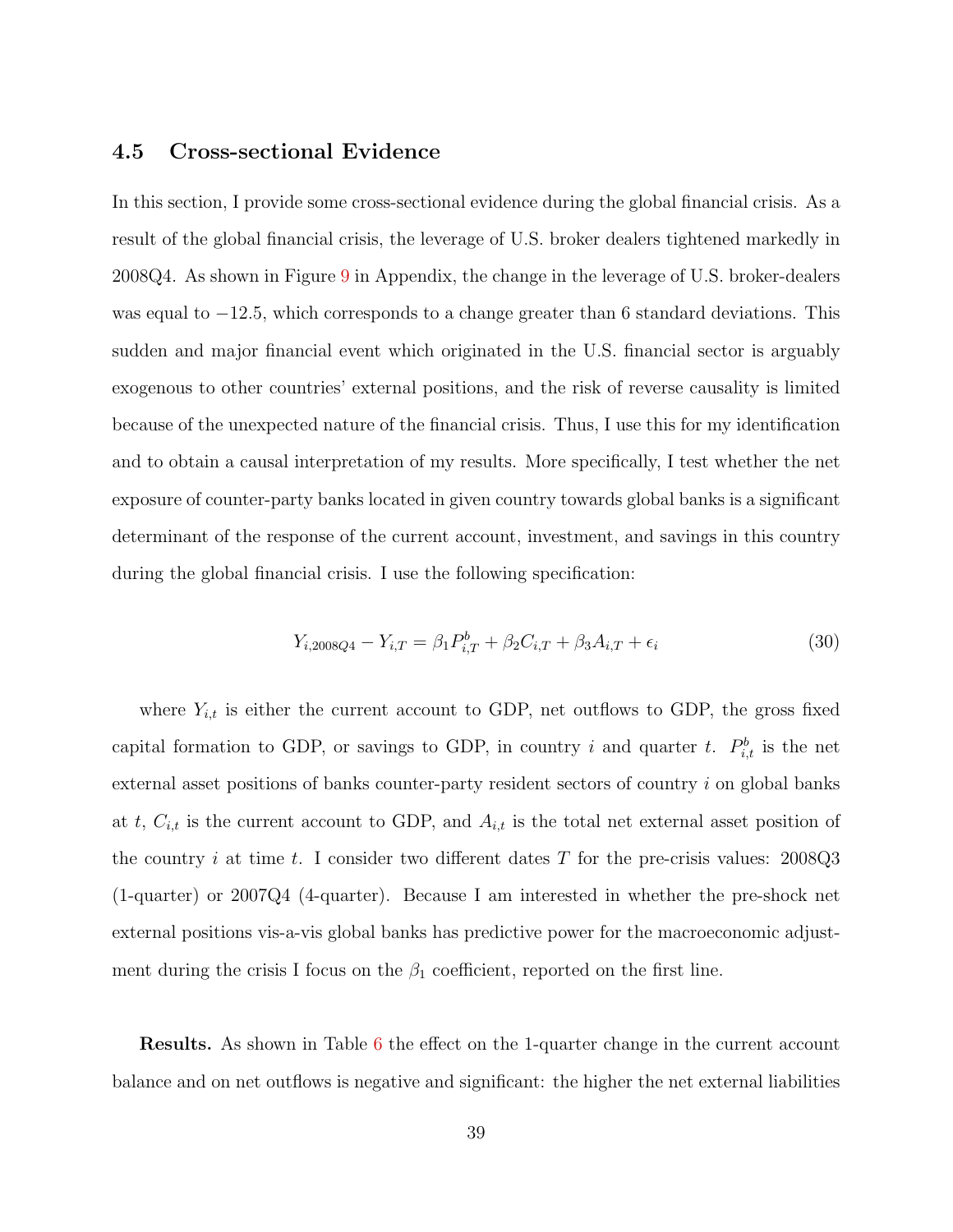positions of banks counter-party resident sectors of a country on global banks, the higher the increase in the current account in this country between 2007Q4 and 2008Q4. Quantitatively, a 50% GDP difference in the net liabilities towards global banks (a number equal to one cross-sectional standard deviation excluding financial centers for 2008Q3) is associated with a 5 percentage point difference change in the current account to GDP ratio between and with a 3 percentage point difference change in the investment to GDP ratio between 2008Q3 and 2008Q4. The results complement the findings of [Milesi-Ferretti and Tille](#page-73-0) [\(2014\)](#page-73-0) about the heterogeneity of the impact of the crisis on capital flows across assets and country groups.

<span id="page-40-0"></span>Table 6 IMPACT ON THE CURRENT ACCOUNT, INVESTMENT, AND SAVINGS Event-Specific Results (1-Quarter Change)

|                                  | Dependent Variable (2008Q3 - 2008Q4)    |                   |                   |            |  |  |
|----------------------------------|-----------------------------------------|-------------------|-------------------|------------|--|--|
|                                  |                                         |                   |                   |            |  |  |
|                                  | Current Account Net Outflows Investment |                   |                   | Savings    |  |  |
| 2008Q3                           | $\left( 1\right)$                       | $\left( 2\right)$ | $\left( 3\right)$ | (4)        |  |  |
|                                  |                                         |                   |                   |            |  |  |
| Banks Net Assets on Global Banks | $-10.002***$                            | $-20.615***$      | $6.038**$         | $-3.147$   |  |  |
|                                  | [2.801]                                 | [4.989]           | [2.680]           | [3.198]    |  |  |
|                                  |                                         |                   |                   |            |  |  |
| Current Account                  | $-0.579***$                             | $-0.319$          | $0.279**$         | $-0.329**$ |  |  |
|                                  | [0.110]                                 | [0.197]           | [0.113]           | [0.134]    |  |  |
| Total Net External Assets        | $0.105***$                              | $0.078**$         | $-0.046**$        | $0.053**$  |  |  |
|                                  | [0.019]                                 | [0.034]           | [0.019]           | [0.022]    |  |  |
| Constant                         | $-0.844$                                | $-2.593**$        | $-0.335$          | $-1.407*$  |  |  |
|                                  | [0.640]                                 | [1.141]           | [0.650]           | [0.776]    |  |  |
|                                  |                                         |                   |                   |            |  |  |
| Observations                     | 52                                      | 52                | 44                | 44         |  |  |
| R-squared                        | 0.421                                   | 0.291             | 0.178             | 0.161      |  |  |

 $Y_{i,2008Q4} - Y_{i,2008Q3} = \beta_1 P_{i,2008Q3}^b + \beta_2 C_{i,2008Q3} + \beta_3 A_{i,2008Q3} + \epsilon_i$ 

Robust standard errors in brackets

\*\*\* p<0.01, \*\* p<0.05, \* p<0.1

NOTE. Change between 2008Q3 and 2008Q4 against variables in 2008Q3.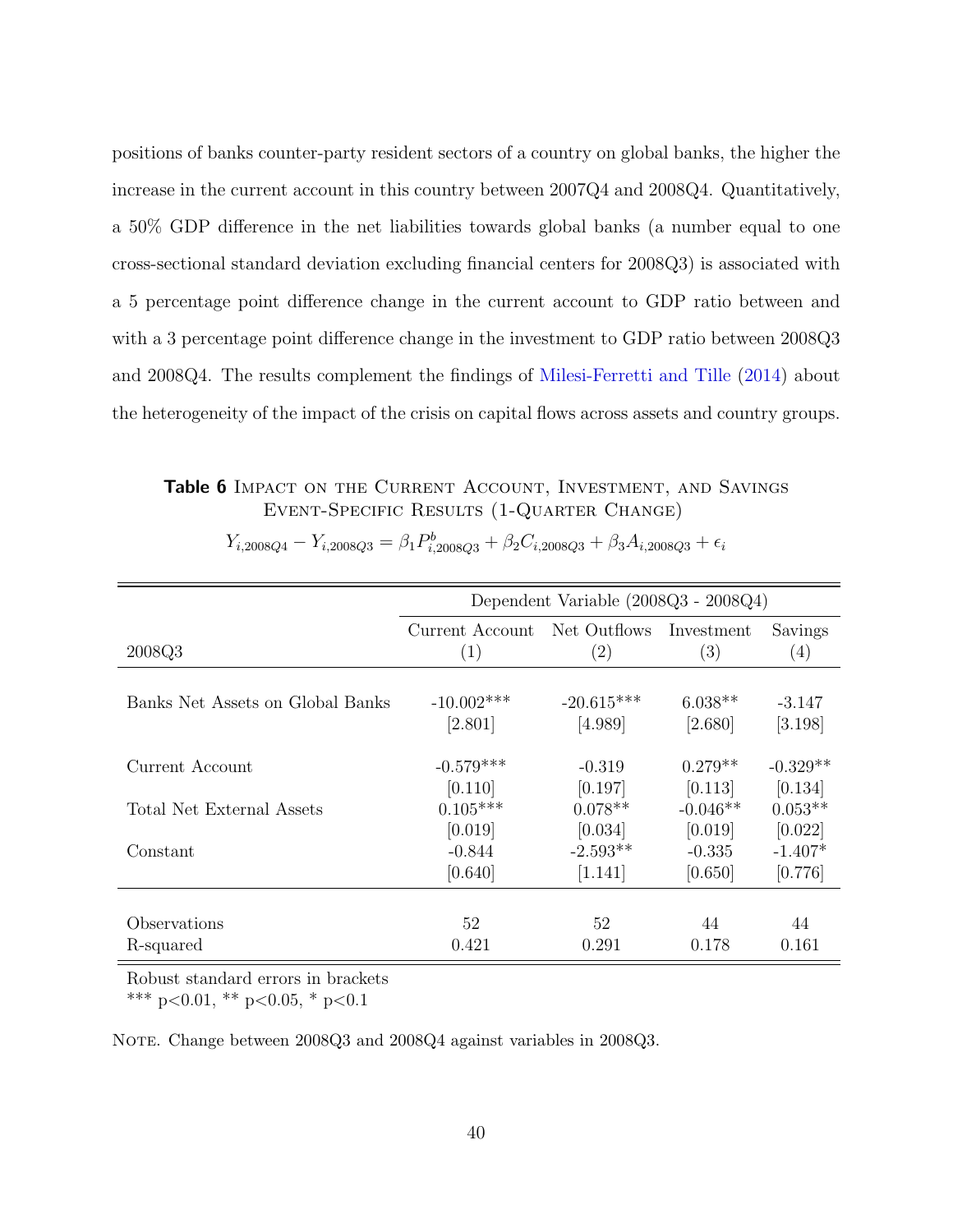Additonal Results. As shown in Table [7,](#page-41-0) the effects on the 4-quarter change in net outflows and investment are still significant, but the net asset position of banks on global banks is not significant anymore in the current account regression.

#### <span id="page-41-0"></span>Table 7 IMPACT ON THE CURRENT ACCOUNT, INVESTMENT, AND SAVINGS Event-Specific Results (4-Quarter Change)

|                                  | Dependent Variable $(2007Q4 - 2008Q4)$ |              |            |             |  |  |
|----------------------------------|----------------------------------------|--------------|------------|-------------|--|--|
|                                  | Current Account                        | Net Outflows | Investment | Savings     |  |  |
| 2007Q4                           | (1)                                    | (2)          | (3)        | (4)         |  |  |
|                                  |                                        |              |            |             |  |  |
| Banks Net Assets on Global Banks | $-3.174$                               | $-21.199***$ | $3.702**$  | 0.803       |  |  |
|                                  | [2.043]                                | [5.050]      | [1.701]    | [2.098]     |  |  |
|                                  |                                        |              |            |             |  |  |
| Current Account                  | $-0.437***$                            | $-0.364**$   | 0.098      | $-0.382***$ |  |  |
|                                  | [0.067]                                | [0.166]      | [0.059]    | [0.073]     |  |  |
| Total Net External Assets        | $0.049***$                             | $0.118***$   | $-0.022$   | $0.029*$    |  |  |
|                                  | [0.016]                                | [0.039]      | [0.013]    | [0.016]     |  |  |
| Constant                         | $-0.187$                               | 1.210        | $-1.207**$ | $-1.504**$  |  |  |
|                                  | [0.540]                                | [1.334]      | [0.460]    | [0.567]     |  |  |
|                                  |                                        |              |            |             |  |  |
| Observations                     | 52                                     | 52           | 44         | 44          |  |  |
| R-squared                        | 0.487                                  | 0.286        | 0.137      | 0.447       |  |  |

 $Y_{i,2008Q4} - Y_{i,2007Q4} = \beta_1 P_{i,2007Q4}^b + \beta_2 C_{i,2007Q4} + \beta_3 A_{i,2007Q4} + \epsilon_i$ 

Robust standard errors in brackets

\*\*\* p<0.01, \*\* p<0.05, \* p<0.1

NOTE. Change between 2007Q4 and 2008Q4 against variables in 2007Q4.

Finally, as shown in Table [8,](#page-42-0) the annualized drop in real GDP was more pronounced in countries which were more net debtors vis a vis global banks. Quantitatively, a 50% GDP difference in the net liabilities towards global banks (a number equal to one cross-sectional standard deviation excluding financial centers for 2008Q3) is associated with a 4 percentage point difference in the real GDP growth between 2007Q4 and 2008Q4.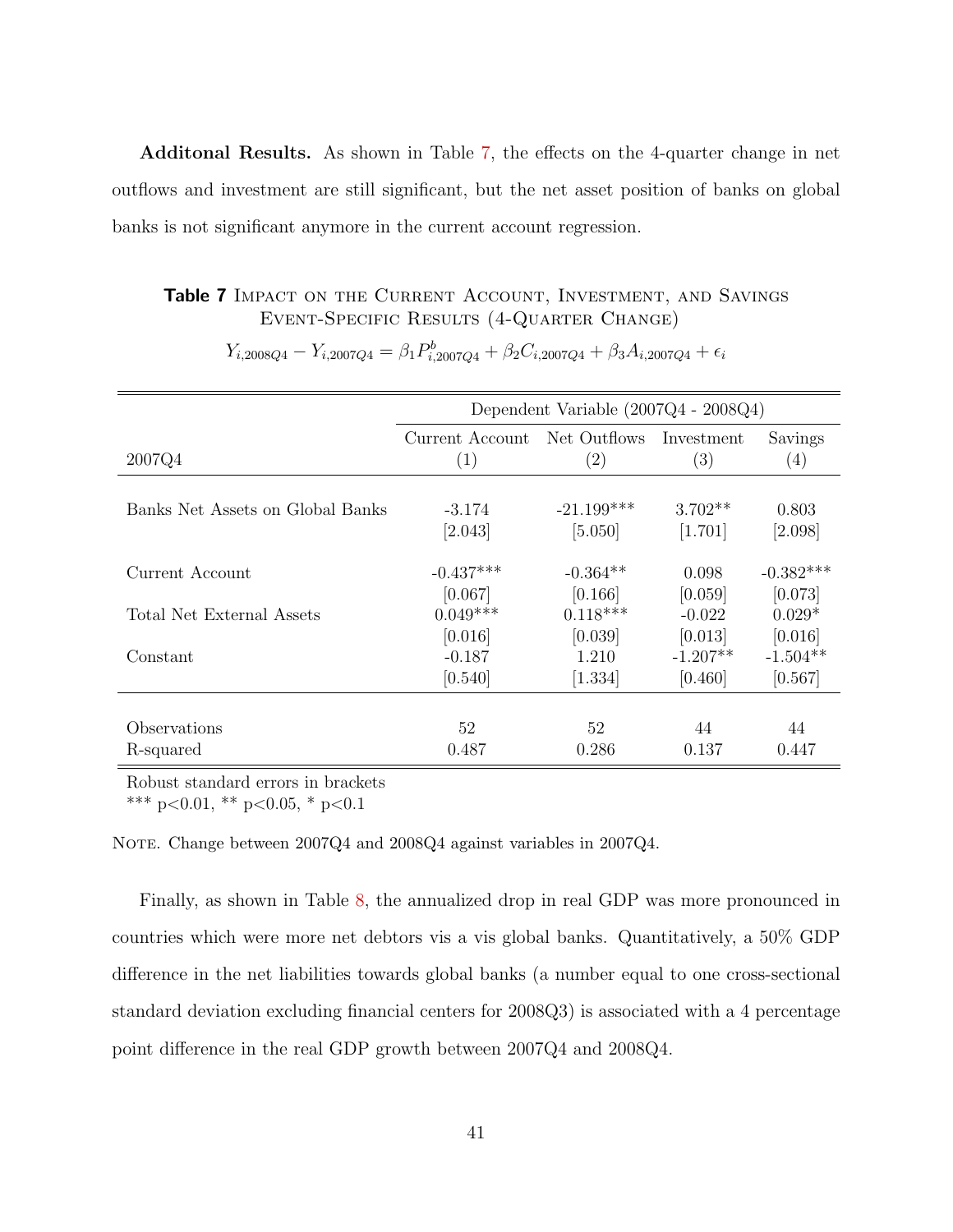### Table 8 IMPACT ON REAL GDP GROWTH Event-Specific Results (4-Quarter Change)

<span id="page-42-0"></span>

|                                  | Dependent Variable $(2007Q4 - 2008Q4)$ |                      |            |            |  |  |  |
|----------------------------------|----------------------------------------|----------------------|------------|------------|--|--|--|
|                                  | $\Delta$ Real GDP                      |                      |            |            |  |  |  |
| 2007Q4                           | (1)                                    | (2)                  | (3)        | (4)        |  |  |  |
|                                  |                                        |                      |            |            |  |  |  |
| Banks Net Assets on Global Banks | $2.842**$                              | $6.098***$           | $8.013***$ | $8.755***$ |  |  |  |
|                                  | [1.232]                                | $\left[1.569\right]$ | $[2.882]$  | [2.970]    |  |  |  |
| Current Account                  |                                        | $-0.002$             |            | $-0.097$   |  |  |  |
|                                  |                                        | [0.055]              |            | [0.064]    |  |  |  |
| Total Net External Assets        |                                        | $-0.030**$           |            | 0.005      |  |  |  |
|                                  |                                        | [0.012]              |            | [0.018]    |  |  |  |
| Constant                         | $-0.937**$                             | $-1.454***$          | $-0.157$   | $-0.355$   |  |  |  |
|                                  | [0.426]                                | [0.422]              | [0.470]    | [0.581]    |  |  |  |
|                                  |                                        |                      |            |            |  |  |  |
| Observations                     | 49                                     | 49                   | 43         | 43         |  |  |  |
| R-squared                        | 0.102                                  | 0.278                | 0.159      | 0.243      |  |  |  |

 $Y_{i,2008Q4} - Y_{i,2007Q4} = \beta_1 P_{i,2007Q4}^b + \beta_2 C_{i,2007Q4} + \beta_3 A_{i,2007Q4} + \epsilon_i$ 

Robust standard errors in brackets

\*\*\* p<0.01, \*\* p<0.05, \* p<0.1

NOTE. Change between 2007Q4 and 2008Q4 against variables in 2007Q4. Columns (3)-(4) exclude financial centers.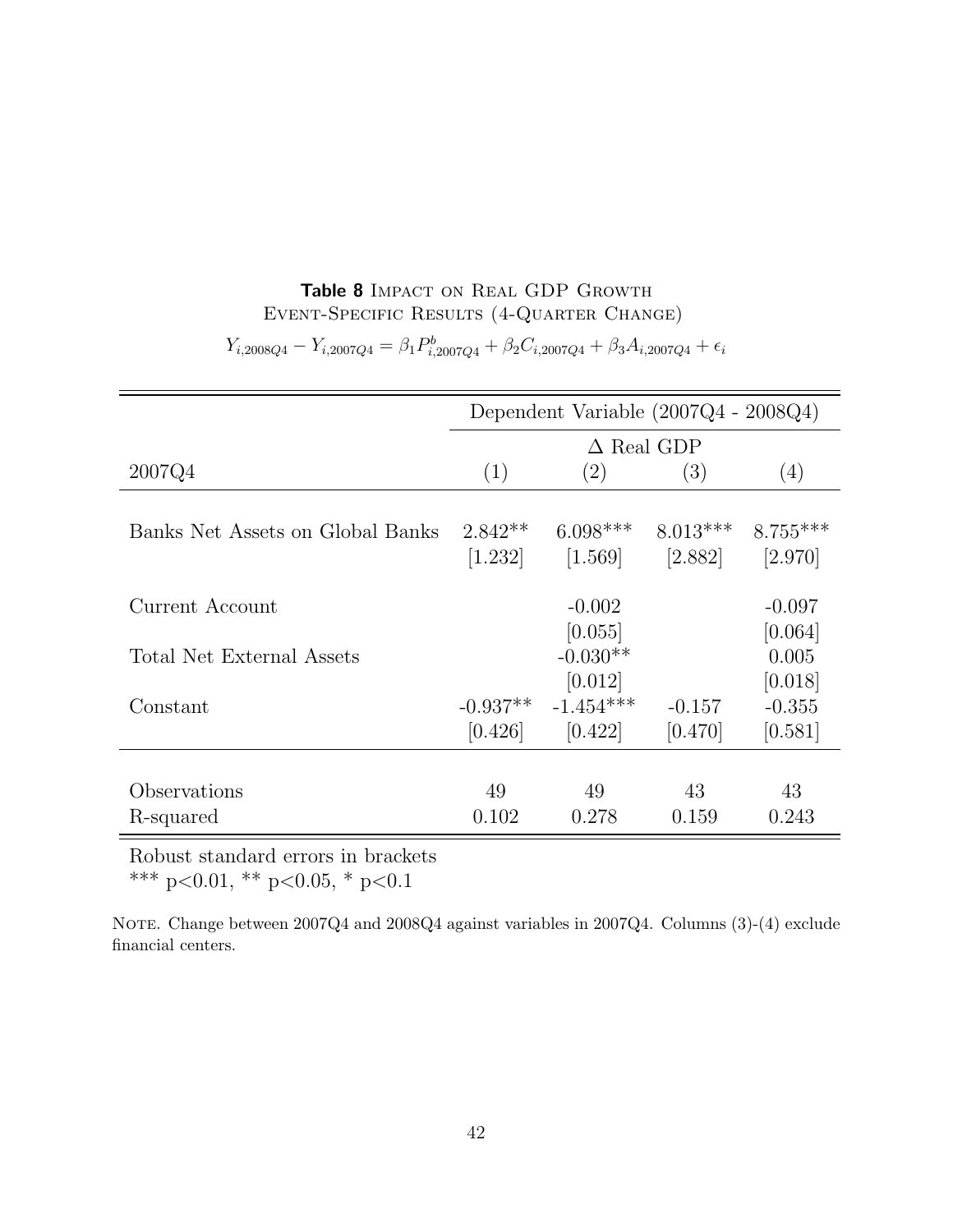### 4.6 The Global Financial Cycle meets Global Imbalances

In this last section, I test the predictions of my model regarding global imbalances. In order to do so, I obtain the predicted values for current account balances from the regression estimated in Table [3.](#page-35-0) Then, predicted global imbalances are computed as the quarterly sum of the absolute value of predicted current account balances across countries, normalized by world nominal GDP. As shown in Figure [8,](#page-43-0) the mechanism described in my model can rationalize the increase in global imbalances which preceded the global financial crisis, as well as the reversal in global imbalances which followed the crisis.

<span id="page-43-0"></span>

Figure 8 GLOBAL IMBALANCES - ACTUAL VERSUS PREDICTED

Note. This chart shows the actual and predicted values of global imbalances. Actual global imbalances are computed as the quarterly sum of the absolute value of current account balances across countries, normalized by world nominal GDP. Predicted global imbalances are computed as the quarterly sum of the absolute value of predicted current account balances obtained from the regression estimated in Table [3](#page-35-0) across countries, normalized by world nominal GDP. Source: IMF BOP, author's calculations.

To summarize, changes in the leverage of global financial intermediaries not only have implications for gross flows, as highlighted by the global financial cycle literature, but also for net flows and global imbalances.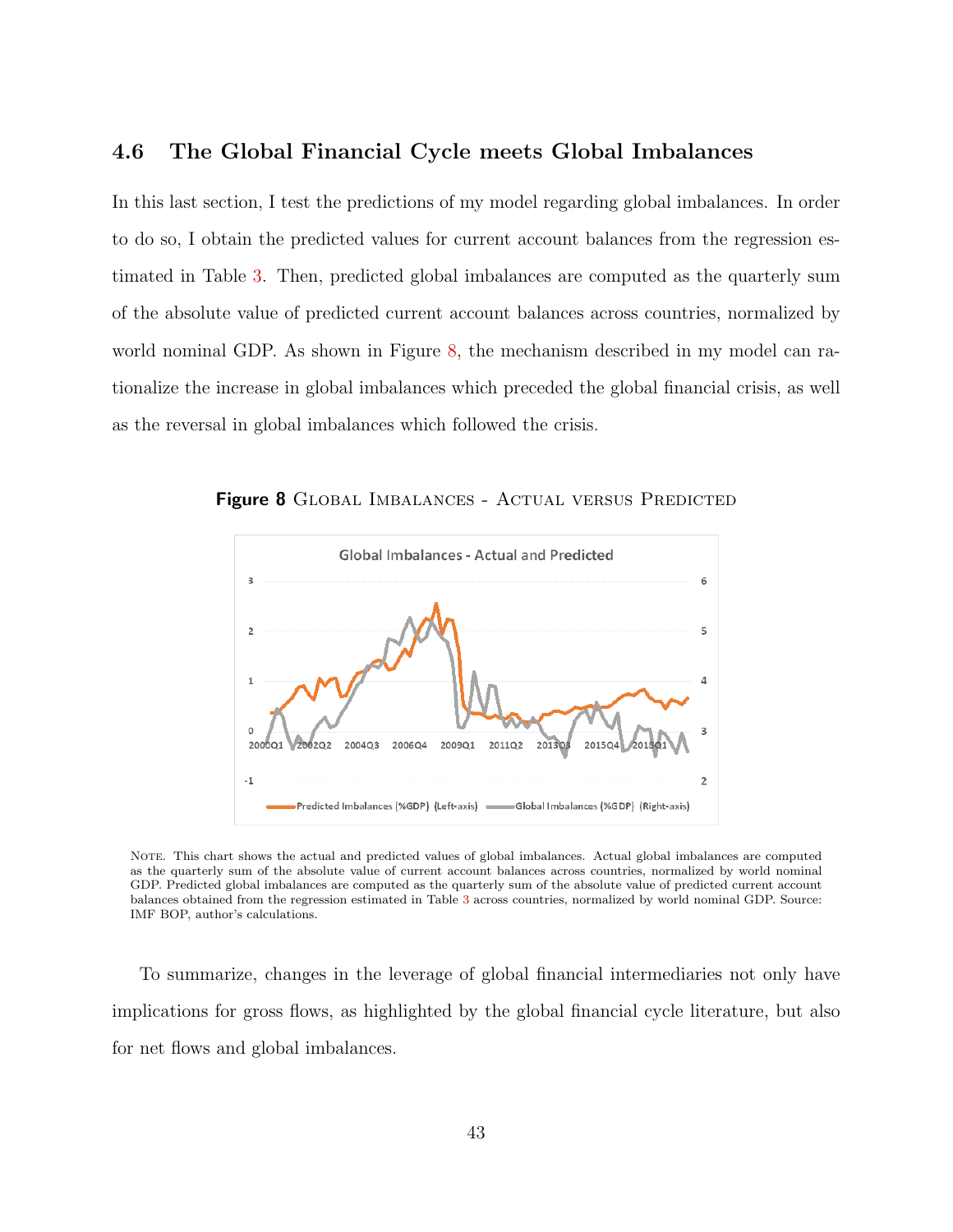### 5 Conclusion

This paper develops a tractable multi-country model of the international banking system where global banks interact with local banks. In the model, consistent with the data, when the leverage of global banks goes up, countries experience higher gross capital inflows and outflows, and global imbalances increase. Thus, changes in global banks' leverage not only has impact on gross flows, but also on net flows. The main prediction of the model is that a country's net external position against global banks —its assets on global banks minus its liabilities towards global banks— plays a key role in explaining its macroeconomic response to a change in global financial conditions. In particular, countries with higher net external liabilities against global banks tend to experience a larger drop in their current account balance following a deleveraging by global banks. The main predictions of the model are borne out in a panel study of 52 advanced and emerging market countries. I also provide additional empirical evidence that this differentiated impact across countries of a change in global financial conditions is also reflected in risky asset prices and real GDP growth, in line with what is observed for the current account balance.

The model presented in this paper could be extended to include a tradable sector and a non-tradable sector in order to introduce the exchange rate. Another potential extension is to introduce a distinction between global banks' affiliates and non-related banks among local banks as in [Cao et al.](#page-72-0) [\(2021\)](#page-72-0). Finally, it would be interesting to study the normative implications of the model, and in particular the need for macro-prudential policies. This is left for future research.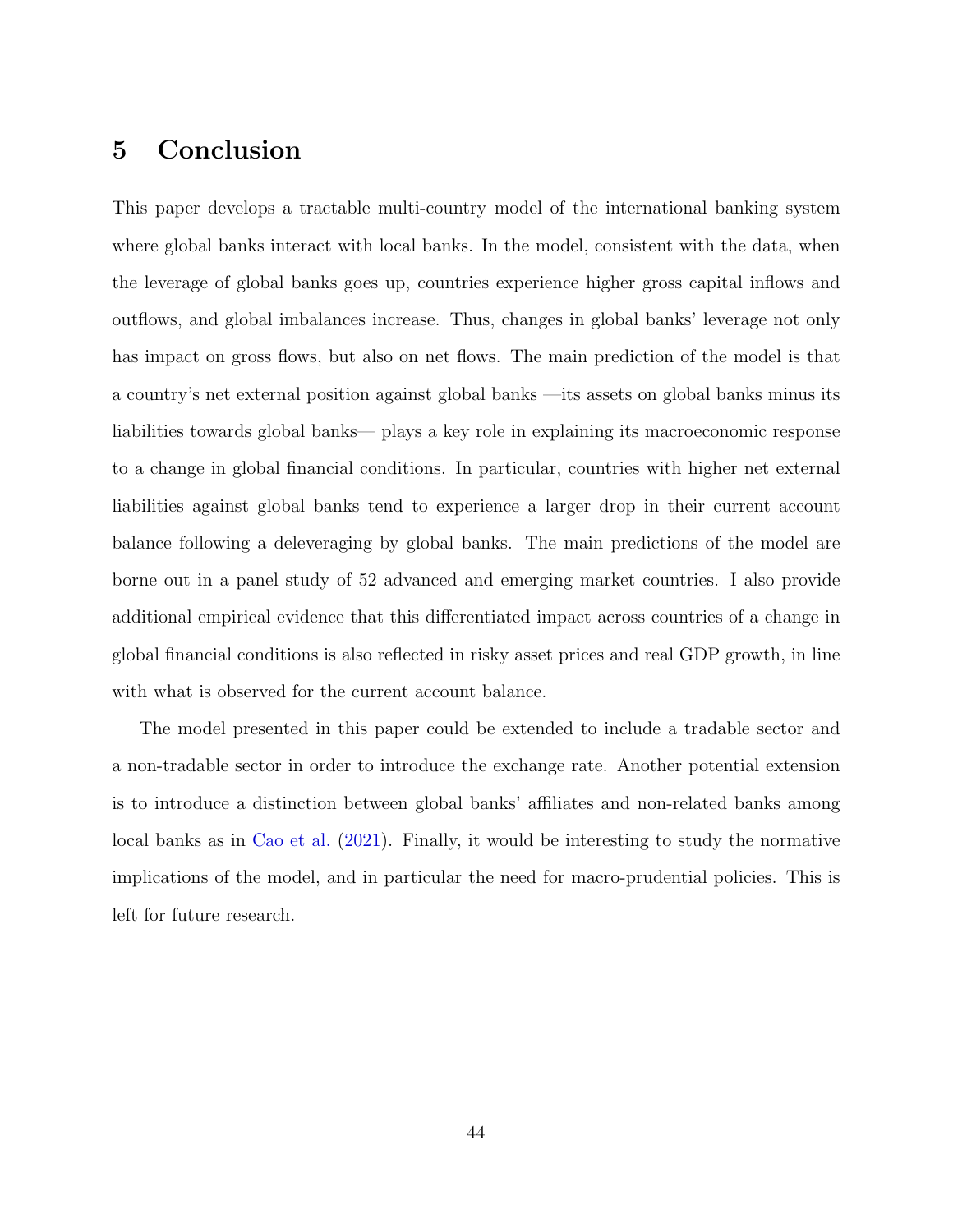# <span id="page-45-0"></span>A Appendix - Charts



Figure 9 CHANGE IN GLOBAL BANKS' LEVERAGE

Note. This charts shows the first-difference of the U.S. Broker-Dealer sector leverage. Source: Flows of Funds.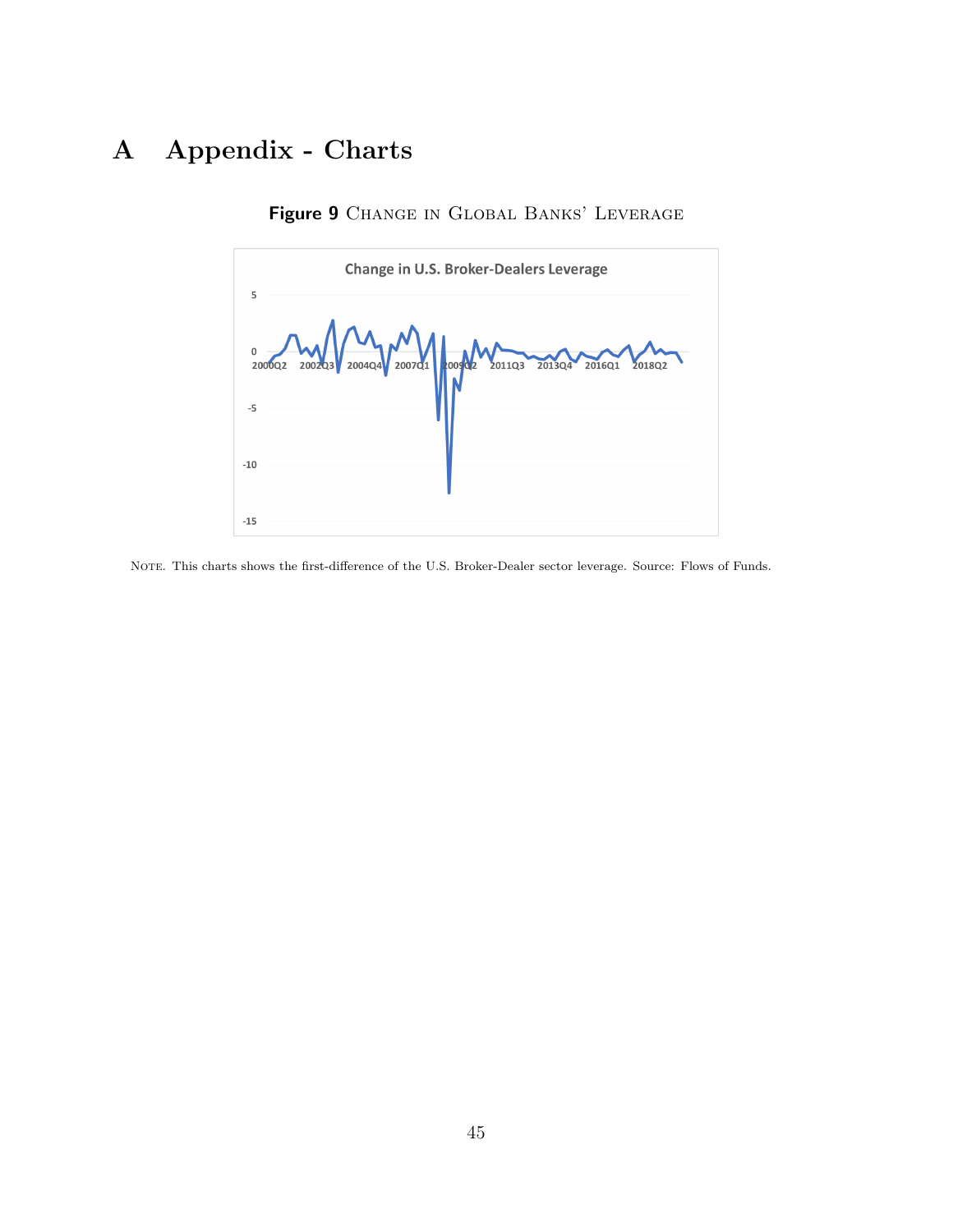## B Appendix - Derivations

### B.1 Proofs

Proof. (Remark [1\)](#page-18-0) Under Assumption 1, all representative households face the same optimization problem. Thus, their supply schedule of deposits is the same across countries. Moreover, all local banks face the same problem, and in particular the same expected rate of return  $R$  on their project, at the beginning of period 1, before uncertainty is revealed. Thus, their demand schedule for deposits is the same, both across and within countries. As a result, every local bank offers the same deposit rate and collects the same quantity of deposit.  $\blacksquare$ 

**Proof.** (Lemma [3.1\)](#page-20-0) Using Assumption [1](#page-18-1) and Remark [1,](#page-18-0) the equilibrium condition given by equation [\(15\)](#page-20-1) in the main text simplifies to:

<span id="page-46-0"></span>
$$
\bar{E}_G + N(\bar{E}_L + \bar{d}) G(R_M^l) = N(\bar{k} - \bar{E}_L - \bar{d}) (1 - G(R_M^d))
$$
 (B.1)

If the leverage constraint of global banks is binding, then we have:

<span id="page-46-1"></span>
$$
N\left(\bar{E}_L + \bar{d}\right)G(R_M^l) = \bar{\lambda}
$$
\n(B.2)

Solving for  $R_M^l$  yields:

<span id="page-46-2"></span>
$$
R_M^l = G^{-1} \left( \frac{\bar{\lambda}}{N \left( \bar{E}_L + \bar{d} \right)} \right) \tag{B.3}
$$

Using equations  $(B.1)$  and  $(B.2)$ , we obtain:

<span id="page-46-3"></span>
$$
\bar{E}_G + \bar{\lambda} = N\left(\bar{k} - \bar{E}_L - \bar{d}\right) \left(1 - G(R_M^d)\right) \tag{B.4}
$$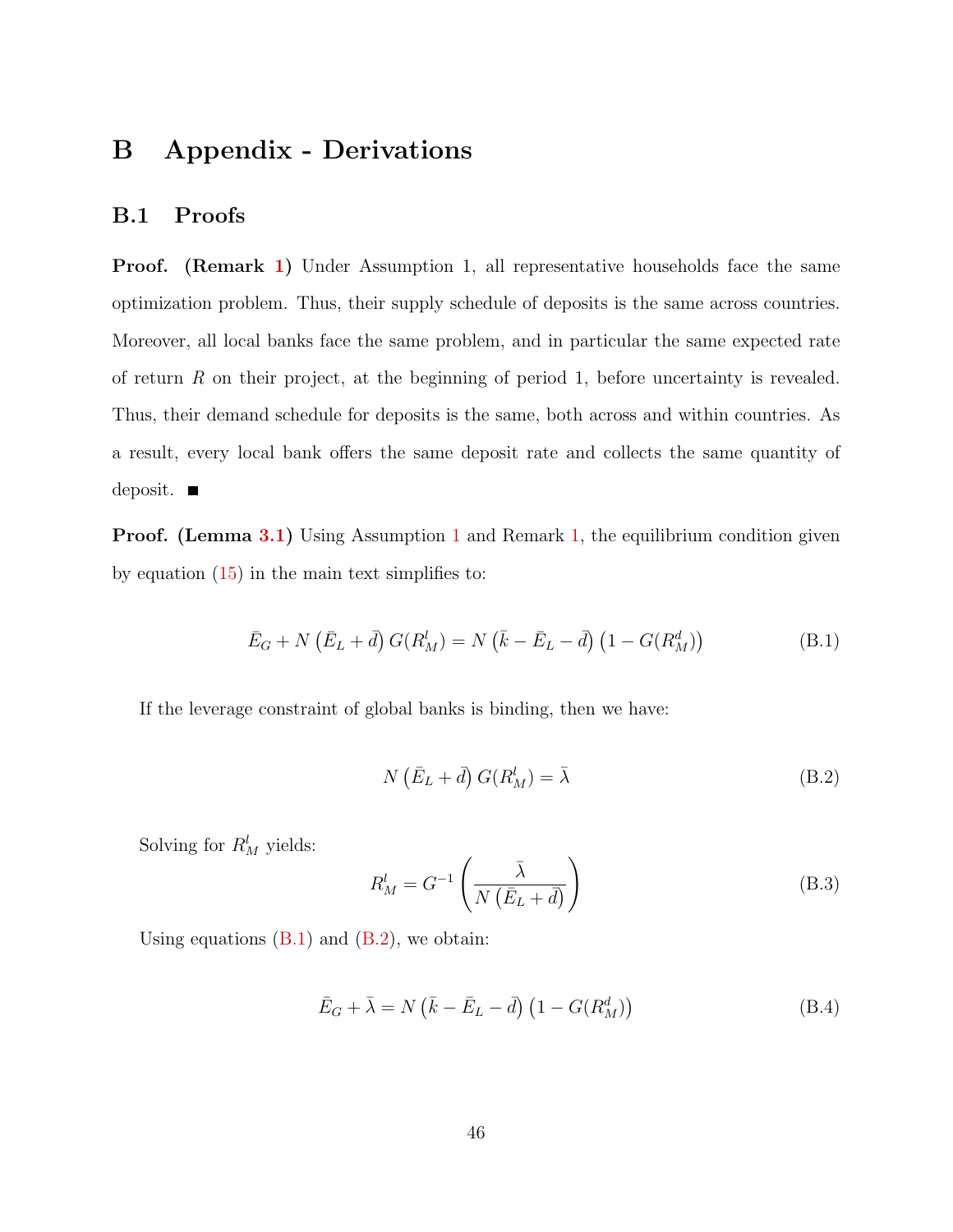Solving for  $R_M^d$  yields:

 $\blacksquare$ 

<span id="page-47-0"></span>
$$
R_M^d = G^{-1} \left( 1 - \frac{\bar{\lambda} + \bar{E}_G}{N \left( \bar{k} - \bar{E}_L - \bar{d} \right)} \right) \tag{B.5}
$$

Using equations [\(B.3\)](#page-46-2) and [\(B.5\)](#page-47-0) we can solve for the leverage threshold  $\lambda^*$  above which the leverage constraint does not bind:

$$
\lambda^* = \frac{1 + \frac{\bar{E}_G}{N(\bar{k} - \bar{E}_L - \bar{d})}}{\frac{1}{N(\bar{E}_L + \bar{d})} + \frac{1}{N(\bar{k} - \bar{E}_L - \bar{d})}}
$$
(B.6)

**Proof.** (Proposition [1\)](#page-26-0) See section [B.4.2.](#page-53-0)

**Proof.** (Proposition [2\)](#page-27-0) As shown in Proposition [1](#page-26-0) the impact on net flows is heterogeneous across countries. As shown in Lemma [3.1,](#page-20-0) an increase in global banks' leverage  $\lambda$  leads to higher lending rate  $R_M^l$ . This increases the option value for the local bank of lending its deposits to global banks, and it also increases the marginal value of the deposits to the local bank, conditional on using them to invest in its project. Thus, using the demand for deposits in equation [\(19\)](#page-22-0) in the main text, this leads to an increase in the deposit rate to households  $R_H^i$ . This increase in the deposit rate leads to an increase in the equilibrium deposits for all local banks, and in all countries, using Remark [1.](#page-18-0) Thus, the impact on savings is the same across countries. As a result, the heterogeneity across countries comes from investment.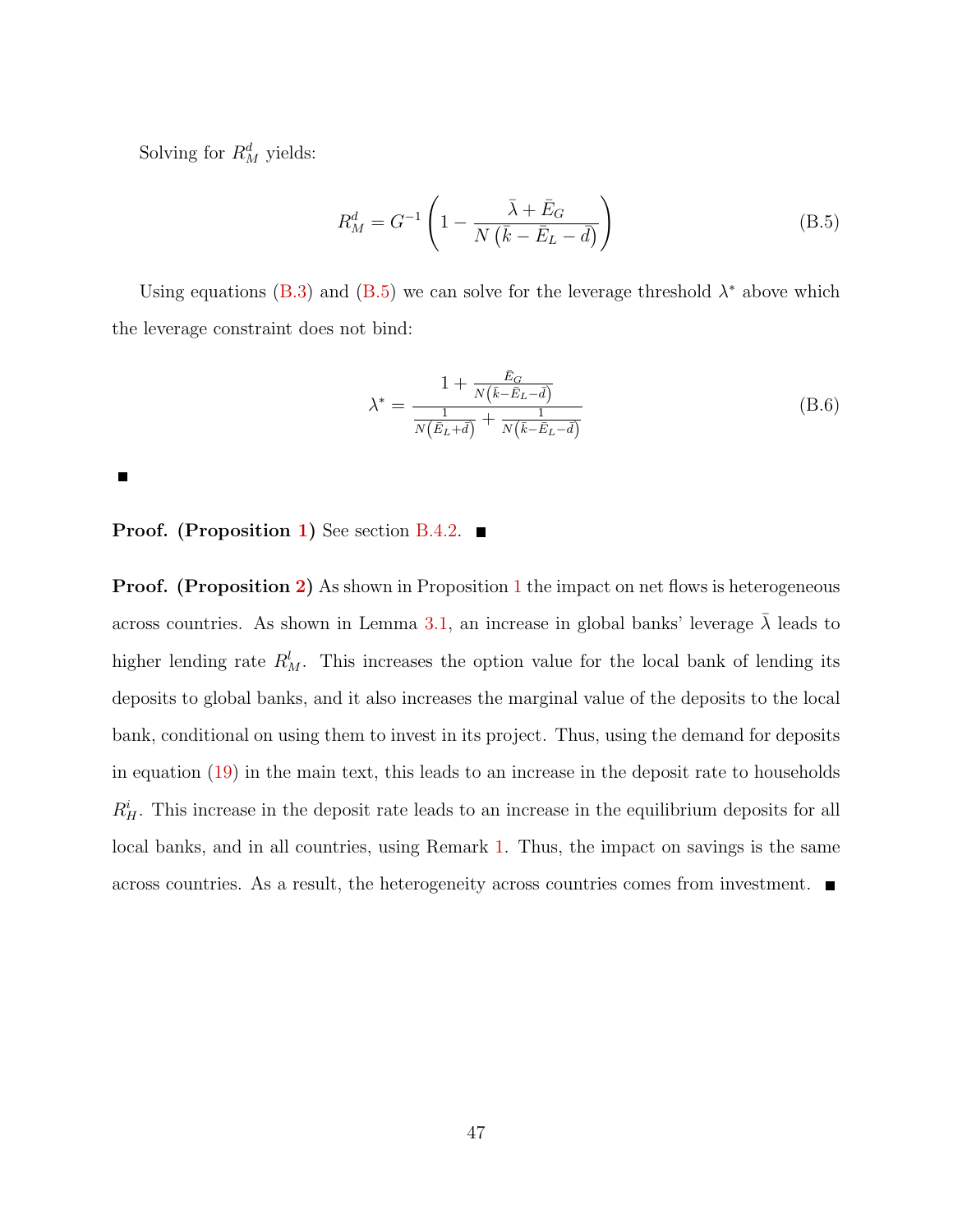### B.2 Equilibrium in the inter-bank wholesale market

We solve the model backwards. At the end of period 1, after uncertainty is resolved, local banks set  $d_M^{i,j}$  and  $l_M^{i,j}$  in order to maximize their profits in period 2:

$$
\max_{d_M^{i,j} \ge 0, l_M^{i,j} \ge 0} \pi^{i,j} = \left(\underbrace{R^i + \epsilon^j}_{=R^{i,j}}\right) k^{i,j} + R_M^l l_M^{i,j} - R_H^i d^{i,j} - R_M^d d_M^{i,j}
$$
(B.7)

subject to a balance sheet identity:

$$
k^{i,j} + l_M^{i,j} = E^{i,j} + d^{i,j} + d_M^{i,j}
$$
 (B.8)

and a leverage (or total assets under management) constraint:

$$
k^{i,j} \le \bar{k} \tag{B.9}
$$

The Lagrangian is given by:

$$
\mathcal{L}^{i,j} = R^{i,j} \left( E^{i,j} + d^{i,j} + d_M^{i,j} - l_M^{i,j} \right) + R_M^l l_M^{i,j} - R_H^i d^{i,j} - R_M^d d_M^{i,j} - \mu_1 \left( \bar{k} - (E^{i,j} + d^{i,j} + d_M^{i,j} - l_M^{i,j}) \right) - \mu_2(d_M^{i,j}) - \mu_3(l_M^{i,j})
$$
\n(B.10)

The FOCs are:

$$
\frac{d\mathcal{L}^{i,j}}{dd_M^{i,j}} = 0 \; : \; R^{i,j} - R_M^d = \mu_1 + \mu_2 \tag{B.11}
$$

$$
\frac{d\mathcal{L}^{i,j}}{dl_M^{i,j}} = 0 \; : R^{i,j} - R_M^l = \mu_1 - \mu_3 \tag{B.12}
$$

As will be seen below, the leverage constraint of local banks never binds (i.e. the sum of their initial capital endowment and deposits raised from households is never greater than the maximum amount they can invest in their project) so that local banks have the ability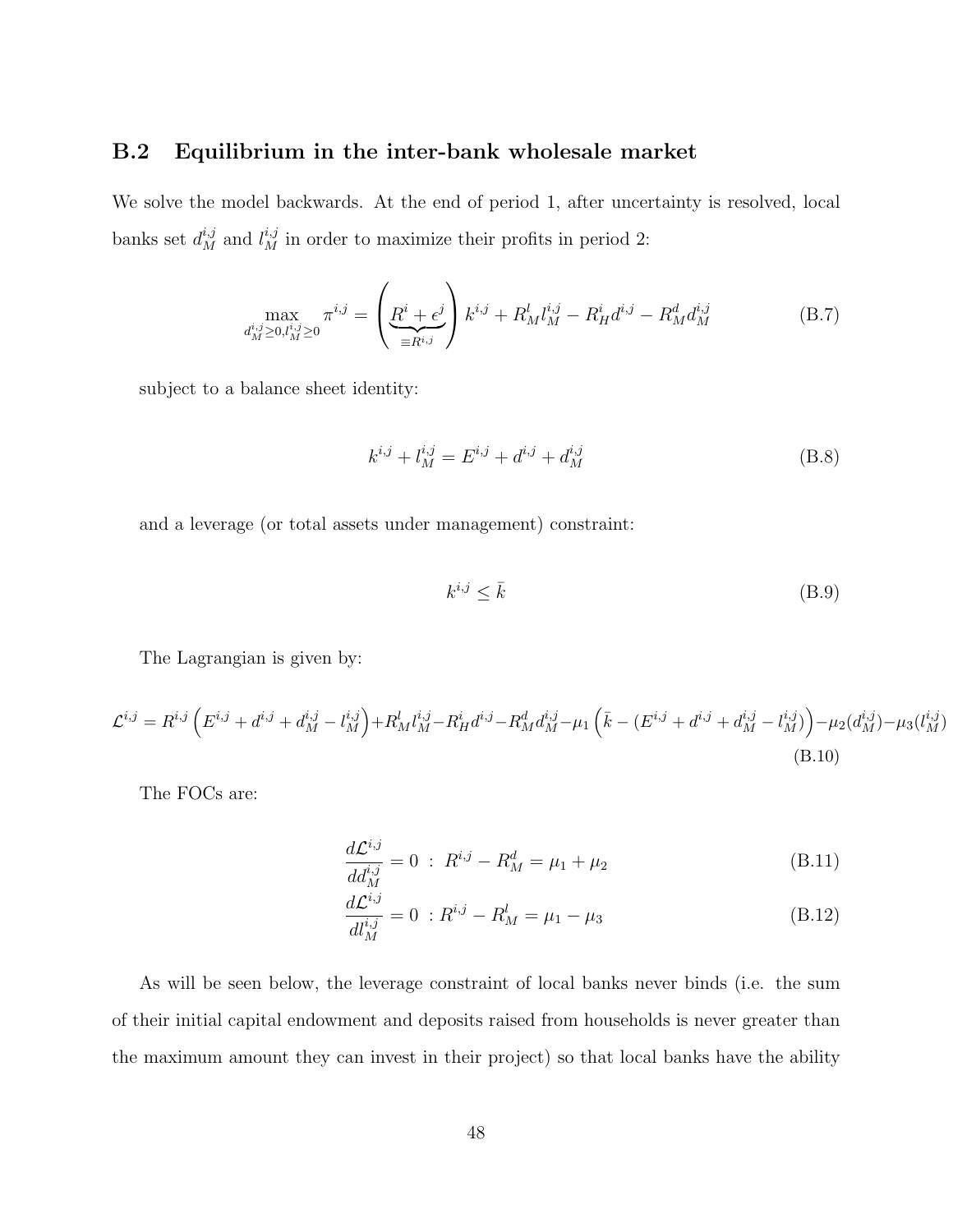to borrow on the inter-bank market if their project has a high return.

Global banks maximize their period 2 profits:

$$
\max_{d_M^g} \pi^g = R_M^d l_M^g - R_M^l d_M^g \tag{B.13}
$$

subject to a balance sheet identity:

$$
l_M^g = E^g + d_M^g \tag{B.14}
$$

and a leverage constraint:

$$
d_M^g \le \bar{\lambda} \tag{B.15}
$$

The Lagrangian is given by:

$$
\mathcal{L}^g = R_M^d \left( E^g + d_M^g \right) - R_M^l d_M^g + \mu^g \left[ \bar{\lambda} - d_M^g \right] \tag{B.16}
$$

The FOC is:

$$
\frac{d\mathcal{L}^g}{dd_M^g} = 0 \; : \; R_M^d = R_M^l + \mu^g \tag{B.17}
$$

There is a wedge between the lending and borrowing rates on the inter-bank market if and only if the leverage constraint is binding.

### B.3 Equilibrium in the retail markets for local deposits

At the beginning of period 1, before uncertainty is resolved, local banks compete to raise deposits  $d^{i,j}$  from their home representative household. As derived above, the profits of local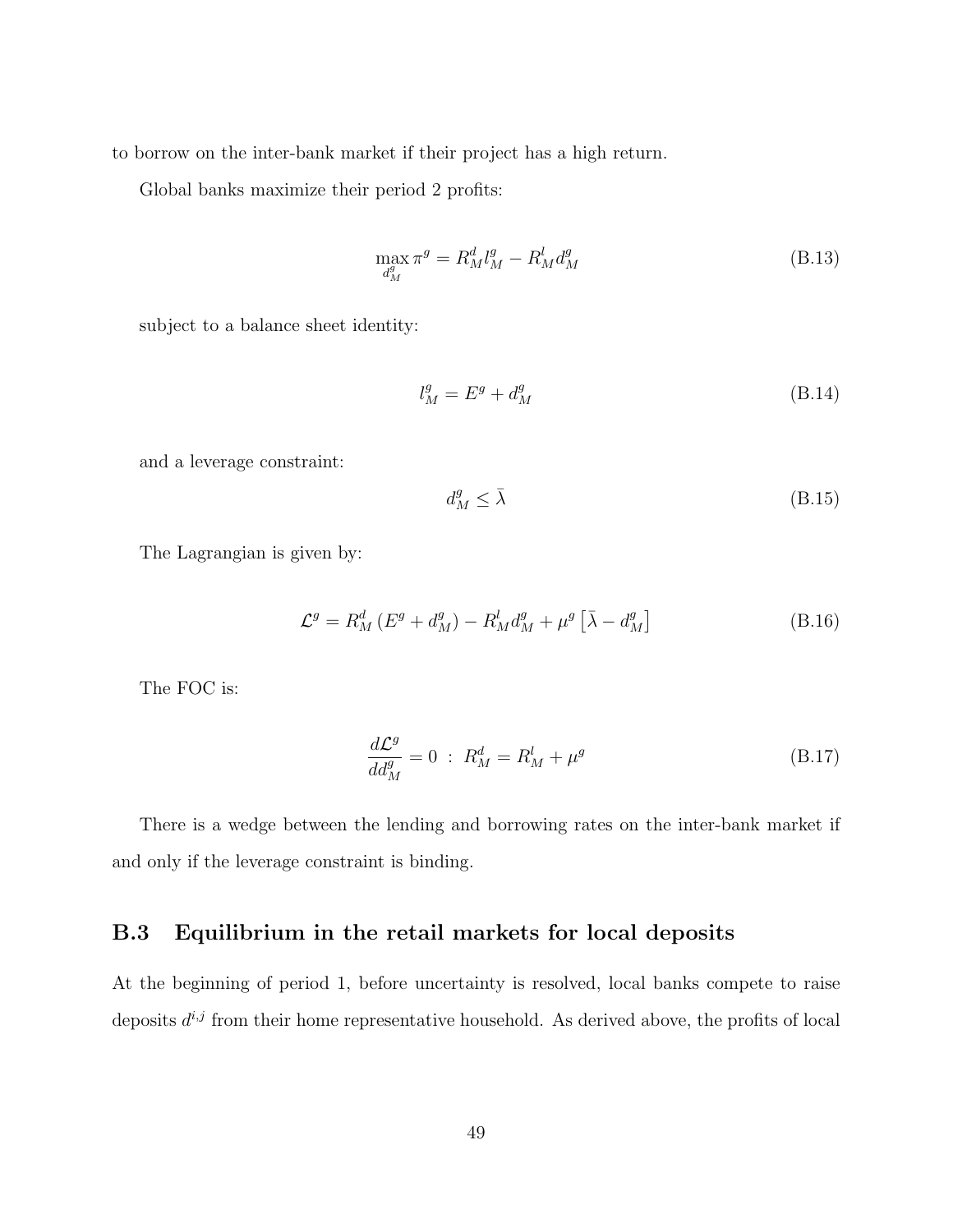bank  $j$  located in country  $i$  in period 2 are:

$$
\pi^{i,j} = \begin{cases}\nR_M^l(E^{i,j} + d^{i,j}) - R_H^i d^{i,j} & \text{with probability } G(R_M^l) \\
R^{i,j}(E^{i,j} + d^{i,j}) - R_H^i d^{i,j} & \text{with probability } G(R_M^d) - G(R_M^l) \\
R^{i,j}(E^{i,j} + d^{i,j}) - R_H^i d^{i,j} + (R^{i,j} - R_M^d) d_M^{i,j} & \text{with probability } 1 - G(R_M^d) \\
\end{cases}
$$
\n(B.18)

In order to derive local banks' demand for deposits, it will be useful to introduce the following lemma.

**Lemma B.1** The deposit rate for households in any country  $i$  is strictly higher than the lending rate on the inter-bank market:  $R_H^i > R_M^l$ .

**Proof.** Assume  $R_H^i < R_M^l$ . Then, a local bank in country i can set  $R_H^i + \epsilon < R_M^l - \epsilon$ , where  $\epsilon$  is arbitrarily small, raise more deposits from households at the beginning of period 1, lend them on the inter-bank market at the end of period 1 and make a profit. Thus, this is not an equilibrium. Assume  $R_H^i = R_M^l$ . Then, a local bank in country i can set  $R_H^i + \epsilon < R_M^l - \epsilon$ , where  $\epsilon$  is arbitrarily small, raise more deposits from households at the beginning of period 1, and either lend them on the inter-bank market or use them to invest in its project at the end of period 1, and increase its expected profits. Thus, this is not an equilibrium.  $\blacksquare$ 

<span id="page-50-0"></span>**Corollary 1** No local bank will raise deposits  $d^{i,j}$  such that  $d^{i,j} > \bar{k} - E^{i,j}$ .

**Proof.** Assume one local bank raises  $d^{i,j} > \bar{k} - E^{i,j}$ . Then, using the balance sheet identity, we must have  $l_M^{i,j} > 0$  independently of the realization of the stochastic return  $R^{i,j}$ . Yet, because  $R_H^i > R_M^l$ , the local bank incurs a loss with certainty, independently of the realization of its stochastic return, equal to a least  $(R_H^i - R_M^l) * (d^{i,j} - \bar{k} + E^{i,j})$ . The local bank can unambiguously increase its profits by instead setting  $d^{i,j} = \bar{k} - E^{i,j}$ . Thus, this is not an equilibrium.  $\blacksquare$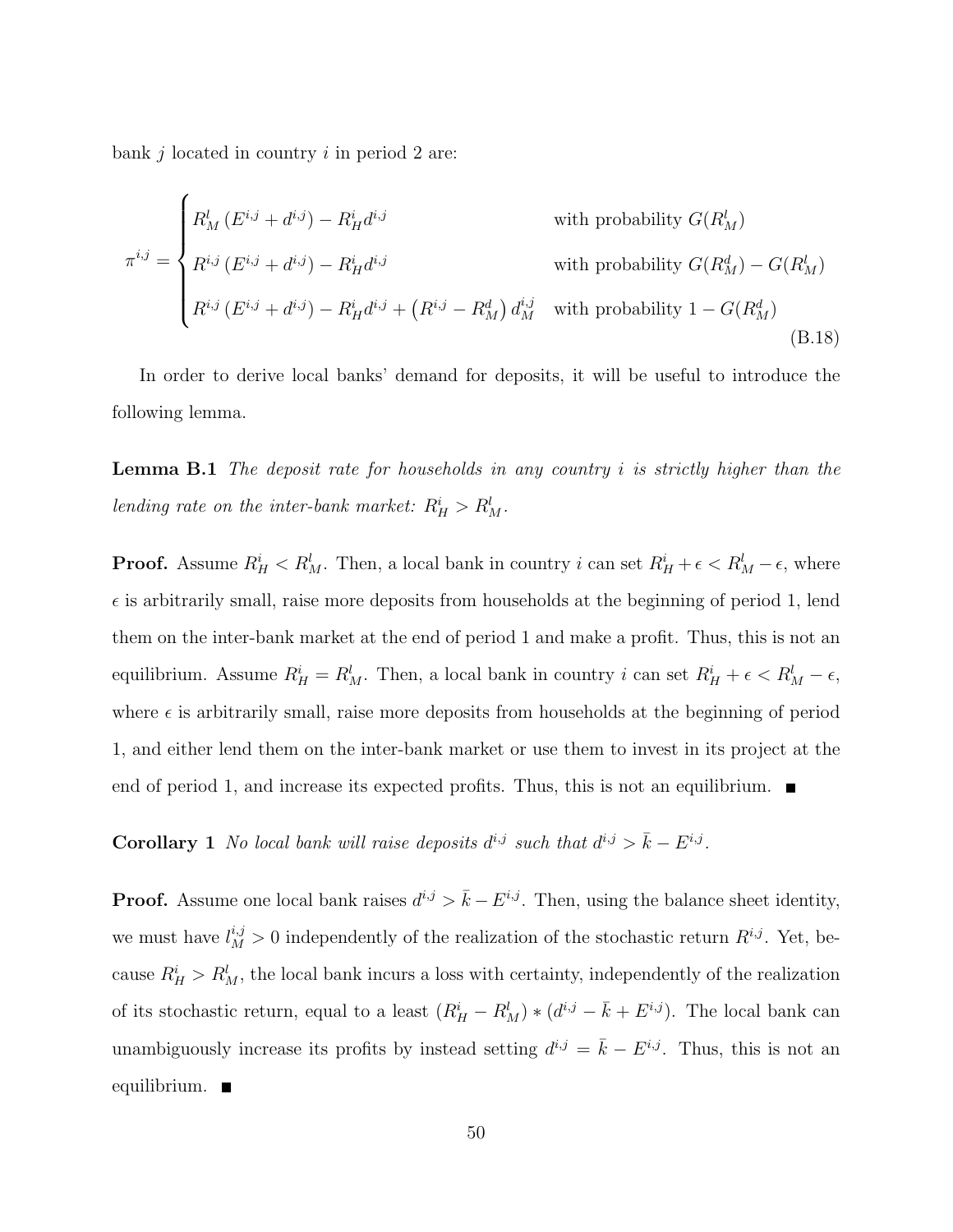Local banks set their deposits  $d^{i,j}$  in order to maximize their period-2 expected profits:

$$
\max_{d^{i,j}} \mathbb{E}[\pi^{i,j}] = [G(R_M^l)R_M^l + (1 - G(R_M^l)) \mathbb{E}[R^{i,j}|R^{i,j} > R_M^l] ] (E^{i,j} + d^{i,j})
$$

$$
+ (1 - G(R_M^d)) (\mathbb{E}[R^{i,j}|R^{i,j} > R_M^d] - R_M^d) d_M^{i,j} - R_H^i d^{i,j}
$$

Their demand for deposits is given by their first-order condition:

$$
\frac{d\mathbb{E}[\pi^{i,j}]}{dd^{i,j}} = 0 \; : \; G(R_M^l)R_M^l + (1 - G(R_M^l))\mathbb{E}\left[R^{i,j}|R^{i,j} > R_M^l\right] = R_H^i \tag{B.19}
$$

Given Corollary [1,](#page-50-0) local banks' demand for deposits is given by Equation [\(B.19\)](#page-51-0) and is bounded by  $d^{i,j} = \bar{k} - E^{i,j}$ .

Households in country  $i$  maximize:

<span id="page-51-0"></span>
$$
\max_{d^i} U^i = u(c_1^i) + \beta^i \mathbb{E}[c_2^i]
$$
 (B.20)

Their budget constraints in period 1 and 2 are given by:

$$
c_1^i + d^i = W^i \tag{B.21}
$$

$$
c_2^j = R_H^i d^i \tag{B.22}
$$

The supply of deposits  $d^i$  is given by households' first-order condition:

$$
u'(W^i - d^i) = \beta^i R_H^i \tag{B.23}
$$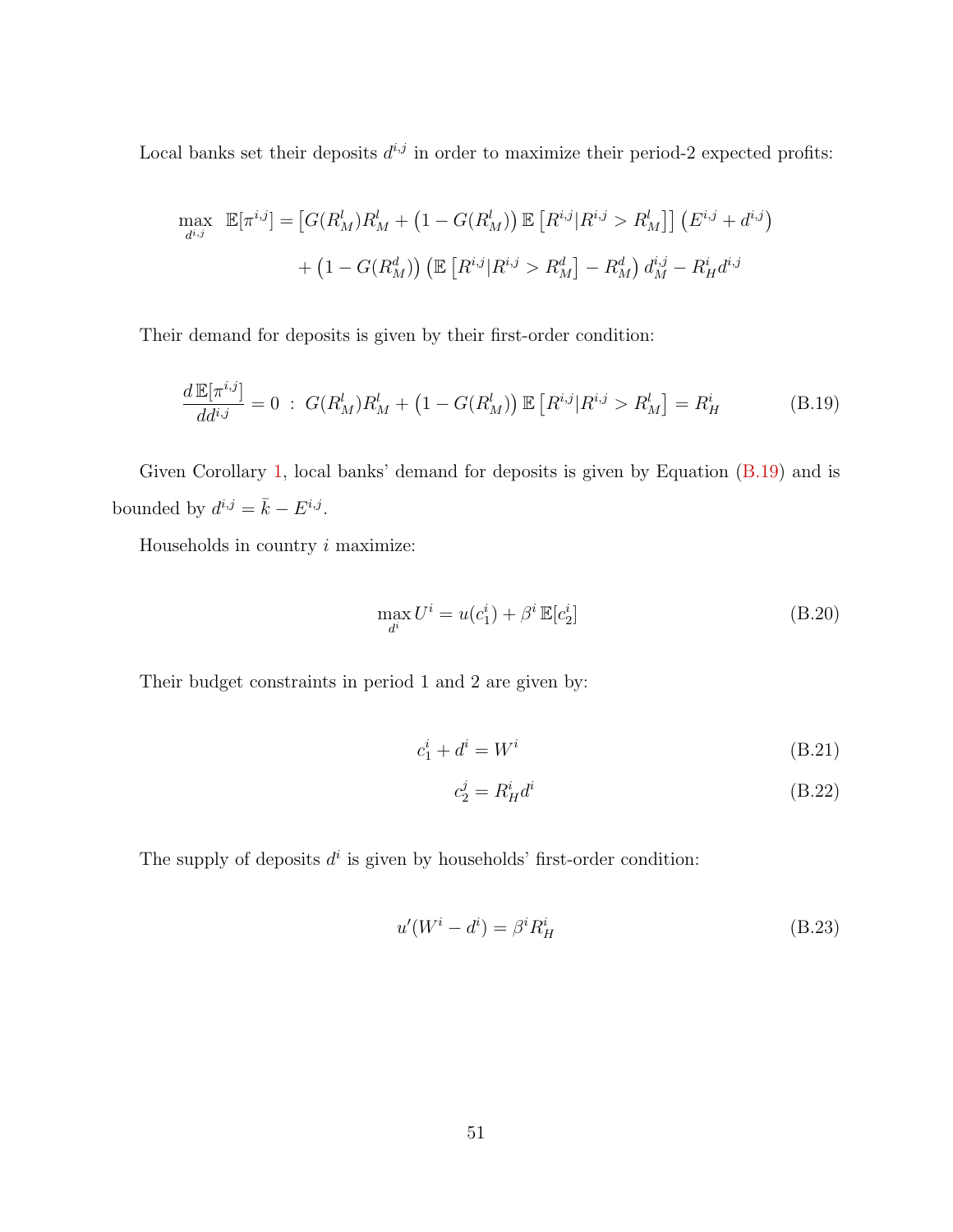### B.4 Country Aggregates

### B.4.1 Special case

The external assets of country  $i$  are given by:

$$
A^{i} = (1 - s^{i}) \int_{j} l_{M}^{i,j} + s^{i} \left[ \sum_{i=1}^{N} \int_{j} \left( k - E^{i,j} - d^{i,j} \right) \mathbb{I}(R^{i,j} > R_{M}^{d}) - \int_{j} \left( k - E^{i,j} - d^{i,j} \right) \mathbb{I}(R^{i,j} > R_{M}^{d}) \right] \tag{B.24}
$$

$$
= (1 - si) (\bar{E}_L + \bar{d}) G(R_M^l) + si [(N - 1) (k - \bar{E}_L - \bar{d}) (1 - G(R_M^d))]
$$
(B.25)

$$
= (1 - si) \frac{\bar{\lambda}}{N} + si \left(\frac{N - 1}{N}\right) (\bar{E}_G + \bar{\lambda})
$$
 (B.26)

Using equations [\(B.2\)](#page-46-1) and [\(B.4\)](#page-46-3) to move from the second to third line.

The external liabilities of country  $i$  are given by:

$$
L^{i} = (1 - s^{i}) \int_{j} d_{M}^{i,j} + s^{i} \left[ \sum_{i=1}^{N} \int_{j} \left( E^{i,j} + d^{i,j} \right) \mathbb{I}(R^{i,j} < R_{M}^{l}) - \int_{j} \left( E^{i,j} + d^{i,j} \right) \mathbb{I}(R^{i,j} < R_{M}^{l}) \right] \tag{B.27}
$$

$$
= (1 - si) (k - \bar{E}_L - \bar{d}) (1 - G(R_M^d)) + si [(N - 1) (\bar{E}_L + \bar{d}) G(R_M^l)]
$$
 (B.28)

$$
= (1 - si) \frac{\bar{E}_G + \bar{\lambda}}{N} + si \left(\frac{N - 1}{N}\right) \bar{\lambda}
$$
 (B.29)

The derivatives of external positions with respect to the leverage of global banks and the share of global banks are:

$$
\frac{dA^i}{d\bar{\lambda}} = \frac{dL^i}{d\bar{\lambda}} = \frac{1}{N} + \left(\frac{N-2}{N}\right)s^i > 0
$$
\n(B.30)

$$
\frac{dA^i}{ds^i} = \left(\frac{N-1}{N}\right)\bar{E}_G + \left(\frac{N-2}{N}\right)\bar{\lambda} > 0
$$
\n(B.31)

$$
\frac{dL^i}{ds^i} = \left(\frac{-1}{N}\right)\bar{E}_G + \left(\frac{N-2}{N}\right)\bar{\lambda} > 0\tag{B.32}
$$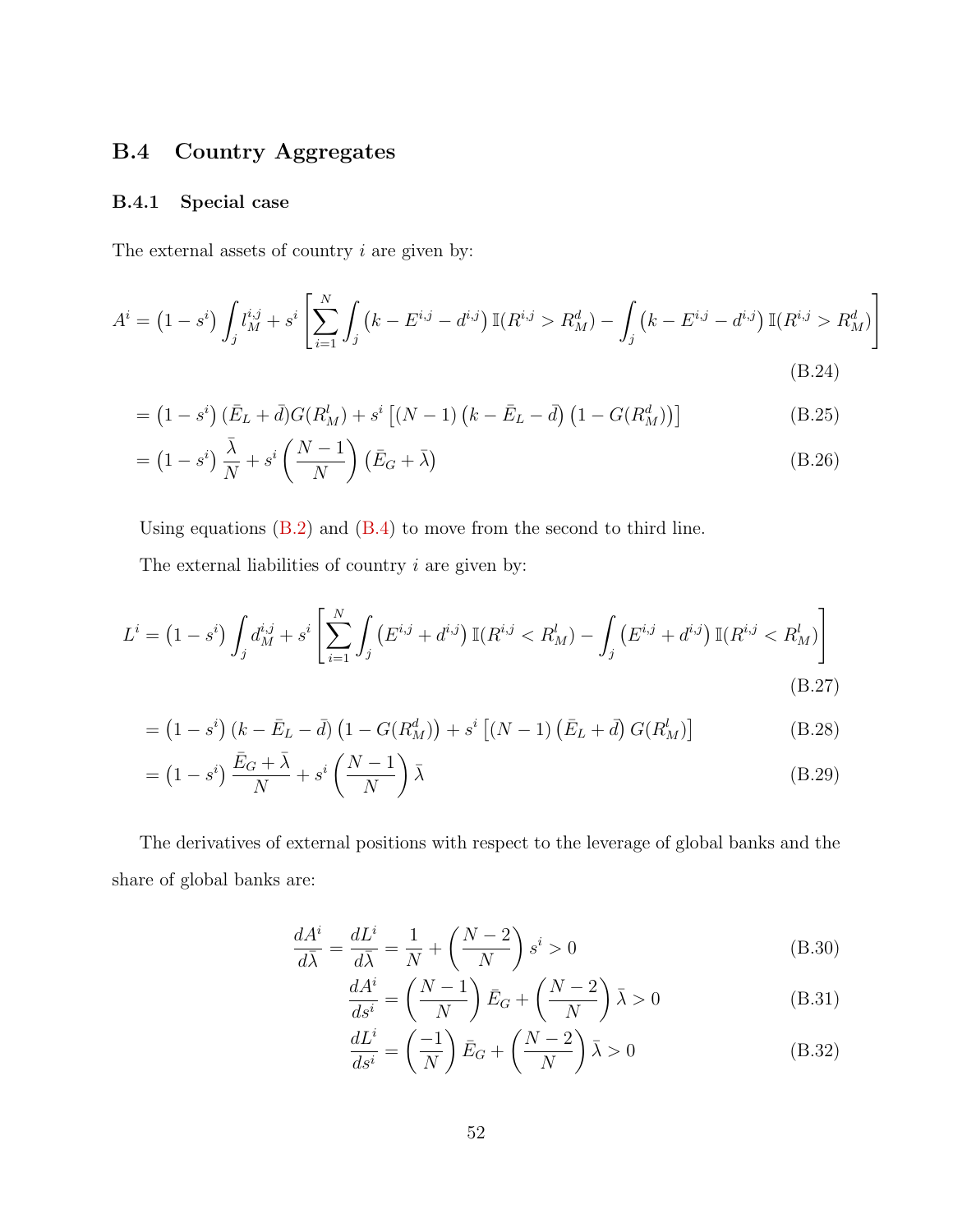### <span id="page-53-0"></span>B.4.2 General case

The external assets of country  $i$  are given by:

$$
A^{i} = (1 - s^{i}) \int_{j} l_{M}^{i,j} + s^{i} \left[ \sum_{i=1}^{N} \int_{j} \left( k - E^{i,j} - d^{i,j} \right) \mathbb{I}(R^{i,j} > R_{M}^{d}) - \int_{j} \left( k - E^{i,j} - d^{i,j} \right) \mathbb{I}(R^{i,j} > R_{M}^{d}) \right] \tag{B.33}
$$

$$
= (1 - si) (\bar{E}_L + \bar{d}) F_i(R_M^l) + si [N (k - \bar{E}_L - \bar{d}) (1 - G(R_M^d)) - (k - \bar{E}_L - \bar{d}) (1 - F_i(R_M^d))]
$$
\n(B.34)

$$
= (1 - si) \frac{\bar{\lambda}}{N} \frac{F_i(R_M^l)}{G(R_M^l)} + si \left[ (\bar{E}_G + \bar{\lambda}) - \frac{(\bar{E}_G + \bar{\lambda}) (1 - F_i(R_M^d))}{N (1 - G(R_M^d))} \right]
$$
(B.35)

$$
= (1 - s^i) \frac{\bar{\lambda}}{N} \frac{F_i(R_M^l)}{G(R_M^l)} + s^i \left(\bar{E}_G + \bar{\lambda}\right) \left[ \frac{N\left(1 - G(R_M^d)\right) - \left(1 - F_i(R_M^d)\right)}{N\left(1 - G(R_M^d)\right)} \right]
$$
(B.36)

Using equations [\(B.2\)](#page-46-1) and [\(B.4\)](#page-46-3) to move from the second to third line. The external liabilities of country  $i$  are given by:

$$
L^{i} = (1 - s^{i}) \int_{j} d_{M}^{i,j} + s^{i} \left[ \sum_{i=1}^{N} \int_{j} \left( E^{i,j} + d^{i,j} \right) \mathbb{I} (R^{i,j} < R_{M}^{l}) - \int_{j} \left( E^{i,j} + d^{i,j} \right) \mathbb{I} (R^{i,j} < R_{M}^{l}) \right] \tag{B.37}
$$

$$
= (1 - si) (k - \bar{E}_L - \bar{d}) (1 - F_i(R_M^d)) + si [N (\bar{E}_L + \bar{d}) G(R_M^l) - (\bar{E}_L + \bar{d}) F_i(R_M^l)]
$$
\n(B.38)

$$
= (1 - s^i) \frac{\bar{E}_G + \bar{\lambda}}{N} \frac{1 - F_i(R_M^d)}{1 - G(R_M^d)} + s^i \bar{\lambda} \left[ \frac{NG(R_M^l) - F_i(R_M^l)}{NG(R_M^l)} \right]
$$
(B.39)

The net external assets of country  $i$ , are given by:

$$
N^{i} \equiv A^{i} - L^{i} = N^{i} = \frac{\bar{\lambda}}{N} \left[ \frac{F_{i}(R_{M}^{l})}{G(R_{M}^{l})} - \frac{1 - F_{i}(R_{M}^{d})}{1 - G(R_{M}^{d})} \right] + \frac{\bar{E}_{G}}{N} \left[ s^{i}N - \frac{1 - F_{i}(R_{M}^{d})}{1 - G(R_{M}^{d})} \right]
$$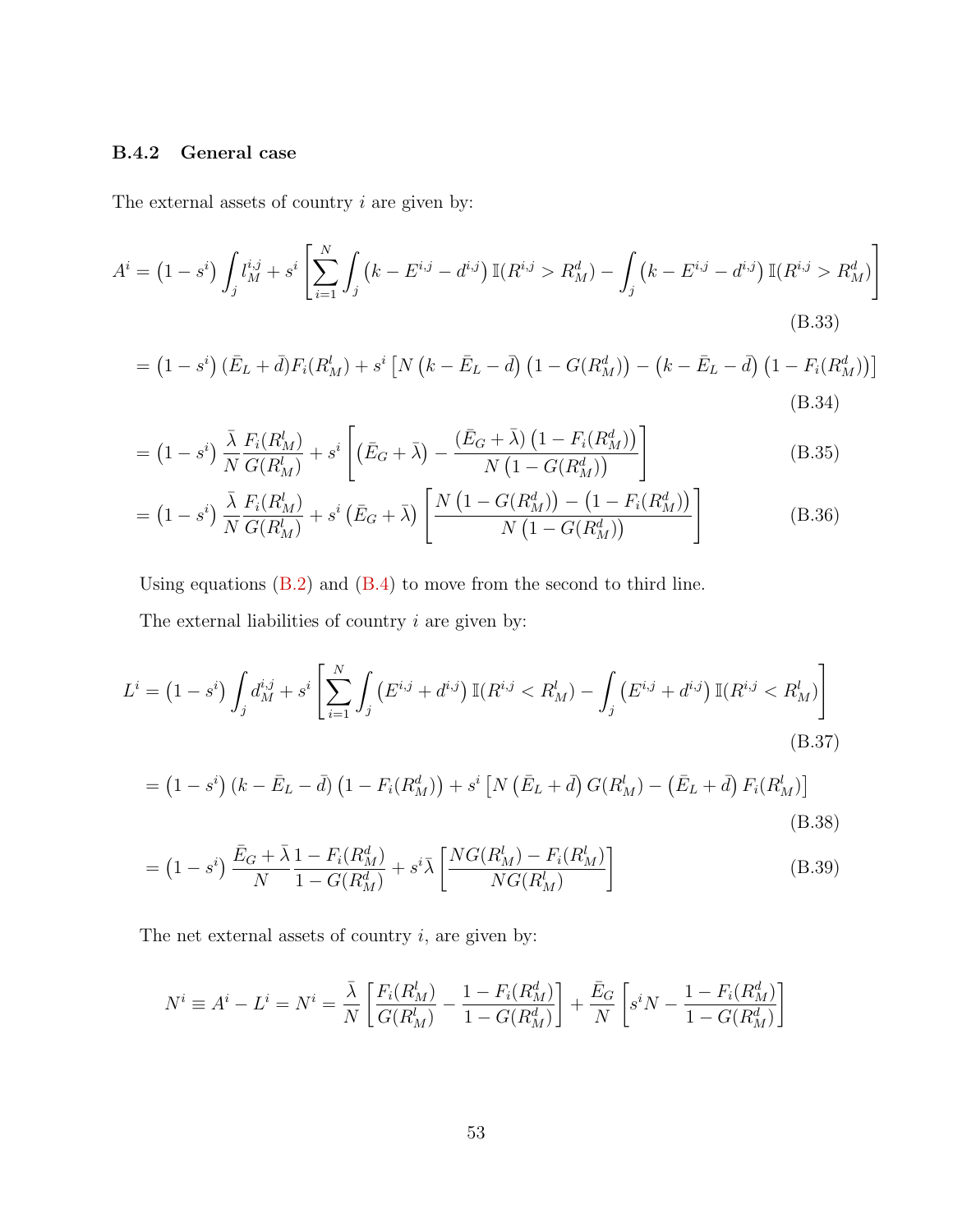The derivatives of external positions with respect to the leverage of global banks are:

$$
\frac{dA^i}{d\bar{\lambda}} = (1 - s^i) \frac{1}{N} \frac{F_i(R_M^l)}{G(R_M^l)} + s^i \frac{1}{N} \left[ N - \frac{(1 - F_i(R_M^d))}{(1 - G(R_M^d))} \right]
$$
(B.40)

$$
\frac{dL^i}{d\bar{\lambda}} = (1 - s^i) \frac{1}{N} \frac{1 - F_i(R_M^d)}{1 - G(R_M^d)} + s^i \frac{1}{N} \left[ N - \frac{F_i(R_M^l)}{G(R_M^l)} \right]
$$
(B.41)

$$
\frac{dN^i}{d\bar{\lambda}} = \frac{1}{N} \left[ \frac{F_i(R_M^l)}{G(R_M^l)} - \frac{1 - F_i(R_M^d)}{1 - G(R_M^d)} \right]
$$
(B.42)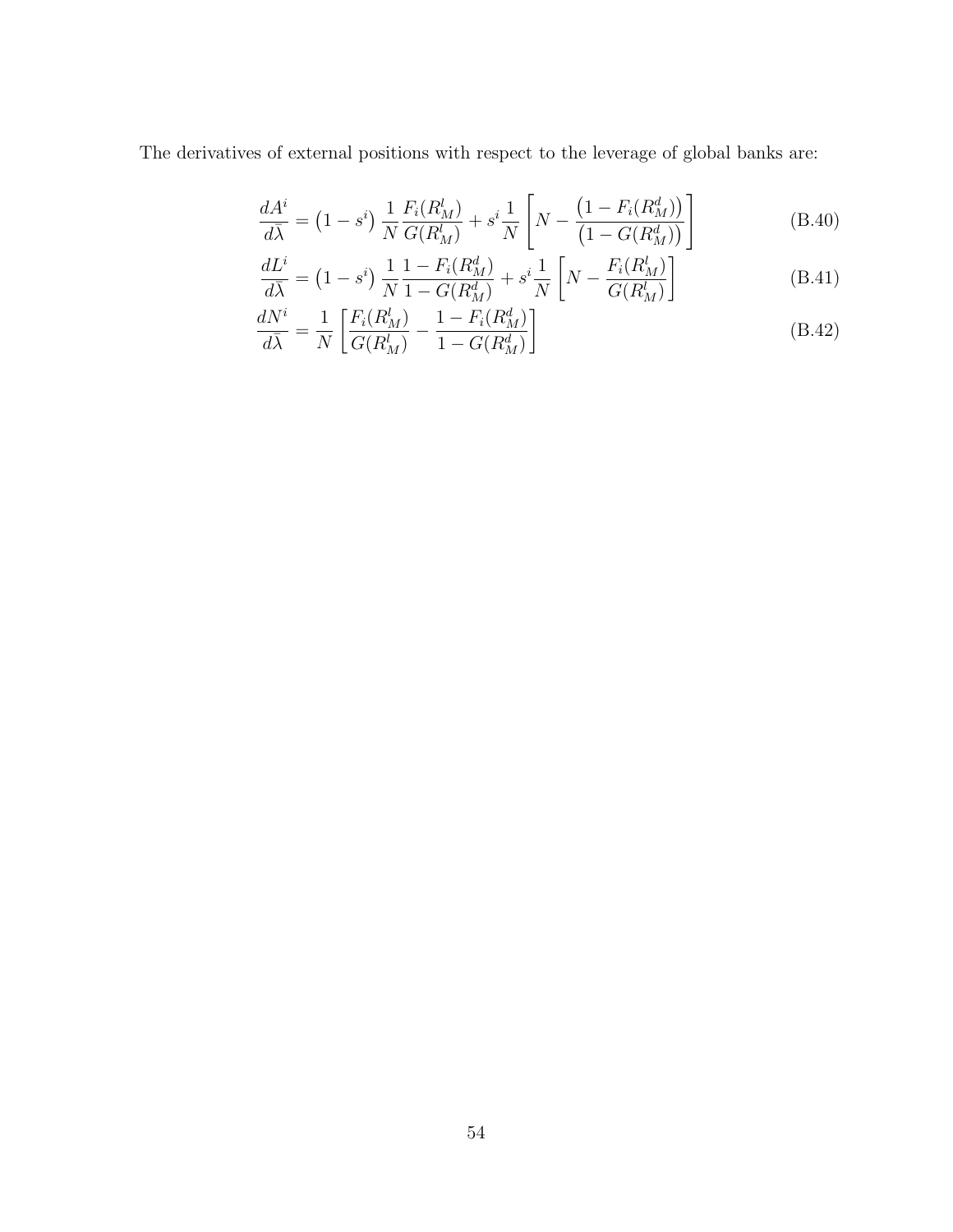# C Appendix - Empirical Analysis

## C.1 Sample - Countries

| Country Name           | <b>ISO</b>           | WEO | fincenter      |
|------------------------|----------------------|-----|----------------|
| United States          | USA                  | 111 | 0              |
| Austria                | AUT                  | 122 | 0              |
| Denmark                | <b>DNK</b>           | 128 | 0              |
| France                 | <b>FRA</b>           | 132 | 0              |
| Germany                | DEU                  | 134 | 0              |
| Italy                  | <b>ITA</b>           | 136 | $\overline{0}$ |
| Norway                 | NOR.                 | 142 | 0              |
| Sweden                 | SWE                  | 144 | 0              |
| Canada                 | CAN                  | 156 | 0              |
| Japan                  | <b>JPN</b>           | 158 | 0              |
| Finland                | <b>FIN</b>           | 172 | 0              |
| Greece                 | ${\rm GRC}$          | 174 | $\overline{0}$ |
| Portugal               | PRT                  | 182 | 0              |
| Spain                  | <b>ESP</b>           | 184 | 0              |
| Australia              | $\operatorname{AUS}$ | 193 | 0              |
| New Zealand            | NZL                  | 196 | $\overline{0}$ |
| United Kingdom         | GBR                  | 112 | $\mathbf{1}$   |
| Belgium                | <b>BEL</b>           | 124 | 1              |
| Netherlands, The       | <b>NLD</b>           | 138 | 1              |
| Switzerland            | CHE                  | 146 | 1              |
| Ireland                | IRL                  | 178 | 1              |
| China, P.R.: Hong Kong | <b>HKG</b>           | 532 | 1              |

Table 9 ADVANCED ECONOMIES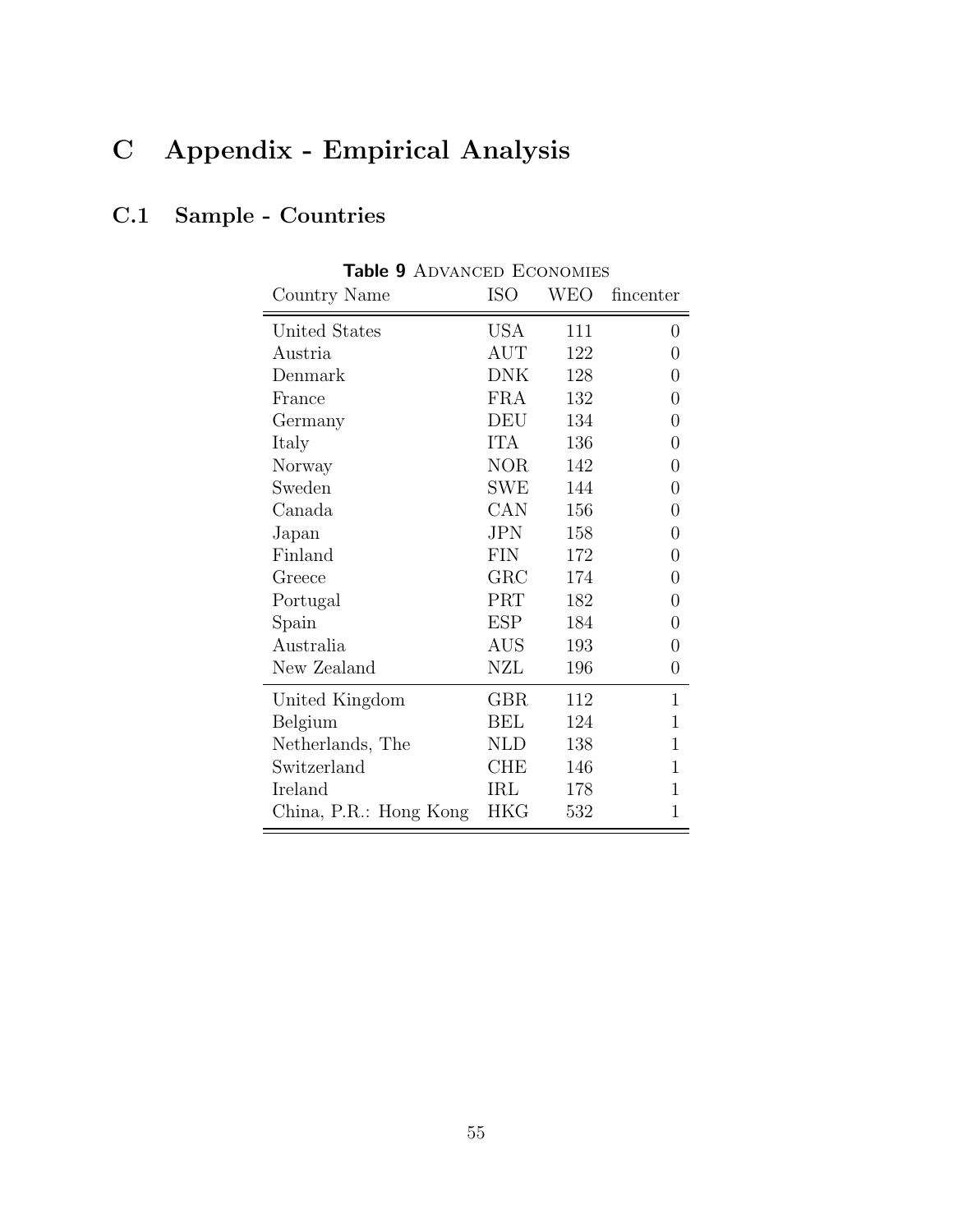| Country Name                 | <b>ISO</b>  | WEO | fincenter        |
|------------------------------|-------------|-----|------------------|
| Turkey                       | TUR         | 186 | $\overline{0}$   |
| South Africa                 | ZAF         | 199 | $\overline{0}$   |
| Argentina                    | $\rm{ARG}$  | 213 | $\overline{0}$   |
| <b>Bolivia</b>               | <b>BOL</b>  | 218 | $\overline{0}$   |
| <b>Brazil</b>                | <b>BRA</b>  | 223 | $\overline{0}$   |
| Chile                        | <b>CHL</b>  | 228 | $\overline{0}$   |
| Colombia                     | COL         | 233 | $\overline{0}$   |
| Costa Rica                   | <b>CRI</b>  | 238 | $\overline{0}$   |
| Mexico                       | <b>MEX</b>  | 273 | $\overline{0}$   |
| Peru                         | <b>PER</b>  | 293 | $\overline{0}$   |
| Uruguay                      | <b>URY</b>  | 298 | $\overline{0}$   |
| Israel                       | <b>ISR</b>  | 436 | $\overline{0}$   |
| India                        | <b>IND</b>  | 534 | $\overline{0}$   |
| Korea, Rep. of               | <b>KOR</b>  | 542 | $\overline{0}$   |
| Philippines                  | PHL         | 566 | $\overline{0}$   |
| Thailand                     | <b>THA</b>  | 578 | $\overline{0}$   |
| Armenia, Rep. of             | <b>ARM</b>  | 911 | $\overline{0}$   |
| Bulgaria                     | <b>BGR</b>  | 918 | $\overline{0}$   |
| Russian Federation           | <b>RUS</b>  | 922 | $\overline{0}$   |
| China, P.R.: Mainland        | <b>CHN</b>  | 924 | $\boldsymbol{0}$ |
| Czech Rep.                   | CZE         | 935 | $\overline{0}$   |
| Slovak Rep.                  | <b>SVK</b>  | 936 | $\overline{0}$   |
| Latvia                       | <b>LVA</b>  | 941 | $\overline{0}$   |
| Hungary                      | ${\rm HUN}$ | 944 | $\overline{0}$   |
| Lithuania                    | <b>LTU</b>  | 946 | $\overline{0}$   |
| Croatia, Rep. of             | <b>HRV</b>  | 960 | $\boldsymbol{0}$ |
| Slovenia, Rep. of            | <b>SVN</b>  | 961 | $\overline{0}$   |
| North Macedonia, Republic of | <b>MKD</b>  | 962 | $\overline{0}$   |
| Poland, Rep. of              | POL         | 964 | $\boldsymbol{0}$ |
| Romania                      | <b>ROU</b>  | 968 | $\boldsymbol{0}$ |

Table 10 EMERGING MARKET ECONOMIES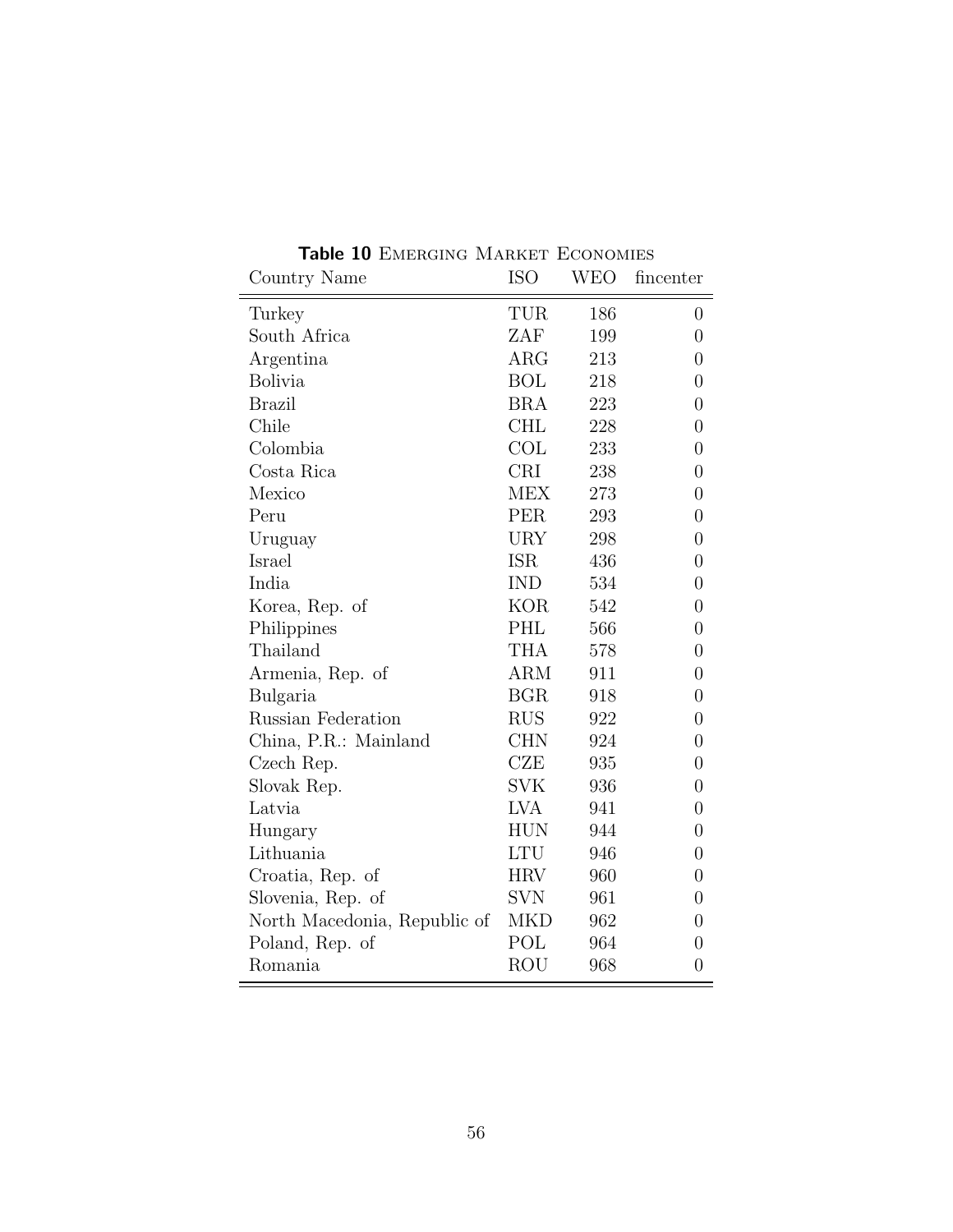### C.2 Variables - Definitions and Sources

The data set includes the period 2000:Q1-2019:Q4 (subject to availability) for the following variables:

Global banks leverage. U.S. Broker-Dealers leverage computed as the ratio of assets to equity of the U.S. broker-dealer sector and obtained from the Federal Reserve's Flow of Funds.

VIX. CBOE Volatility Index (VIX Index).

World GDP growth rate. Source: OECD, IMF, IFS, Bloomberg.

Nominal and Real GDP. Source: IMF IFS, Global Financial Database.

Consumer prices. Consumer price index. Source: IMF IFS, Global Financial Database.

Net Assets on Global Banks. Computed as liabilities (all instruments, in all currencies) of all BIS reporting banks vis-a-vis all counter-party sectors located in the country minus claims (all instruments, in all currencies) of all BIS reporting banks vis-a-vis all counter-party sectors located in the country. The net external position vis-a-vis global banks is normalized by the counter-party country's GDP. Source: BIS.

Banks Net Assets on Global Banks. Computed as liabilities (all instruments, in all currencies) of all BIS reporting banks vis-a-vis the banking counter-party sector located in the country minus claims (all instruments, in all currencies) of all BIS reporting banks visa-vis the banking counter-party sector located in the country. The net external position vis-a-vis global banks is normalized by the counter-party country's GDP. Source: BIS.

Net flows. Computed as the difference between total gross outflows and total gross inflows as a share of GDP. Total gross inflows are computed as the sum of FDI gross inflows, portfolio gross inflows, and other investment gross inflows. Total gross outflows are computed as the sum of FDI gross outflows, portfolio gross outflows, other investment gross outflows, and reserves outflows. Source: IMF BOP database.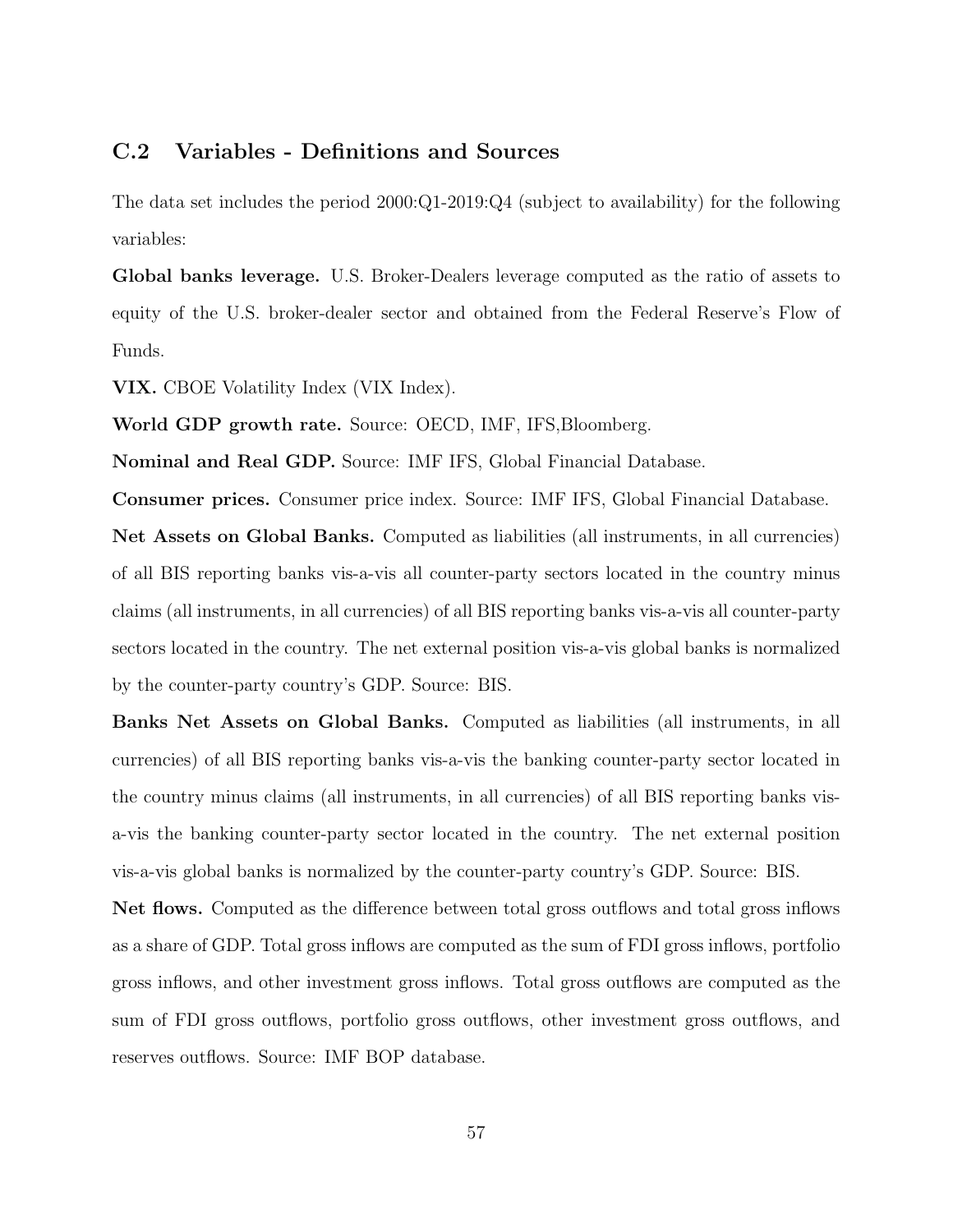Current account to GDP ratio. Current account balance as a share of nominal GDP. Source: IMF IFS, IMF BOP.

Investment. Gross fixed capital formation as a share of GDP. Source: IMF IFS.

Savings. Computed as the difference between the sum of the current account to GDP ratio and investment to GDP ratio.

Equity index. Equity price index deflated by consumer price index. Source: IMF IFS, Global Financial Database.

Real effective exchange rate. Index such that an increase is an appreciation. Source: IMF IFS, BIS, Global Financial Database.

Total net external assets. Total external assets minus total external liabilities, normalized by GDP. Source: [Lane and Milesi-Ferretti](#page-73-1) [\(2001\)](#page-73-1) updated database.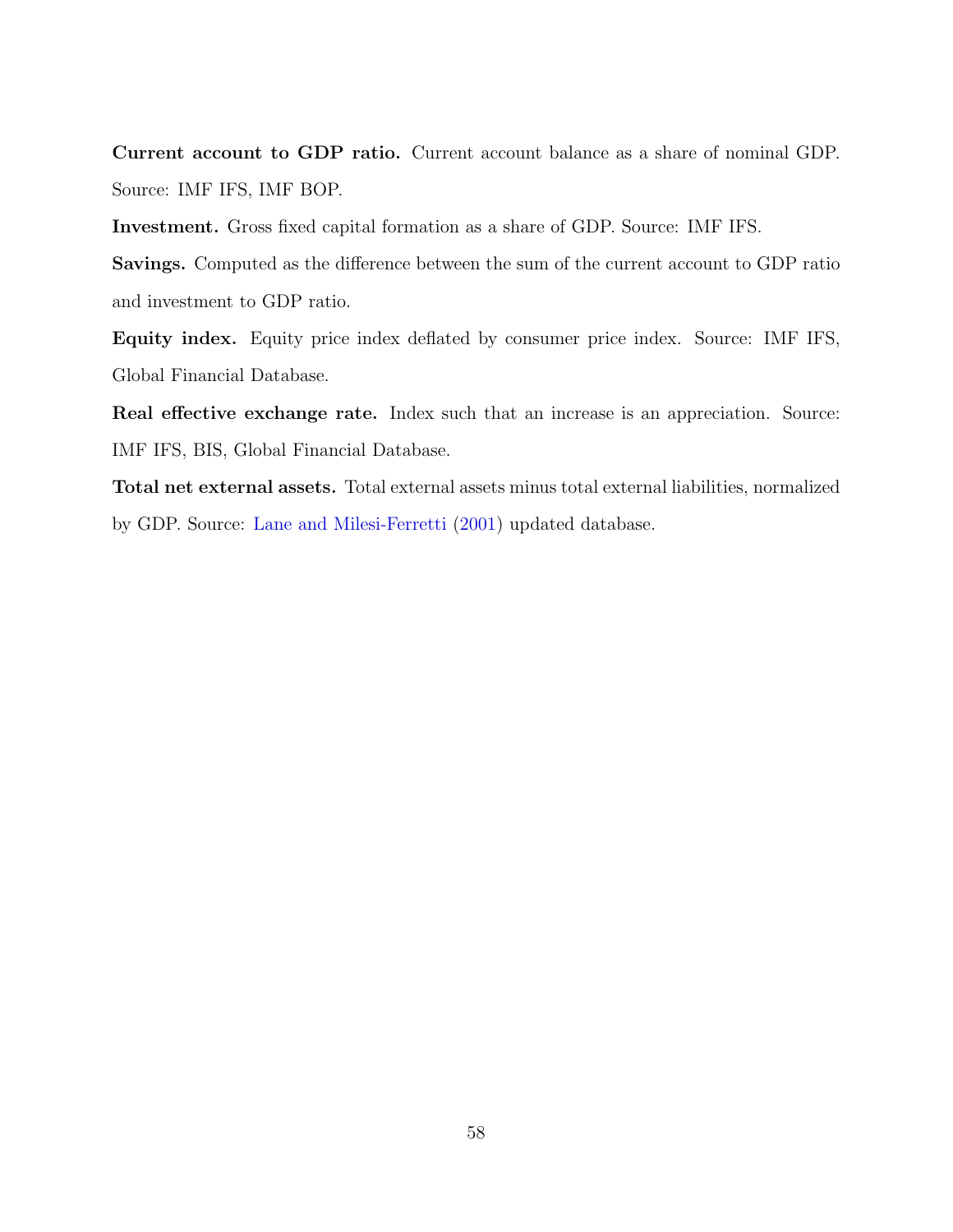| <b>Table 11 SUMMARY STATISTICS</b> |       |          |       |                         |          |       |  |
|------------------------------------|-------|----------|-------|-------------------------|----------|-------|--|
|                                    |       | All      |       | Excl. Financial Centers |          |       |  |
|                                    | Count | Mean     | Std   | Count                   | Mean     | Std   |  |
| Global Banks Leverage              | 4160  | 28.12    | 9.18  | 3680                    | 28.12    | 9.18  |  |
| $\Delta$ Global Banks Leverage     | 4108  | $-0.16$  | 1.86  | 3634                    | $-0.16$  | 1.86  |  |
| Net Assets on Global Banks         | 4160  | $-0.09$  | 0.29  | 3680                    | $-0.10$  | 0.16  |  |
| Banks Net Assets on Global Banks   | 4160  | $-0.03$  | 0.20  | 3680                    | $-0.04$  | 0.11  |  |
| <b>Total Net External Assets</b>   | 4140  | $-17.39$ | 63.87 | 3660                    | $-27.20$ | 41.42 |  |
| World Real GDP Growth              | 4108  | 0.67     | 0.50  | 3634                    | 0.67     | 0.50  |  |
| VIX                                | 4160  | 19.49    | 7.81  | 3680                    | 19.49    | 7.81  |  |
| $\Delta$ VIX                       | 4108  | $-0.64$  | 22.41 | 3634                    | $-0.64$  | 22.41 |  |
| Current Account                    | 4092  | $-0.36$  | 6.28  | 3640                    | $-0.85$  | 5.98  |  |
| $\Delta$ Current Account           | 4040  | 0.02     | 5.13  | 3594                    | 0.03     | 4.83  |  |
| Net Outflows                       | 4090  | $-0.42$  | 7.45  | 3638                    | $-0.84$  | 6.43  |  |
| $\Delta$ Net Outflows              | 4037  | $-0.24$  | 27.98 | 3591                    | $-0.15$  | 17.73 |  |
| Investment                         | 3539  | 23.06    | 5.24  | 3059                    | 23.10    | 5.16  |  |
| $\Delta$ Investment                | 3493  | 0.00     | 4.54  | 3019                    | $-0.01$  | 4.24  |  |
| Savings                            | 3491  | 22.87    | 6.89  | 3039                    | 22.36    | 6.60  |  |
| $\Delta$ Savings                   | 3445  | 0.02     | 4.75  | 2999                    | 0.02     | 4.88  |  |
| $\Delta$ Real Equity Index         | 3068  | 0.91     | 9.30  | 2594                    | 1.03     | 9.57  |  |
| $\Delta$ Real GDP                  | 3599  | 0.67     | 1.27  | 3128                    | 0.68     | 1.19  |  |

# C.3 Additional Empirical Results

59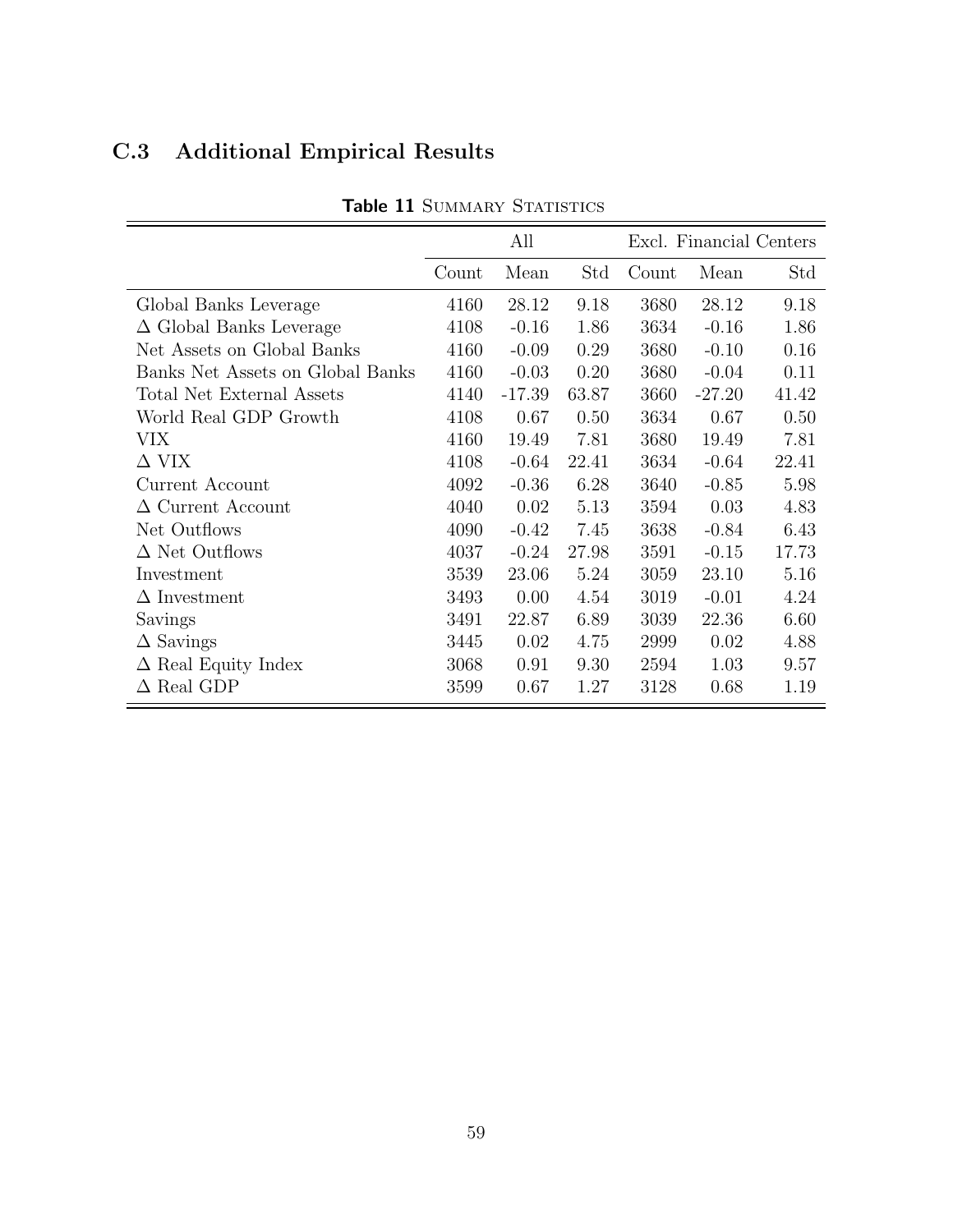| Table 12 NET DEBTORS AND NET CREDITORS VIS A VIS GLOBAL BANKS |  |  |  |
|---------------------------------------------------------------|--|--|--|
|---------------------------------------------------------------|--|--|--|

| Country Name                 | <b>ISO</b>   | WEO | Group       | fincenter        | Average Net Position (%GDP) | Prob.  |
|------------------------------|--------------|-----|-------------|------------------|-----------------------------|--------|
| Ireland                      | IRL          | 178 | AЕ          | $\mathbf 1$      | $-343$                      | 28%    |
| Portugal                     | PRT          | 182 | АE          | $\theta$         | $-170$                      | $0\%$  |
| Netherlands, The             | <b>NLD</b>   | 138 | АE          | $\mathbf{1}$     | $-169$                      | $0\%$  |
| Austria                      | AUT          | 122 | AЕ          | $\boldsymbol{0}$ | -113                        | $0\%$  |
| Spain                        | ESP          | 184 | AЕ          | $\theta$         | $-113$                      | $0\%$  |
| Norway                       | NOR          | 142 | АE          | $\boldsymbol{0}$ | $-113$                      | $0\%$  |
| Finland                      | FIN          | 172 | AЕ          | $\boldsymbol{0}$ | $-110$                      | 13%    |
| Hungary                      | HUN          | 944 | <b>EMDE</b> | $\overline{0}$   | $-109$                      | $6\%$  |
| Italy                        | <b>ITA</b>   | 136 | АE          | $\boldsymbol{0}$ | $-106$                      | $0\%$  |
| Croatia, Rep. of             | <b>HRV</b>   | 960 | <b>EMDE</b> | $\boldsymbol{0}$ | $-106$                      | 26%    |
| Denmark                      | <b>DNK</b>   | 128 | АE          | $\overline{0}$   | $-100$                      | 6%     |
| Slovenia, Rep. of            | <b>SVN</b>   | 961 | <b>EMDE</b> | $\boldsymbol{0}$ | $-94$                       | 40%    |
| Sweden                       | <b>SWE</b>   | 144 | AЕ          | $\boldsymbol{0}$ | $-85$                       | 4%     |
| France                       | <b>FRA</b>   | 132 | AЕ          | $\overline{0}$   | $-74$                       | $0\%$  |
| Latvia                       | <b>LVA</b>   | 941 | <b>EMDE</b> | $\boldsymbol{0}$ | $-72$                       | 48%    |
| Greece                       | $_{\rm GRC}$ | 174 | AЕ          | $\boldsymbol{0}$ | -69                         | 40%    |
| Lithuania                    | <b>LTU</b>   | 946 | <b>EMDE</b> | $\overline{0}$   | $-67$                       | 31%    |
| New Zealand                  | NZL          | 196 | АE          | $\boldsymbol{0}$ | $-66$                       | $4\%$  |
| Slovak Rep.                  | <b>SVK</b>   | 936 | <b>EMDE</b> | $\boldsymbol{0}$ | $-62$                       | 15%    |
| Australia                    | AUS          | 193 | AЕ          | $\overline{0}$   | $-61$                       | $0\%$  |
| Romania                      | ROU          | 968 | <b>EMDE</b> | $\boldsymbol{0}$ | $-58$                       | 40%    |
| Turkey                       | TUR          | 186 | <b>EMDE</b> | $\overline{0}$   | $-48$                       | 28%    |
| Poland, Rep. of              | POL          | 964 | <b>EMDE</b> | $\boldsymbol{0}$ | $-46$                       | 34%    |
| Czech Rep.                   | CZE          | 935 | <b>EMDE</b> | $\overline{0}$   | $-46$                       | 26%    |
| Canada                       | CAN          | 156 | AЕ          | $\theta$         | $-42$                       | $23\%$ |
| Korea, Rep. of               | <b>KOR</b>   | 542 | <b>EMDE</b> | $\boldsymbol{0}$ | $-31$                       | 66%    |
| <b>Brazil</b>                | <b>BRA</b>   | 223 | EMDE        | $\boldsymbol{0}$ | $-29$                       | 70%    |
| Chile                        | CHL          | 228 | <b>EMDE</b> | $\boldsymbol{0}$ | $-27$                       | 74%    |
| United States                | <b>USA</b>   | 111 | АE          | $\boldsymbol{0}$ | $-26$                       | 93%    |
| Japan                        | JPN          | 158 | AЕ          | $\boldsymbol{0}$ | $-18$                       | 78%    |
| Bulgaria                     | <b>BGR</b>   | 918 | <b>EMDE</b> | $\boldsymbol{0}$ | $-17$                       | 63%    |
| Thailand                     | THA          | 578 | <b>EMDE</b> | $\boldsymbol{0}$ | $-17$                       | 93%    |
| India                        | <b>IND</b>   | 534 | <b>EMDE</b> | $\boldsymbol{0}$ | $-16$                       | 88%    |
| Philippines                  | PHL          | 566 | <b>EMDE</b> | $\overline{0}$   | $-15$                       | 95%    |
| Costa Rica                   | <b>CRI</b>   | 238 | <b>EMDE</b> | $\overline{0}$   | $-13$                       | 100%   |
| Colombia                     | COL          | 233 | <b>EMDE</b> | $\boldsymbol{0}$ | $-5$                        | 100%   |
| United Kingdom               | GBR.         | 112 | AЕ          | $\mathbf{1}$     | $-4$                        | 65%    |
| Mexico                       | MEX          | 273 | <b>EMDE</b> | $\overline{0}$   | $-3$                        | 100%   |
| Peru                         | <b>PER</b>   | 293 | <b>EMDE</b> | $\boldsymbol{0}$ | $-2$                        | 100%   |
| China, P.R.: Mainland        | CHN          | 924 | <b>EMDE</b> | $\boldsymbol{0}$ | $-2$                        | 100%   |
| Germany                      | DEU          | 134 | AE          | $\boldsymbol{0}$ | $\mathbf{1}$                | 85%    |
| Argentina                    | $\rm{ARG}$   | 213 | <b>EMDE</b> | $\overline{0}$   | $\overline{4}$              | 98%    |
| Russian Federation           | <b>RUS</b>   | 922 | <b>EMDE</b> | $\boldsymbol{0}$ | $\bf 5$                     | 99%    |
| Georgia                      | GEO          | 915 | <b>EMDE</b> | $\boldsymbol{0}$ | 6                           | 98%    |
| Armenia, Rep. of             | ARM          | 911 | EMDE        | $\overline{0}$   | 6                           | 89%    |
| South Africa                 | ZAF          | 199 | <b>EMDE</b> | $\boldsymbol{0}$ | $\overline{7}$              | 100%   |
| North Macedonia, Republic of | <b>MKD</b>   | 962 | <b>EMDE</b> | $\overline{0}$   | 16                          | 100%   |
| Belgium                      | BEL          | 124 | AЕ          | $\mathbf{1}$     | 21                          | 84%    |
| Israel                       | ISR          | 436 | <b>EMDE</b> | $\boldsymbol{0}$ | 38                          | 100%   |
| <b>Bolivia</b>               | BOL          | 218 | EMDE        | $\overline{0}$   | 44                          | 100%   |
| Uruguay                      | <b>URY</b>   | 298 | <b>EMDE</b> | $\boldsymbol{0}$ | 100                         | 100%   |
| Switzerland                  | CHE          | 146 | АE          | $\mathbf{1}$     | 261                         | 100%   |
| China, P.R.: Hong Kong       | HKG          | 532 | AЕ          | $\mathbf 1$      | 305                         | 88%    |

NOTE. Average Net Position measures the average net position vis a vis global banks over the period 2000Q1-2019Q4 as a share of GDP. The cross-country average of this measure is equal to -35% GDP. Prob measures the probability that the net position vis a vis global banks is above this unconditional average of -35% GDP. The upper sample shows the net debtor countries, defined as countries with an average net position below the unconditional average and a Prob lower than 50%. The lower sample shows the net creditor countries, defined as countries with an average net position above the unconditional average and a Prob higher than 50%.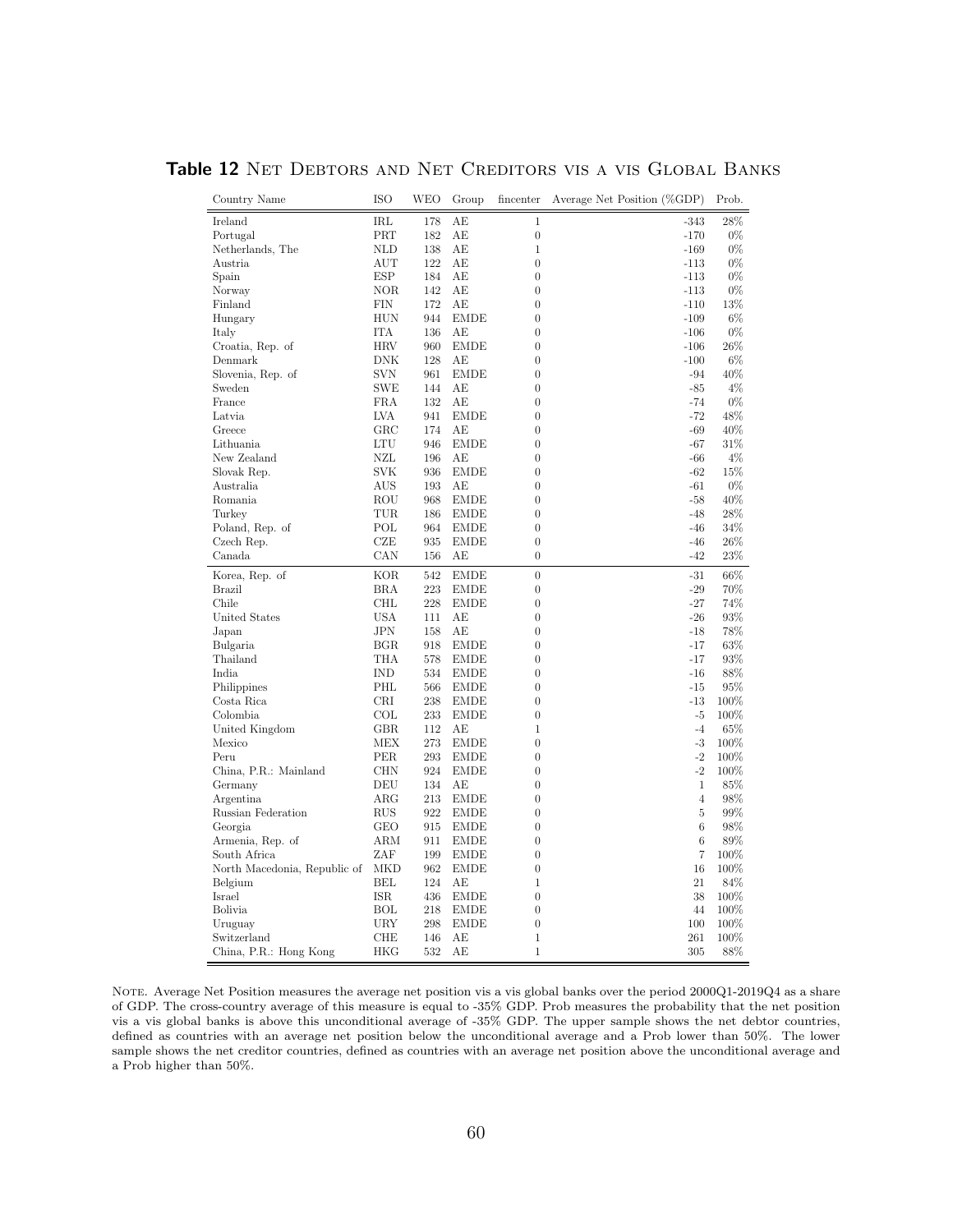|                                | Dependent Variable     |                     |                   |                |  |  |
|--------------------------------|------------------------|---------------------|-------------------|----------------|--|--|
|                                | Current Account<br>(1) | Net Outflows<br>(2) | Investment<br>(3) | Savings<br>(4) |  |  |
|                                |                        |                     |                   |                |  |  |
| Global Banks Leverage          | $0.385**$              | $0.573***$          | $-0.293**$        | 0.098          |  |  |
| $#$ Net Assets on Global Banks | [0.148]                | [0.173]             | [0.129]           | [0.137]        |  |  |
| Global Banks Leverage          | $-0.024$               | $-0.018$            | $0.098**$         | $0.086**$      |  |  |
|                                | [0.034]                | [0.048]             | [0.041]           | [0.041]        |  |  |
| Net Assets on Global Banks     | $-7.901$               | $-12.860**$         | $9.176**$         | 1.729          |  |  |
|                                | [5.068]                | [5.853]             | [3.822]           | [4.829]        |  |  |
| World Real GDP Growth          | $-0.078$               | $-0.447$            | 0.419             | 0.285          |  |  |
|                                | [0.246]                | [0.318]             | [0.463]           | [0.360]        |  |  |
| <b>VIX</b>                     | $-0.023$               | $-0.062***$         | 0.035             | 0.013          |  |  |
|                                | [0.020]                | [0.021]             | [0.026]           | [0.023]        |  |  |
| Lagged Dependent Variable      | $0.256*$               | $0.225***$          | $0.244***$        | $0.108**$      |  |  |
|                                | [0.132]                | [0.054]             | [0.060]           | [0.047]        |  |  |
| Constant                       | 0.864                  | 1.696               | $13.885***$       | $17.715***$    |  |  |
|                                | [1.186]                | [1.608]             | [1.840]           | [1.831]        |  |  |
|                                |                        |                     |                   |                |  |  |
| Country FE                     | Yes                    | Yes                 | Yes               | Yes            |  |  |
| Country-specific Time Trend    | Yes                    | Yes                 | Yes               | Yes            |  |  |
| Observations                   | 3,594                  | 3,591               | 3,019             | 2,999          |  |  |
| R-squared                      | 0.589                  | 0.459               | 0.585             | 0.696          |  |  |
| R-squared (within)             | 0.129                  | 0.121               | 0.165             | 0.041          |  |  |

#### Table 13 BASELINE RESULTS - EXCLUDING FINANCIAL CENTERS

Robust standard errors in brackets

\*\*\* p<0.01, \*\* p<0.05, \* p<0.1

NOTE. All regressions are estimated via OLS, include country fixed effects and country-specific linear time trends, and double-clustured standard errors by country and time. Excluding financial centers.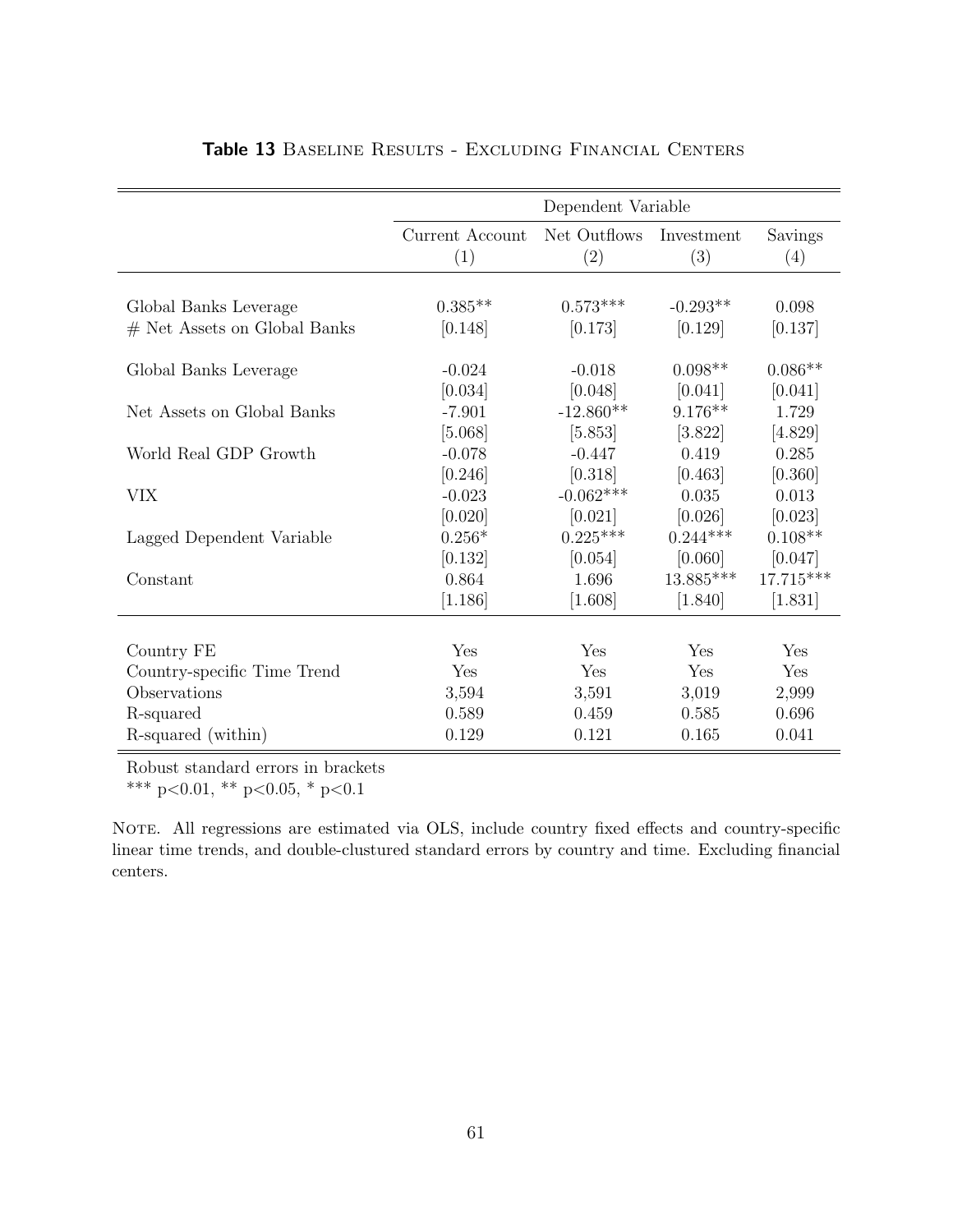|                                                         | Dependent Variable     |                         |                       |                      |  |  |
|---------------------------------------------------------|------------------------|-------------------------|-----------------------|----------------------|--|--|
|                                                         | Current Account<br>(1) | Net Outflows<br>(2)     | Investment<br>(3)     | Savings<br>(4)       |  |  |
|                                                         | $0.491***$             | $0.698***$              | $-0.288*$             |                      |  |  |
| Global Banks Leverage<br>$#$ Net Assets on Global Banks | [0.180]                | [0.195]                 | [0.167]               | 0.152<br>[0.200]     |  |  |
| Global Banks Leverage                                   | 0.000                  | 0.019                   | $0.093*$              | 0.092                |  |  |
| Net Assets on Global Banks                              | [0.043]<br>$-10.763*$  | [0.052]<br>$-16.042***$ | [0.050]<br>$10.020**$ | [0.061]<br>0.996     |  |  |
|                                                         | [5.674]                | [5.735]                 | [4.711]               | [6.291]              |  |  |
| World Real GDP Growth                                   | $-0.093$<br>[0.404]    | $-0.564$<br>[0.343]     | 0.256<br>[0.332]      | 0.174<br>[0.457]     |  |  |
| <b>VIX</b>                                              | $-0.015$               | $-0.048***$             | 0.034                 | 0.018                |  |  |
| Lagged Dependent Variable                               | [0.024]<br>0.165       | [0.017]<br>$0.158***$   | [0.022]<br>$0.186***$ | [0.026]<br>0.086     |  |  |
| Constant                                                | [0.129]<br>$-0.009$    | [0.049]<br>0.495        | [0.062]<br>15.607***  | [0.053]<br>18.163*** |  |  |
|                                                         | [1.290]                | [1.506]                 | [1.935]               | [2.595]              |  |  |
|                                                         |                        |                         |                       |                      |  |  |
| Country FE                                              | Yes                    | Yes                     | Yes                   | Yes                  |  |  |
| Country-specific Time Trend                             | Yes                    | Yes                     | Yes                   | Yes                  |  |  |
| Observations                                            | 2,996                  | 2,993                   | 2,525                 | 2,505                |  |  |
| R-squared                                               | 0.562                  | 0.445                   | 0.589                 | 0.704                |  |  |
| R-squared (within)                                      | 0.055                  | 0.061                   | 0.079                 | 0.028                |  |  |

### Table 14 Baseline Results - Excluding Financial Centers and Financial Crisis Years (2007-2009)

Robust standard errors in brackets

\*\*\* p<0.01, \*\* p<0.05, \* p<0.1

NOTE. All regressions are estimated via OLS, include country fixed effects and country-specific linear time trends, and double-clustured standard errors by country and time. Excluding financial centers and financial crisis years (2007-2009).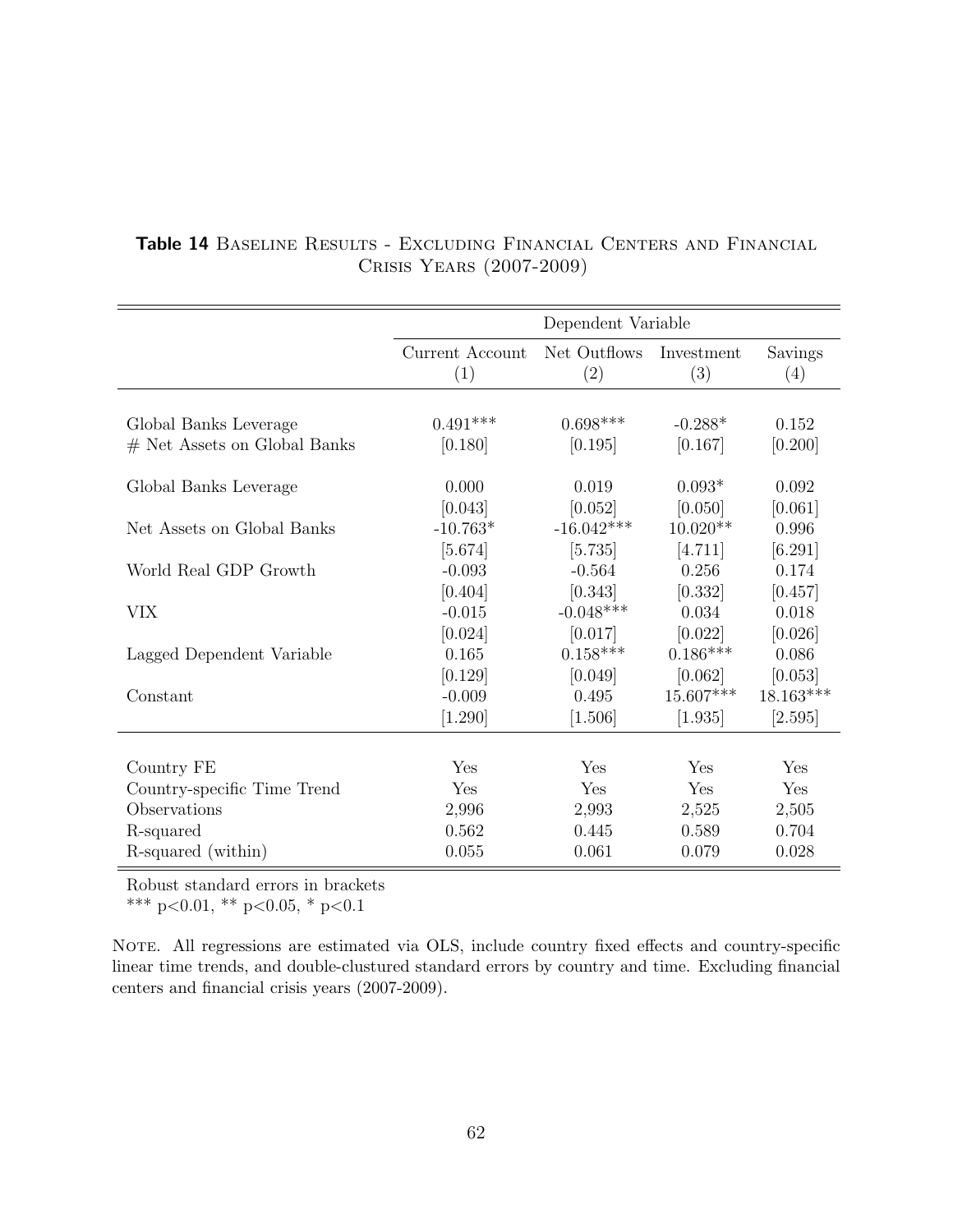|                                    | Dependent Variable     |                     |                   |                |
|------------------------------------|------------------------|---------------------|-------------------|----------------|
|                                    | Current Account<br>(1) | Net Outflows<br>(2) | Investment<br>(3) | Savings<br>(4) |
|                                    |                        |                     |                   |                |
| Global Banks Leverage              | $0.236**$              | $0.438***$          | $-0.254***$       | $-0.075$       |
| # Banks Net Assets on Global Banks | [0.090]                | [0.113]             | [0.060]           | [0.070]        |
| Global Banks Leverage              | $-0.061*$              | $-0.081*$           | $0.121***$        | $0.059**$      |
|                                    | [0.033]                | [0.043]             | [0.030]           | [0.028]        |
| Banks Net Assets on Global Banks   | $-3.791$               | $-10.955***$        | $8.639***$        | $5.230**$      |
|                                    | [2.872]                | [3.489]             | [2.818]           | [2.201]        |
| World Real GDP Growth              | 0.074                  | $-0.357$            | 0.289             | 0.346          |
|                                    | [0.234]                | [0.295]             | [0.410]           | [0.317]        |
| VIX                                | $-0.022$               | $-0.077***$         | 0.027             | 0.003          |
|                                    | [0.019]                | [0.024]             | [0.023]           | [0.021]        |
| Lagged Dependent Variable          | $0.225*$               | 0.130               | $0.215***$        | $0.148***$     |
|                                    | [0.116]                | [0.090]             | [0.057]           | [0.051]        |
| Constant                           | 1.878                  | $3.632**$           | $14.100***$       | 17.694***      |
|                                    | [1.152]                | [1.495]             | [1.664]           | [1.571]        |
|                                    |                        |                     |                   |                |
| Country FE                         | Yes                    | Yes                 | Yes               | Yes            |
| Country-specific Time Trend        | Yes                    | Yes                 | Yes               | Yes            |
| Observations                       | 4,040                  | 4,037               | 3,493             | 3,445          |
| R-squared                          | 0.589                  | 0.423               | 0.544             | 0.728          |
| R-squared (within)                 | 0.092                  | 0.057               | 0.133             | 0.048          |

Table 15 BASELINE RESULTS - USING BANKS NET ASSETS ON GLOBAL BANKS

Robust standard errors in brackets

\*\*\* p<0.01, \*\* p<0.05, \* p<0.1

NOTE. All regressions are estimated via OLS, include country fixed effects and country-specific linear time trends, and double-clustured standard errors by country and time. Using banks position vis a vis global banks.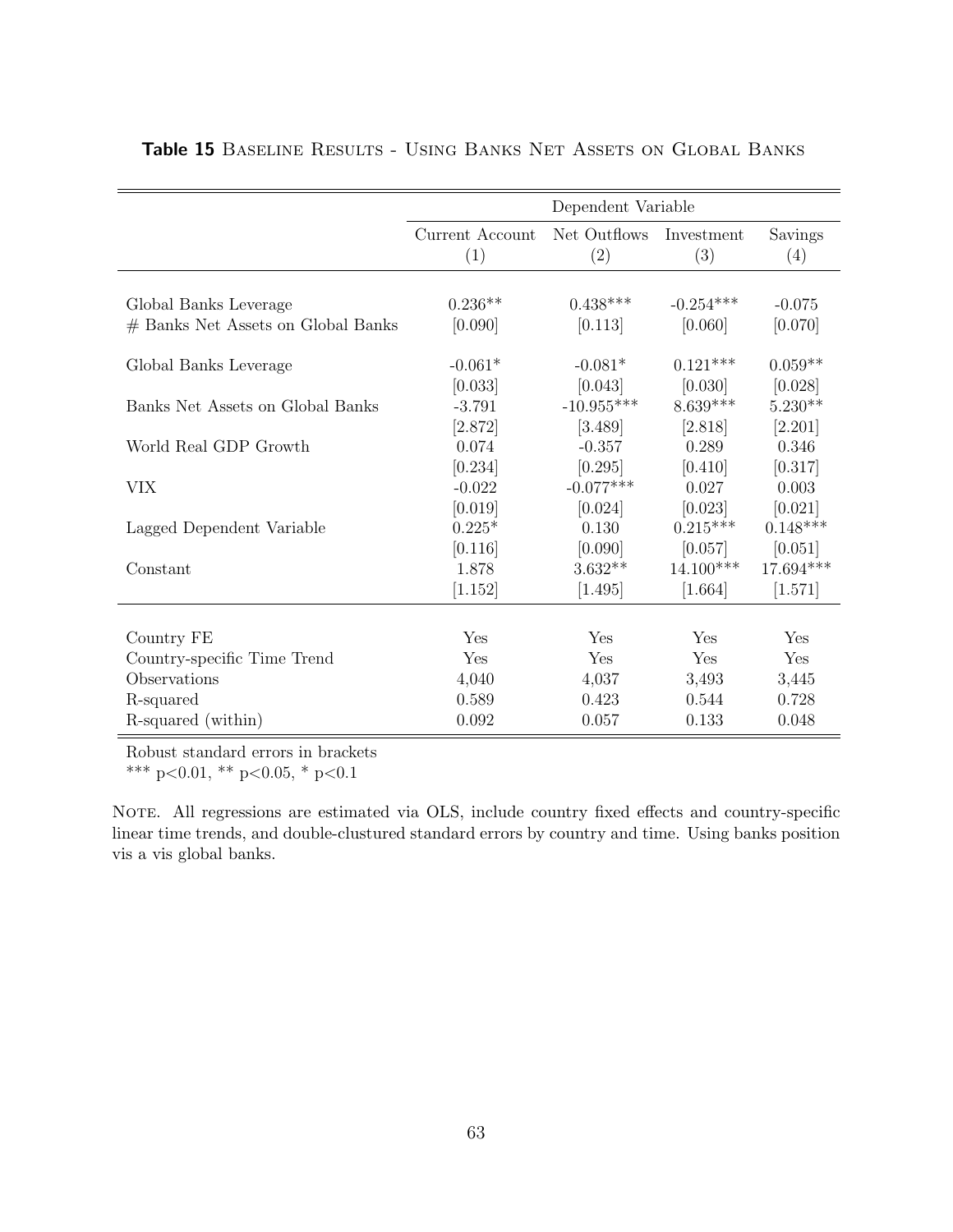|                                    | Dependent Variable     |                     |                   |                |
|------------------------------------|------------------------|---------------------|-------------------|----------------|
|                                    | Current Account<br>(1) | Net Outflows<br>(2) | Investment<br>(3) | Savings<br>(4) |
|                                    |                        |                     |                   |                |
| Global Banks Leverage              | $0.530**$              | $0.775***$          | $-0.379*$         | 0.124          |
| # Banks Net Assets on Global Banks | [0.238]                | [0.286]             | [0.204]           | [0.187]        |
| Global Banks Leverage              | $-0.043$               | $-0.046$            | $0.114***$        | $0.074*$       |
|                                    | [0.035]                | [0.046]             | [0.038]           | [0.038]        |
| Banks Net Assets on Global Banks   | $-12.200$              | $-18.632*$          | $11.420*$         | 0.705          |
|                                    | [8.077]                | [9.490]             | [6.082]           | [6.394]        |
| World Real GDP Growth              | $-0.106$               | $-0.476$            | 0.404             | 0.239          |
|                                    | [0.248]                | [0.321]             | [0.463]           | [0.369]        |
| <b>VIX</b>                         | $-0.025$               | $-0.064***$         | 0.032             | 0.007          |
|                                    | [0.021]                | [0.022]             | [0.026]           | [0.023]        |
| Lagged Dependent Variable          | $0.266**$              | $0.237***$          | $0.247***$        | $0.116**$      |
|                                    | [0.132]                | [0.057]             | [0.059]           | [0.046]        |
| Constant                           | 1.266                  | 2.329               | $13.371***$       | 17.690***      |
|                                    | [1.209]                | [1.558]             | [1.683]           | [1.731]        |
|                                    |                        |                     |                   |                |
| Country FE                         | Yes                    | Yes                 | Yes               | Yes            |
| Country-specific Time Trend        | Yes                    | Yes                 | Yes               | Yes            |
| Observations                       | 3,594                  | 3,591               | 3,019             | 2,999          |
| R-squared                          | 0.586                  | 0.455               | 0.584             | 0.694          |
| R-squared (within)                 | 0.122                  | 0.114               | 0.163             | 0.034          |

### Table 16 Baseline Results - Using Banks Net Assets on Global Banks and Excluding Financial Centers

Robust standard errors in brackets

\*\*\* p<0.01, \*\* p<0.05, \* p<0.1

NOTE. All regressions are estimated via OLS, include country fixed effects and country-specific linear time trends, and double-clustured standard errors by country and time. Excluding financial centers and using banks position vis a vis global banks.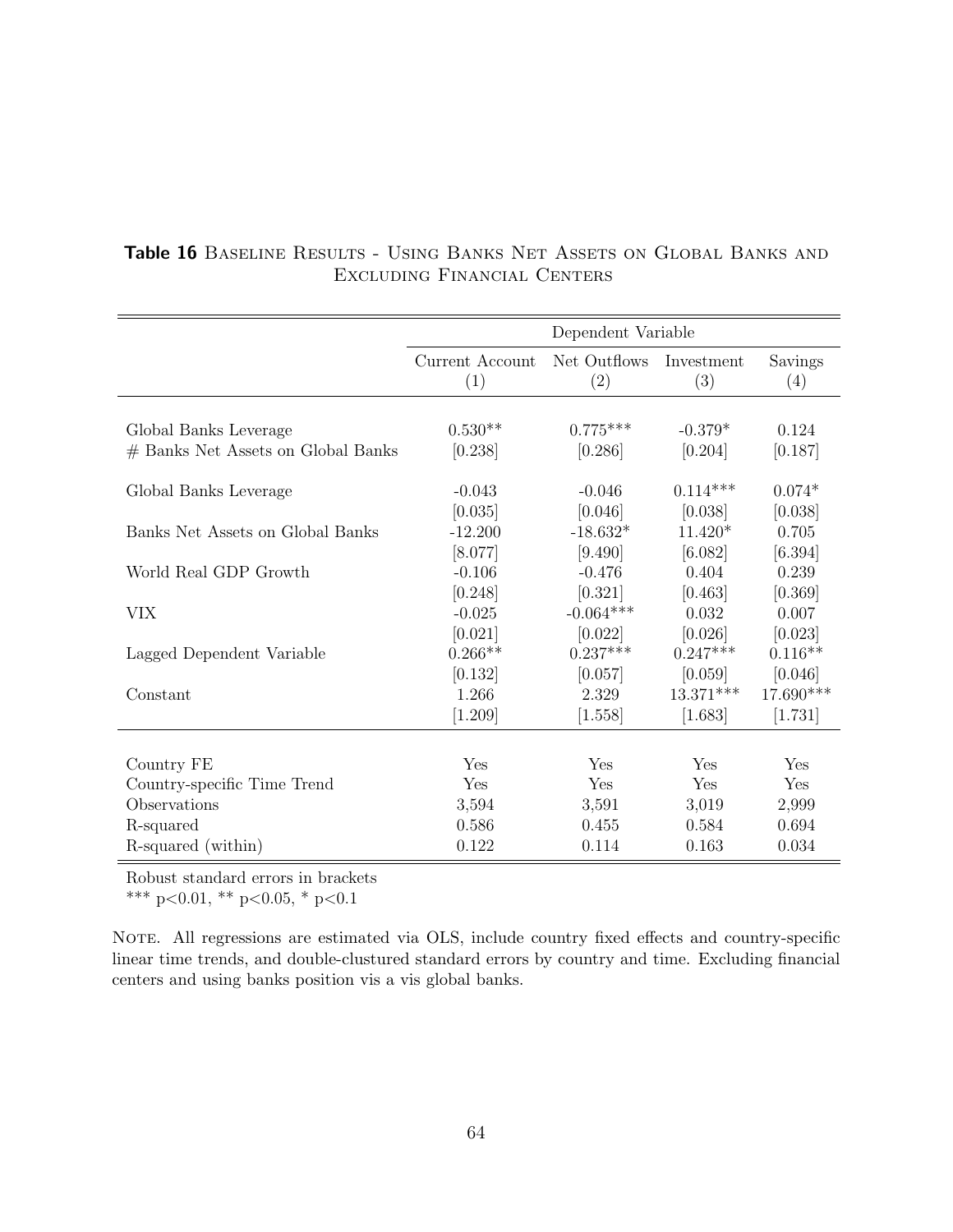|                                                             | Dependent Variable     |                       |                     |                  |
|-------------------------------------------------------------|------------------------|-----------------------|---------------------|------------------|
|                                                             | Current Account<br>(1) | Net Outflows<br>(2)   | Investment<br>(3)   | Savings<br>(4)   |
|                                                             |                        |                       |                     |                  |
| Global Banks Leverage<br># Banks Net Assets on Global Banks | $0.701**$<br>[0.266]   | $1.003***$<br>[0.354] | $-0.370$<br>[0.258] | 0.219<br>[0.264] |
|                                                             |                        |                       |                     |                  |
| Global Banks Leverage                                       | $-0.023$               | $-0.014$              | $0.108**$           | 0.078            |
|                                                             | [0.043]                | [0.050]               | [0.044]             | [0.055]          |
| Banks Net Assets on Global Banks                            | $-15.837*$             | $-23.446**$           | $11.983*$           | $-0.406$         |
|                                                             | [8.246]                | [9.838]               | [7.053]             | [8.190]          |
| World Real GDP Growth                                       | $-0.084$               | $-0.549$              | 0.227               | 0.142            |
|                                                             | [0.406]                | [0.343]               | [0.329]             | [0.459]          |
| VIX                                                         | $-0.015$               | $-0.048***$           | 0.031               | 0.014            |
|                                                             | [0.023]                | [0.017]               | [0.021]             | [0.027]          |
| Lagged Dependent Variable                                   | 0.169                  | $0.164***$            | $0.189***$          | $0.091*$         |
|                                                             | [0.129]                | [0.050]               | [0.060]             | [0.053]          |
| Constant                                                    | 0.479                  | 1.205                 | 15.067***           | 18.164***        |
|                                                             | [1.298]                | $[1.459]$             | [1.733]             | [2.416]          |
|                                                             |                        |                       |                     |                  |
| Country FE                                                  | Yes                    | Yes                   | Yes                 | Yes              |
| Country-specific Time Trend                                 | Yes                    | Yes                   | Yes                 | Yes              |
| Observations                                                | 2,996                  | 2,993                 | 2,525               | 2,505            |
| R-squared                                                   | 0.560                  | 0.442                 | 0.588               | 0.702            |
| R-squared (within)                                          | 0.051                  | 0.056                 | 0.077               | 0.024            |

### Table 17 Baseline Results - Using Banks Net Assets on Global Banks and Excluding Financial Centers and Financial Crisis Years (2007-2009)

Robust standard errors in brackets

\*\*\* p<0.01, \*\* p<0.05, \* p<0.1

NOTE. All regressions are estimated via OLS, include country fixed effects and country-specific linear time trends, and double-clustured standard errors by country and time. Excluding financial centers and financial crisis years (2007-2009) and using banks position vis a vis global banks.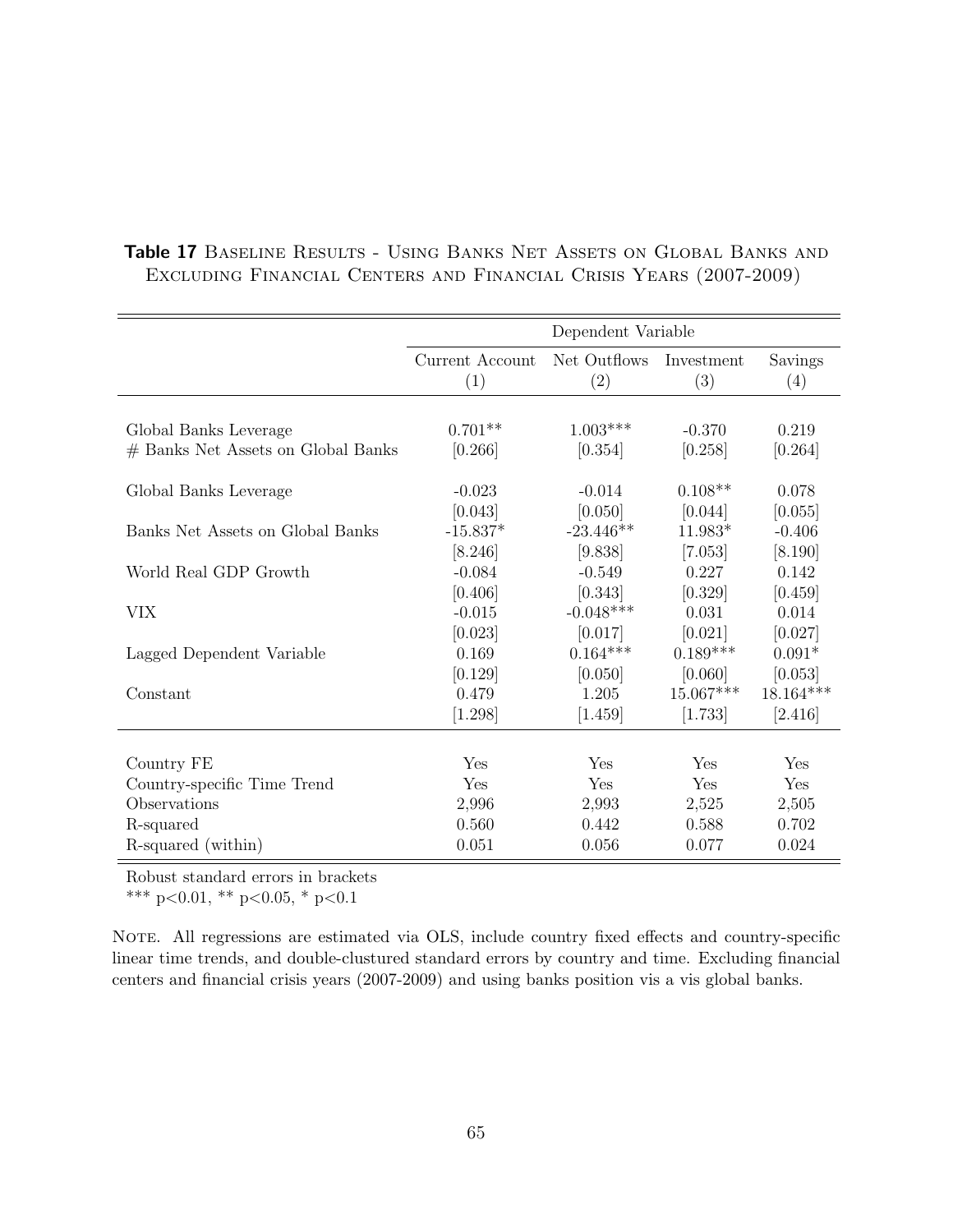|                                    | Dependent Variable     |                     |                   |                |
|------------------------------------|------------------------|---------------------|-------------------|----------------|
|                                    | Current Account<br>(1) | Net Outflows<br>(2) | Investment<br>(3) | Savings<br>(4) |
|                                    |                        |                     |                   |                |
| Global Banks Leverage              | $0.299***$             | $0.499***$          | $-0.314***$       | $-0.087$       |
| # Banks Net Assets on Global Banks | [0.109]                | [0.127]             | [0.069]           | [0.085]        |
|                                    |                        |                     |                   |                |
| Global Banks Leverage              | $-0.076*$              | $-0.091*$           | $0.153***$        | $0.070**$      |
|                                    | [0.038]                | [0.048]             | [0.036]           | [0.032]        |
| Banks Net Assets on Global Banks   | $-4.210$               | $-11.818***$        | $10.265***$       | $6.198**$      |
|                                    | [3.523]                | [3.858]             | [3.312]           | [2.601]        |
| World Real GDP Growth              | 0.207                  | $-0.277$            | 0.135             | 0.326          |
|                                    | [0.218]                | [0.293]             | [0.419]           | [0.321]        |
| <b>VIX</b>                         | $-0.026$               | $-0.083***$         | 0.032             | 0.003          |
|                                    | [0.019]                | [0.025]             | [0.026]           | [0.023]        |
| Constant                           | $2.250*$               | $3.959**$           | $18.157***$       | 20.828***      |
|                                    | [1.277]                | [1.645]             | [1.452]           | [1.268]        |
|                                    |                        |                     |                   |                |
| Country FE                         | Yes                    | Yes                 | Yes               | Yes            |
| Country-specific Time Trend        | Yes                    | Yes                 | Yes               | Yes            |
| Observations                       | 4,044                  | 4,043               | 3,497             | 3,452          |
| R-squared                          | 0.568                  | 0.413               | 0.524             | 0.722          |
| R-squared (within)                 | 0.045                  | 0.041               | 0.092             | 0.026          |

### Table 18 Robustness - Without Lagged Dependent Variable - Using Banks NET ASSETS ON GLOBAL BANKS

Robust standard errors in brackets

\*\*\* p<0.01, \*\* p<0.05, \* p<0.1

NOTE. All regressions are estimated via OLS, include country fixed effects and country-specific linear time trends, and double-clustured standard errors by country and time. Without lagged dependent variable in control variables using banks positions vis a vis global banks.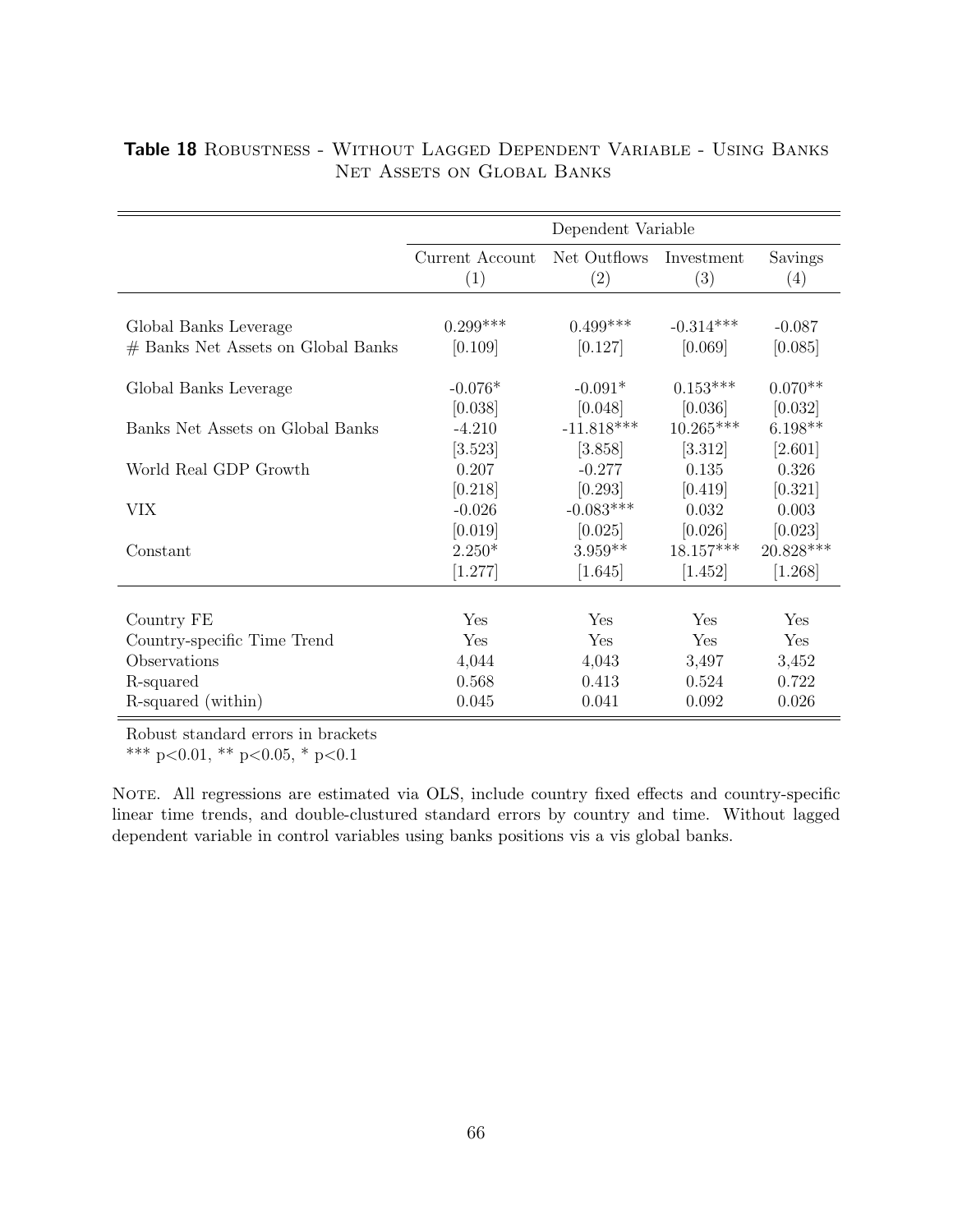|                                              | Dependent Variable                 |                                      |                                     |                                |
|----------------------------------------------|------------------------------------|--------------------------------------|-------------------------------------|--------------------------------|
|                                              | Current Account                    | Net Outflows                         | Investment                          | Savings                        |
|                                              | (1)                                | (2)                                  | (3)                                 | (4)                            |
| Global Banks Leverage                        | $0.277**$                          | $0.447***$                           | $-0.250***$                         | $-0.016$                       |
| # Banks Net Assets on Global Banks           | [0.129]                            | [0.145]                              | [0.077]                             | [0.093]                        |
| Banks Net Assets on Global Banks<br>Constant | $-4.860$<br>[4.891]<br>$-0.279***$ | $-11.847*$<br>[5.984]<br>$-0.421***$ | $9.263**$<br>[3.924]<br>$23.172***$ | 5.888*<br>[3.363]<br>23.108*** |
|                                              | [0.062]                            | [0.098]                              | [0.086]                             | [0.048]                        |
| Country FE                                   | Yes                                | Yes                                  | Yes                                 | Yes                            |
| Time FE                                      | Yes                                | <b>Yes</b>                           | <b>Yes</b>                          | <b>Yes</b>                     |
| Observations                                 | 4,044                              | 4,043                                | 3,497                               | 3,452                          |
| R-squared                                    | 0.489                              | 0.338                                | 0.457                               | 0.698                          |
| R-squared (within)                           | 0.029                              | 0.023                                | 0.014                               | 0.033                          |

### Table 19 ROBUSTNESS - WITH TIME FIXED EFFECTS - USING BANKS NET ASSETS ON Global Banks

Robust standard errors in brackets

\*\*\* p<0.01, \*\* p<0.05, \* p<0.1

NOTE. All regressions are estimated via OLS, include country fixed effects and time fixed effects, and double-clustured standard errors by country and time. Using banks positions vis a vis global banks.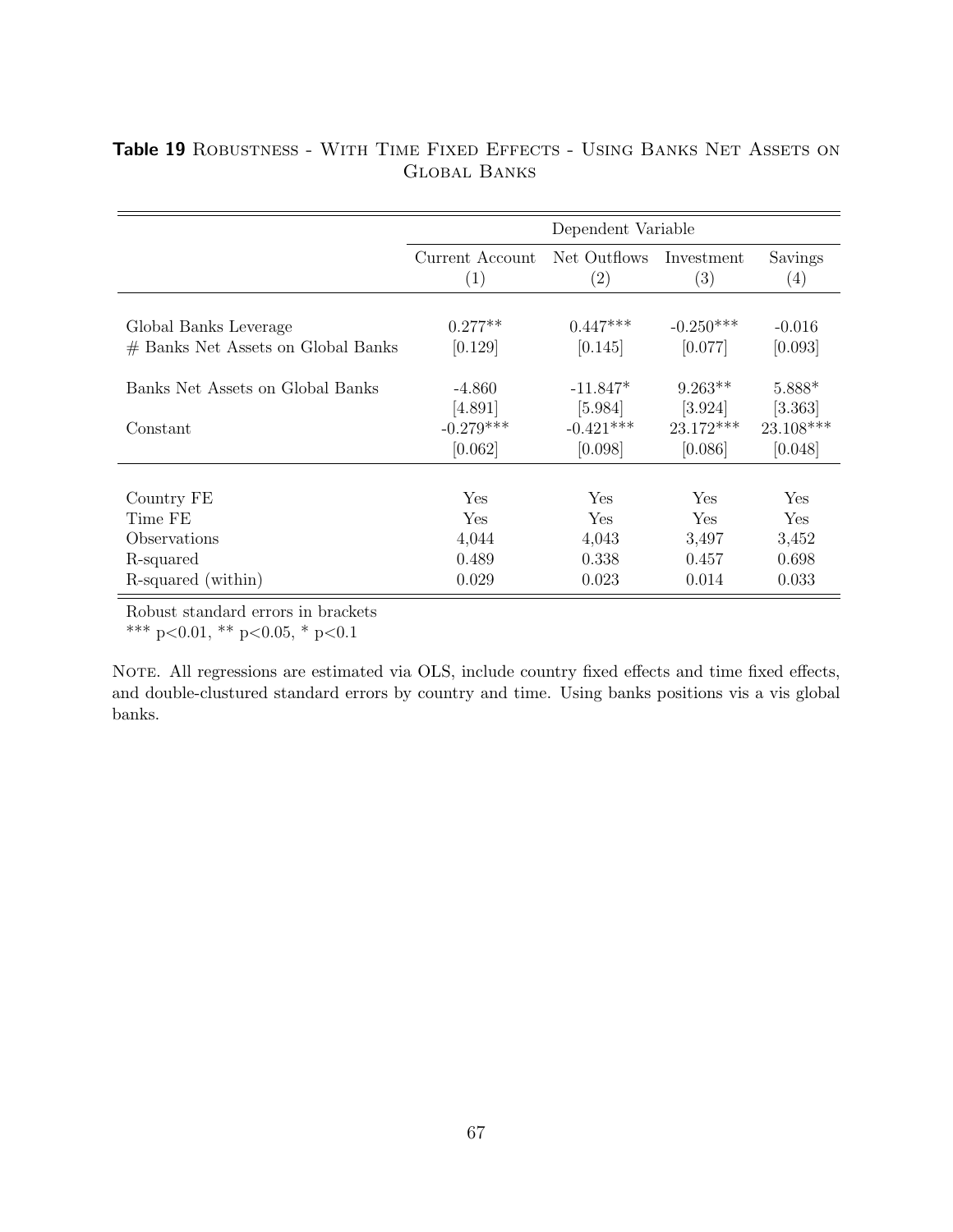|                                | Dependent Variable              |                                                  |             |                         |
|--------------------------------|---------------------------------|--------------------------------------------------|-------------|-------------------------|
|                                | $\Delta$ Current Account<br>(1) | $\Delta$ Net Outflows $\Delta$ Investment<br>(2) | (3)         | $\Delta$ Savings<br>(4) |
|                                |                                 |                                                  |             |                         |
| $\Delta$ Global Banks Leverage | $0.099*$                        | $0.512***$                                       | $-0.076***$ | 0.018                   |
| $#$ Net Assets on Global Banks | [0.050]                         | [0.162]                                          | [0.026]     | [0.047]                 |
| $\Delta$ Global Banks Leverage | $-0.040$                        | 0.110                                            | 0.052       | 0.000                   |
|                                | [0.083]                         | [0.088]                                          | [0.083]     | [0.030]                 |
| Net Assets on Global Banks     | $-0.818$                        | $-2.041$                                         | $1.579***$  | 0.422                   |
|                                | [0.711]                         | [1.444]                                          | [0.482]     | [0.349]                 |
| World Real GDP Growth          | $-0.130$                        | $-0.582**$                                       | $0.787***$  | $0.598***$              |
|                                | [0.219]                         | [0.279]                                          | [0.292]     | [0.119]                 |
| $\Delta$ VIX                   | $-0.003$                        | $-0.015**$                                       | $0.013**$   | $0.008**$               |
|                                | [0.005]                         | [0.007]                                          | [0.005]     | [0.003]                 |
| Constant                       | 0.042                           | 0.241                                            | $-0.353*$   | $-0.327***$             |
|                                | [0.130]                         | [0.190]                                          | [0.196]     | [0.082]                 |
|                                |                                 |                                                  |             |                         |
| Country FE                     | Yes                             | Yes                                              | Yes         | Yes                     |
| Country-specific Time Trend    | Yes                             | Yes                                              | Yes         | Yes                     |
| Lags Dependent Variable        | Yes                             | Yes                                              | Yes         | Yes                     |
| Observations                   | 3,832                           | 3,825                                            | 3,309       | 3,261                   |
| R-squared                      | 0.638                           | 0.408                                            | 0.667       | 0.774                   |
| R-squared (within)             | 0.638                           | 0.407                                            | 0.667       | 0.774                   |

### Table 20 IMPACT ON THE CURRENT ACCOUNT, INVESTMENT, AND SAVINGS ADDITIONAL RESULTS

Robust standard errors in brackets

\*\*\* p<0.01, \*\* p<0.05, \* p<0.1

NOTE. All regressions are estimated via OLS, include country fixed effects and country-specific linear time trends, and double-clustured standard errors by country and time.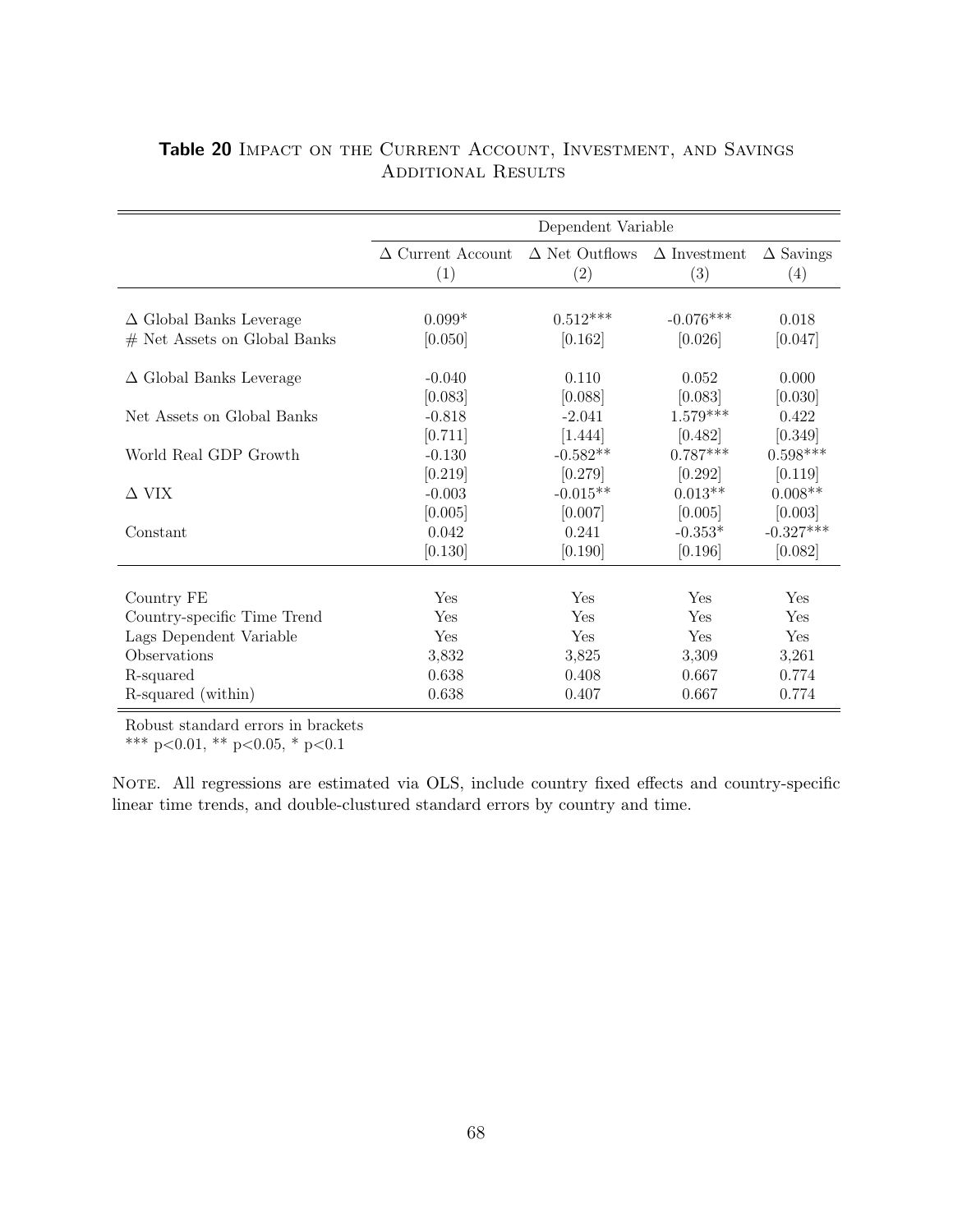|                                | Dependent Variable                                    |                   |                            |                         |
|--------------------------------|-------------------------------------------------------|-------------------|----------------------------|-------------------------|
|                                | $\Delta$ Current Account $\Delta$ Net Outflows<br>(1) | $\left( 2\right)$ | $\Delta$ Investment<br>(3) | $\Delta$ Savings<br>(4) |
|                                |                                                       |                   |                            |                         |
| $\Delta$ Global Banks Leverage | $0.112***$                                            | $0.549***$        | $-0.083**$                 | 0.027                   |
| $#$ Net Assets on Global Banks | [0.040]                                               | [0.145]           | [0.031]                    | [0.055]                 |
|                                |                                                       |                   |                            |                         |
| Net Assets on Global Banks     | $-0.739**$                                            | $-0.908$          | $1.501***$                 | $0.692**$               |
|                                | [0.325]                                               | [0.905]           | [0.514]                    | [0.311]                 |
| Constant                       | $-0.029$                                              | $-0.058$          | $0.144***$                 | $0.094***$              |
|                                | [0.022]                                               | [0.064]           | [0.033]                    | [0.025]                 |
|                                |                                                       |                   |                            |                         |
| Country FE                     | Yes                                                   | Yes               | Yes                        | Yes                     |
| Time FE                        | Yes                                                   | Yes               | Yes                        | Yes                     |
| Lags Dependent Variable        | Yes                                                   | Yes               | <b>Yes</b>                 | Yes                     |
| Observations                   | 3,832                                                 | 3,825             | 3,309                      | 3,261                   |
| R-squared                      | 0.652                                                 | 0.426             | 0.687                      | 0.779                   |
| R-squared (within)             | 0.633                                                 | 0.408             | 0.664                      | 0.759                   |

### <span id="page-69-0"></span>Table 21 IMPACT ON THE CURRENT ACCOUNT, INVESTMENT, AND SAVINGS Additional Results - Robustness - With Time Fixed Effects

Robust standard errors in brackets

\*\*\* p<0.01, \*\* p<0.05, \* p<0.1

NOTE. All regressions are estimated via OLS, include country fixed effects and time fixed effects, and double-clustured standard errors by country and time.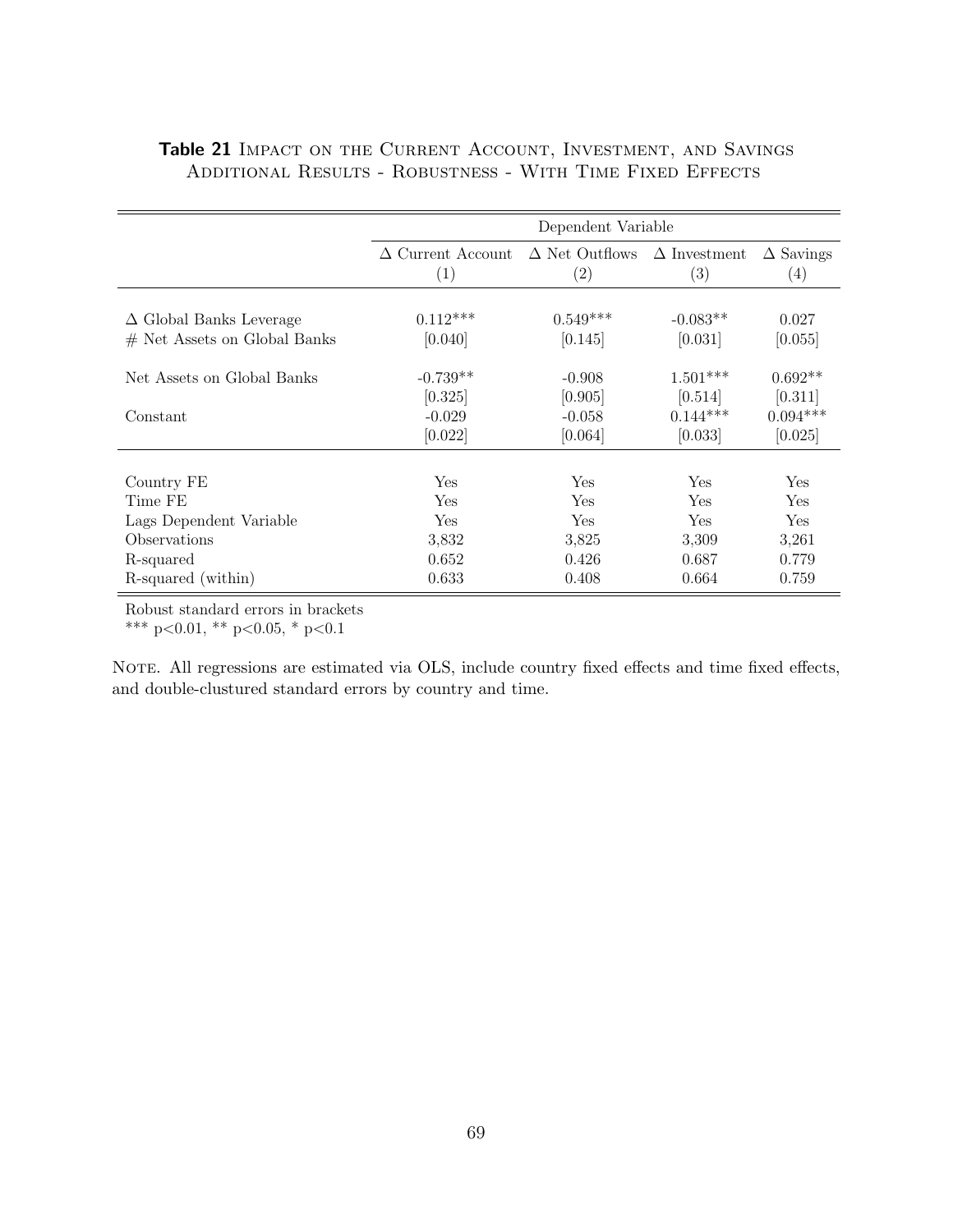### <span id="page-70-0"></span>Table 22 IMPACT ON THE CURRENT ACCOUNT, INVESTMENT, AND SAVINGS Additional Results - Robustness - With Time Fixed Effects and Using Bank NET ASSETS ON GLOBAL BANKS

|                                                                      | Dependent Variable              |                              |                            |                         |
|----------------------------------------------------------------------|---------------------------------|------------------------------|----------------------------|-------------------------|
|                                                                      | $\Delta$ Current Account<br>(1) | $\Delta$ Net Outflows<br>(2) | $\Delta$ Investment<br>(3) | $\Delta$ Savings<br>(4) |
| $\Delta$ Global Banks Leverage<br># Banks Net Assets on Global Banks | $0.147**$<br>[0.061]            | $0.761***$<br>[0.229]        | $-0.146**$<br>[0.058]      | 0.007<br>[0.077]        |
| Banks Net Assets on Global Banks                                     | $-1.225**$<br>[0.479]           | $-1.518$<br>[1.147]          | $1.898**$<br>[0.856]       | 0.604<br>[0.471]        |
| Constant                                                             | $-0.002$<br>[0.017]             | $-0.023$<br>[0.034]          | $0.063**$<br>[0.029]       | $0.046***$<br>[0.014]   |
|                                                                      |                                 |                              |                            |                         |
| Country FE                                                           | Yes                             | Yes                          | Yes                        | Yes                     |
| Time FE                                                              | Yes                             | Yes                          | Yes                        | Yes                     |
| Lags Dependent Variable                                              | Yes                             | Yes                          | Yes                        | Yes                     |
| Observations                                                         | 3,832                           | 3.825                        | 3,309                      | 3,261                   |
| R-squared                                                            | 0.652                           | 0.426                        | 0.686                      | 0.778                   |
| R-squared (within)                                                   | 0.634                           | 0.408                        | 0.663                      | 0.759                   |

Robust standard errors in brackets

\*\*\* p<0.01, \*\* p<0.05, \* p<0.1

NOTE. All regressions are estimated via OLS, include country fixed effects and time fixed effects, and double-clustured standard errors by country and time. Using banks positions vis a vis global banks.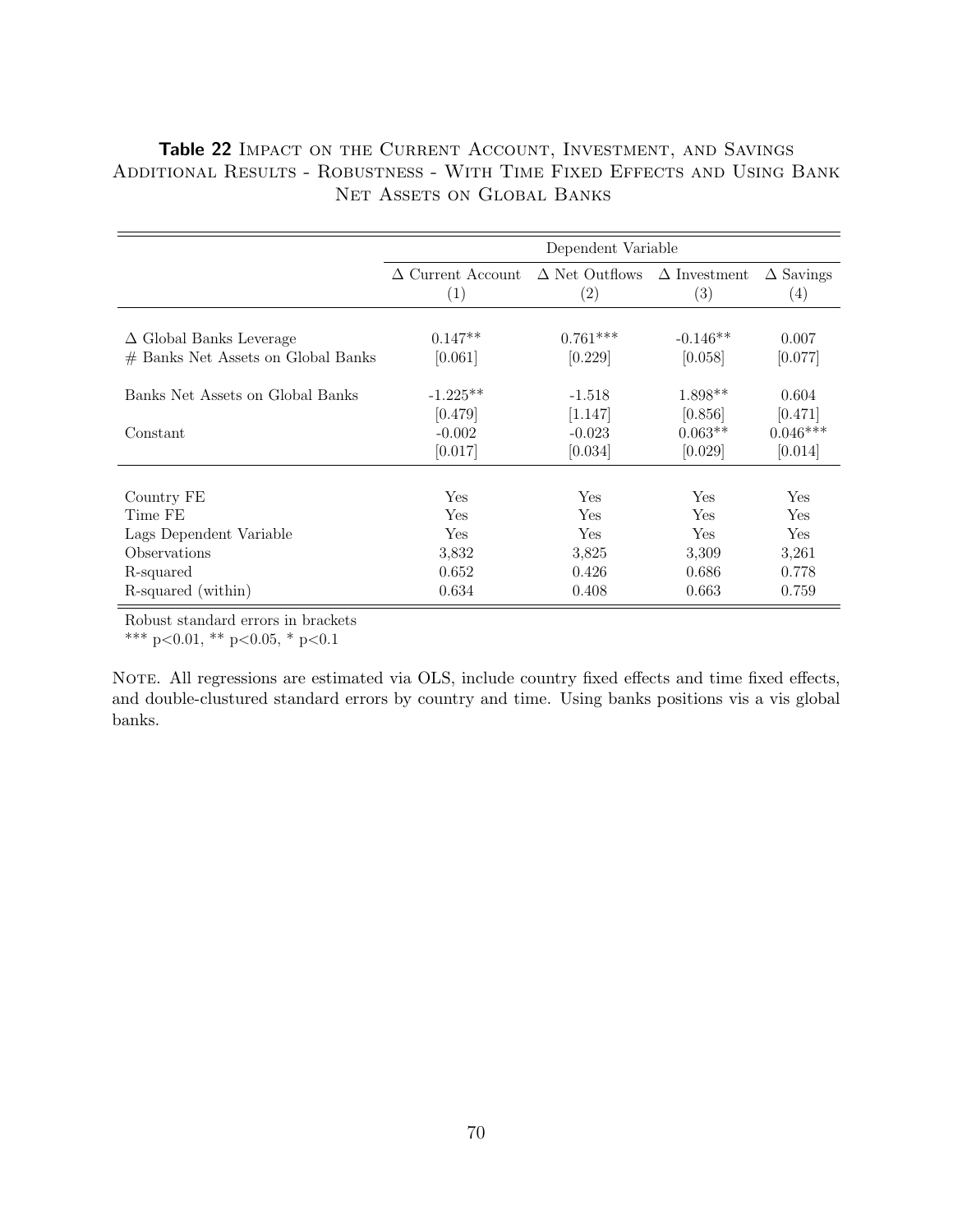### D Appendix - List of Global Banks

List of Global Systemically Important Banks (G-SIBs) as of November 2021:

- U.S. (8): JP Morgan Chase, Citigroup, Bank of America, Goldman Sachs, Bank of New York Mellon, Morgan Stanley, State Street, Wells Fargo.
- China (4): Bank of China, China Construction Bank, Industrial and Commercial Bank of China, Agricultural Bank of China.
- France (4): BNP Paribas, Groupe BPCE, Groupe Crédit Agricole, Société Générale.
- U.K. (3): HSBC, Barclays, Standard Chartered.
- Japan (3): Mitsubishi UFJ FG, Mizuho FG, Sumitomo Mitsui FG.
- Canada (2): Royal Bank of Canada, Toronto Dominion.
- Switzerland (2): Credit Suisse, UBS.
- Germany (1): Deutsche Bank.
- Italy (1): UniCredit.
- Netherlands (1): ING Bank.
- Spain (1): Santander.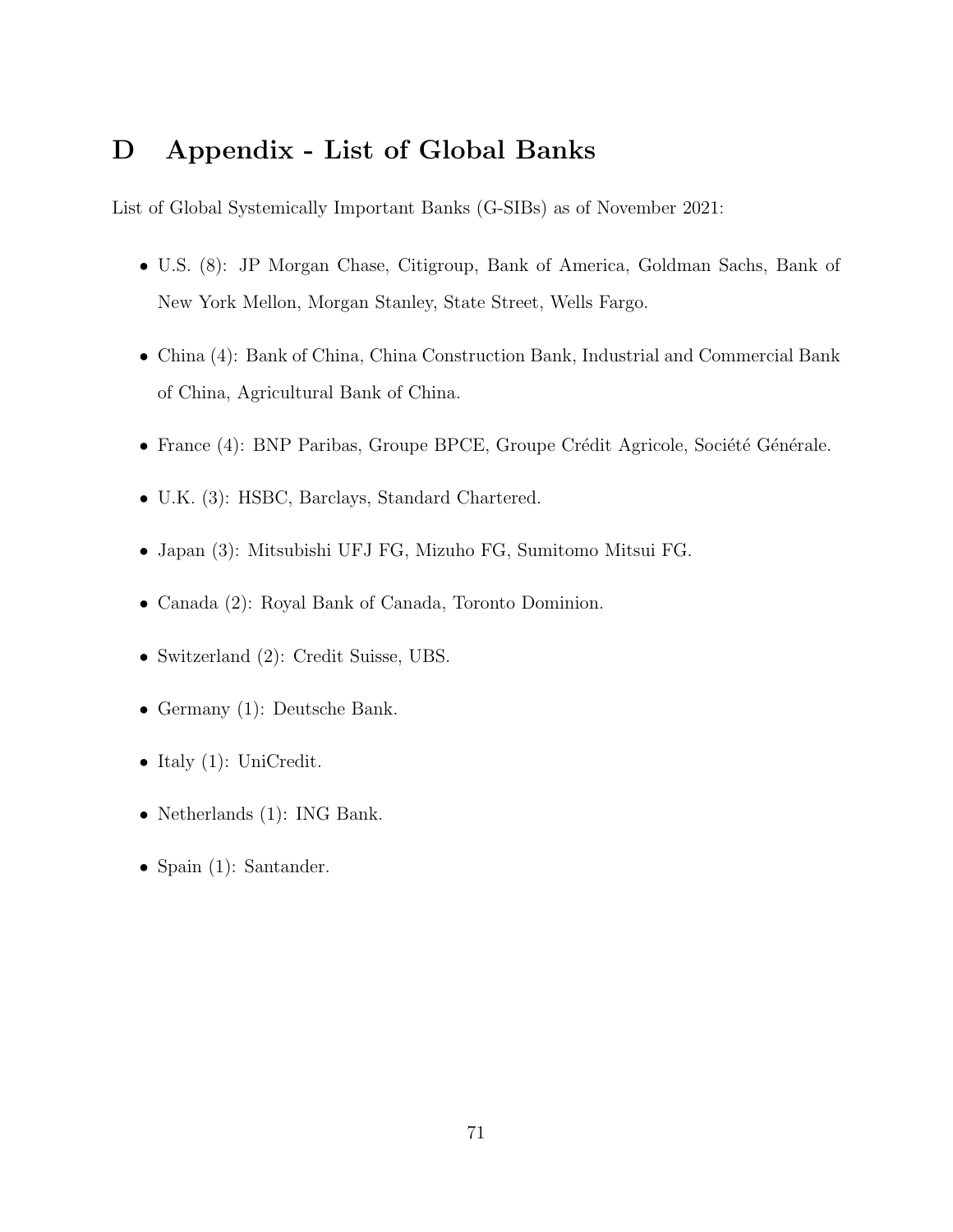## References

- ADRIAN, T. AND H. S. SHIN (2010): "Liquidity and leverage," *Journal of Financial Inter*mediation, 19, 418–437, risk Transfer Mechanisms and Financial Stability.
- Akinci, O., S. Kalemli-Ozcan, and A. Queralto (2022): "Uncertainty Shocks, Capital Flows, and International Risk Spillovers," Working Paper 30026, National Bureau of Economic Research.
- Aldasoro, I., B. Hardy, and M. Jager (2022): "The Janus face of bank geographic complexity," Journal of Banking  $\mathcal C$  Finance, 134, 106040.
- AVDJIEV, S., B. HARDY, S. KALEMLI-OZCAN, AND L. SERVÉN (2017): "Gross Capital Flows by Banks, Corporates and Sovereigns," NBER Working Papers 23116, National Bureau of Economic Research, Inc.
- BRONER, F., T. DIDIER, A. ERCE, AND S. SCHMUKLER (2013): "Gross capital flows: Dynamics and crises," Journal of Monetary Economics, 60, 113–133.
- BRUNO, V. AND H. S. SHIN (2015): "Cross-Border Banking and Global Liquidity," Review of Economic Studies, 82, 535–564.
- Caballero, R. J. and A. Simsek (2020): "A Model of Fickle Capital Flows and Retrenchment," Journal of Political Economy, 128, 2288–2328.
- Cao, Q., R. Minetti, M. P. Olivero, and G. Romanini (2021): "Recessions and recoveries: Multinational banks in the business cycle," Journal of Monetary Economics, 117, 203–219.
- CERUTTI, E., S. CLAESSENS, AND L. RATNOVSKI (2017): "Global liquidity and crossborder bank flows," Economic Policy, 32, 81–125.
- Cerutti, E., S. Claessens, and A. K. Rose (2019): "How Important is the Global Financial Cycle? Evidence from Capital Flows," IMF Economic Review, 67, 24–60.
- Cesa-Bianchi, A., A. Ferrero, and A. Rebucci (2018): "International credit supply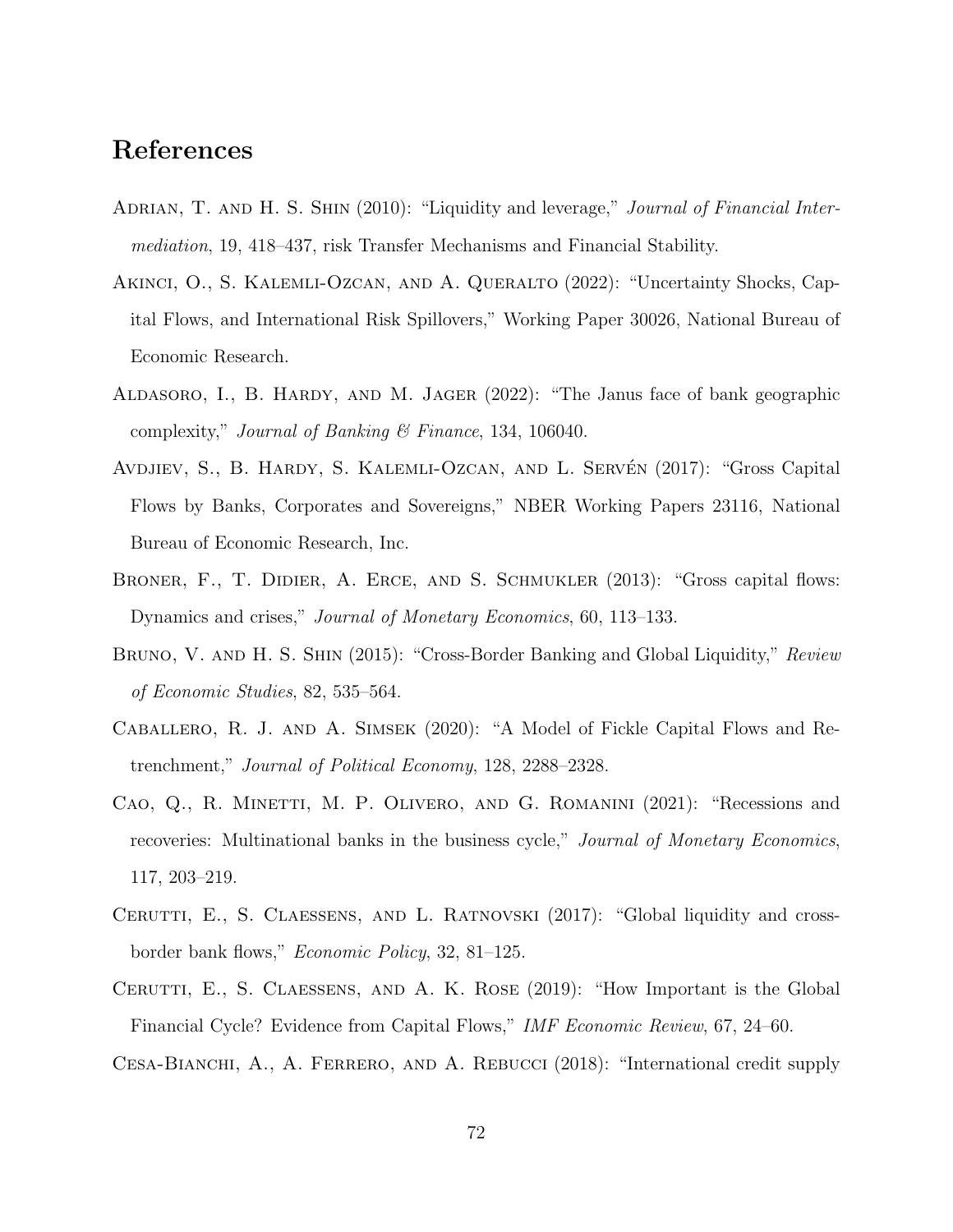shocks," Journal of International Economics, 112, 219 – 237.

- CETORELLI, N. AND L. S. GOLDBERG  $(2012a)$ : "Banking globalization and monetary transmission," The Journal of Finance, 67, 1811–1843.
- (2012b): "Liquidity management of US global banks: Internal capital markets in the great recession," Journal of International Economics, 88, 299–311.
- Claessens, S., N. Van Horen, T. Gurcanlar, and J. Mercado Sapiain (2008): "Foreign bank presence in developing countries 1995-2006: data and trends," Available at SSRN 1107295.
- Coimbra, N. and H. Rey (2017): "Financial Cycles with Heterogeneous Intermediaries," Working Paper 23245, National Bureau of Economic Research.
- DAVIS, J. S. AND E. VAN WINCOOP (2021): "A Theory of the Global Financial Cycle," Working Paper 29217, National Bureau of Economic Research.
- FORBES, K. J. AND F. E. WARNOCK (2012): "Capital flow waves: Surges, stops, flight, and retrenchment," Journal of International Economics, 88, 235–251.
- GABAIX, X. AND M. MAGGIORI (2015): "International Liquidity and Exchange Rate Dynamics," The Quarterly Journal of Economics, 130, 1369–1420.
- Gertler, M. and N. Kiyotaki (2010): "Chapter 11 Financial Intermediation and Credit Policy in Business Cycle Analysis," Handbook of Monetary Economics, 3, 547–599.
- Gertler, M., N. Kiyotaki, and A. Prestipino (2016): "Chapter 16 Wholesale Banking and Bank Runs in Macroeconomic Modeling of Financial Crises," *Handbook of* Macroeconomics, 2, 1345–1425.
- LANE, P. R. AND G. M. MILESI-FERRETTI  $(2001)$ : "The external wealth of nations: measures of foreign assets and liabilities for industrial and developing countries," Journal of International Economics, 55, 263 – 294.
- MILESI-FERRETTI, G.-M. AND C. TILLE (2014): "The great retrenchment: international capital flows during the global financial crisis," Economic Policy, 26, 289–346.